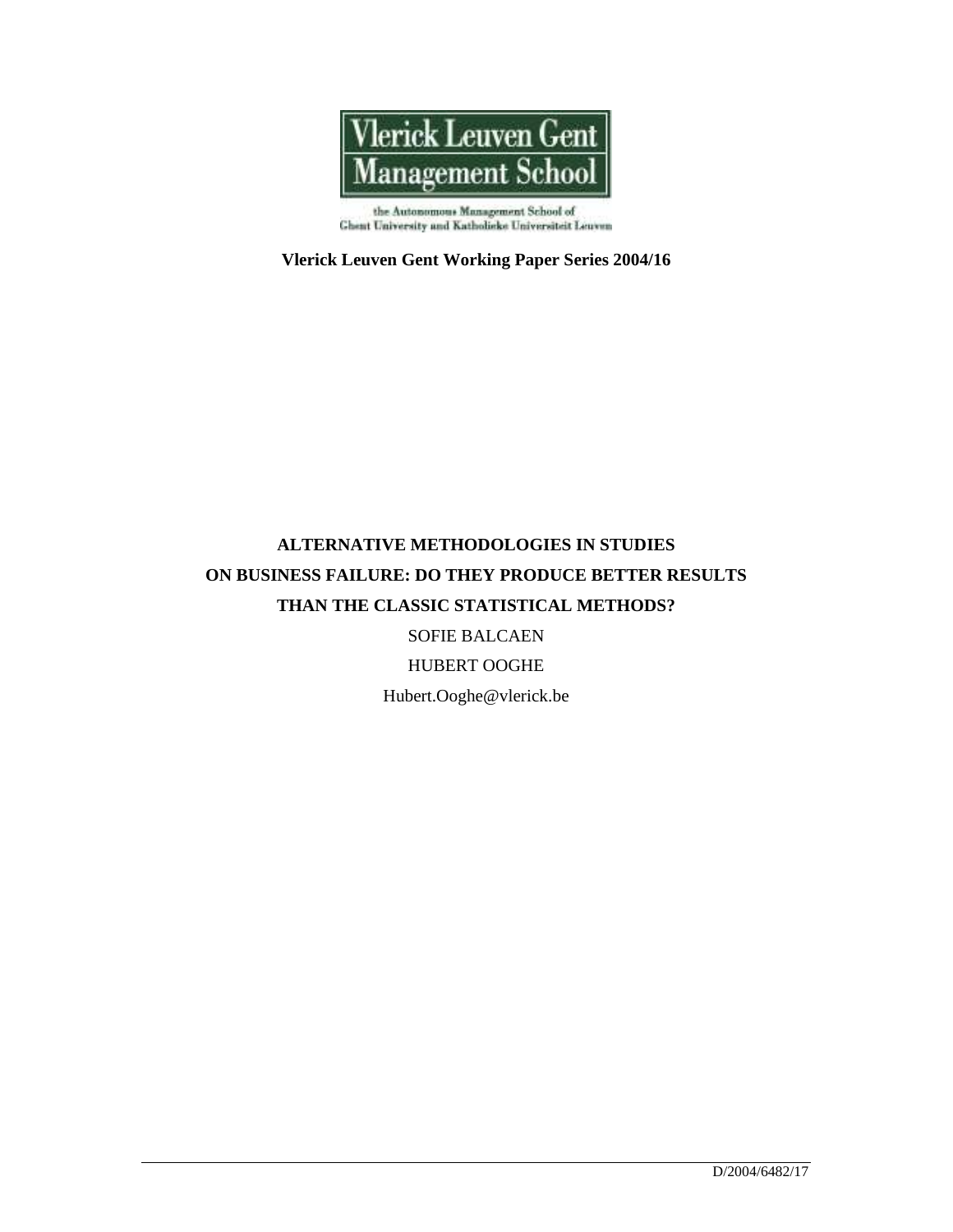# **ALTERNATIVE METHODOLOGIES IN STUDIES ON BUSINESS FAILURE: DO THEY PRODUCE BETTER RESULTS THAN THE CLASSIC STATISTICAL METHODS?**

SOFIE BALCAEN<sup>1</sup>

Department of Accountancy and Corporate Finance,

Ghent University

## HUBERT OOGHE<sup>2</sup>

Vlerick Leuven Gent Management School

**Contact:**  Hubert Ooghe Vlerick Leuven Gent Management School Tel: +32 09 210 97 86 Fax: +32 09 210 97 00 Email: Hubert.Ooghe@vlerick.be

<sup>&</sup>lt;sup>1</sup> Research Assistant, Department of Accountancy and Corporate Finance, Ghent University, Belgium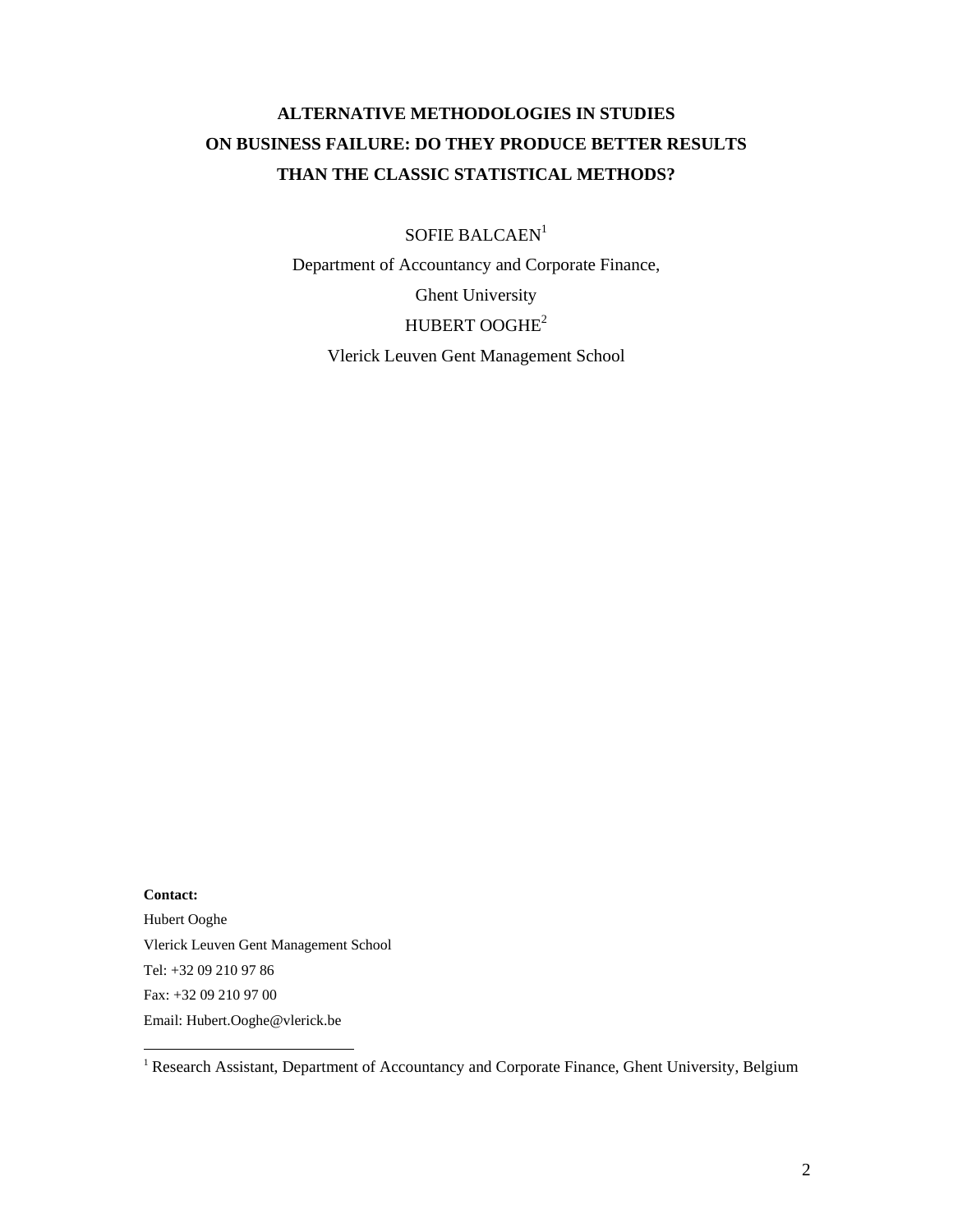## **ABSTRACT**

Over the last 35 years, the topic of company failure prediction has developed to a major research domain in corporate finance. Academic researchers from all over the world have been developing a gigantic number of corporate failure prediction models, based on various types of modelling techniques. Besides the classic cross-sectional statistical methods, which have produced numerous failure prediction models, researchers have also been using several alternative methods for analysing and predicting business failure.

To date, a clear overview and discussion of the application of alternative methods in corporate failure prediction is still lacking. Moreover, frequently, different designations or names are used for one method. Therefore, this study aims to provide a clear overview of the alternative research methods, attributing each of them a fixed designation. More in particular, this paper extensively elaborates on the most popular methods of survival analysis, machine learning decision trees and neural networks. Furthermore, it discusses several other alternative methods, which can be considered to have a certain value added in the empirical literature on business failure: the fuzzy rules-based classification model, the multi-logit model, the CUSUM model, dynamic event history analysis, the catastrophe theory and chaos theory model, multidimensional scaling, linear goal programming, the multi-criteria decision aid approach, rough set analysis, expert systems and self-organizing maps. This paper discusses the main features of these methods and their specific assumptions, advantages and disadvantages and it gives an overview of a number of academically developed corporate failure prediction models. Several issues viewed in isolation by earlier studies are here considered together, which is of major importance for gaining a clear insight into the possible alternative methods of corporate failure modelling and their corresponding features.

A second aim of this paper is to find an answer to the question whether the more sophisticated, alternative modelling methods produce better performing failure prediction models than the rather simple classic statistical methods. The analysis of the conclusions of a large number of empirical studies comparing the classification results and/or the prediction abilities of failure prediction models based on different techniques seems to indicate that we may question the benefits to be gained from using the more sophisticated alternative methods.

<sup>2</sup> Professor, Vlerick Leuven Gent Management School, Belgium, Department of Accountancy and Corporate Finance, Ghent University, Belgium; Ernst & Young Chair of Growth Management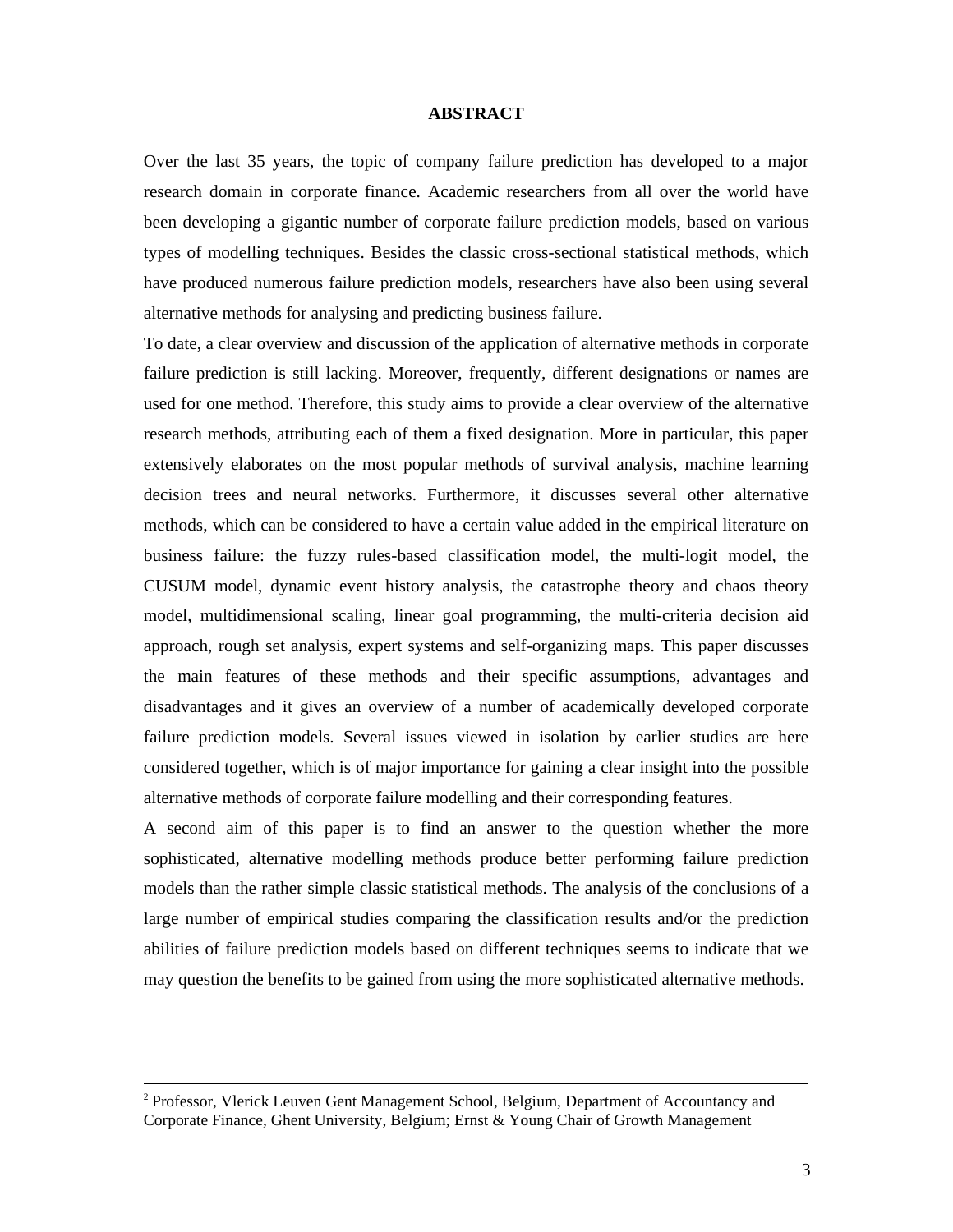## **1 INTRODUCTION**

Because of the large number of parties involved in corporate failure or 'business failure<sup>3</sup> and the large costs of company failure, the avoidance of failure has always been an important issue in the field of corporate finance. Moreover, as a result of the negative spiral in the general economic environment, the increased availability of data and statistical techniques, the extended academic research on the impact of market imperfections and on information asymmetry and the introduction of the New Basel Capital, the topic of company failure prediction has become a major research domain in corporate finance. Over the last 35 years, academic researchers from all over the world have been dedicated to the search for the best corporate failure prediction model, which classifies companies according to their (financial) health or failure risk (Altman, 1984; Dimitras et al., 1996; Altman & Narayanan, 1997). They have been using numerous types of modelling techniques and estimation procedures, with different underlying assumptions and computational complexities.

The classic cross-sectional statistical methods can be considered the most popular methods for the development of corporate failure prediction models. A gigantic number of 'single-period' classification models or 'static' models have been developed, especially multivariate discriminant analysis or 'MDA' models and logit models (Zavgren, 1983; Van Wymeersch & Wolfs, 1996; Atiya, 2001). Besides these classic statistical methods, academic researchers have also been using several *alternative methods* for analysing and predicting business failure. These methods are the result of the strong progress in computational possibilities and in artificial intelligence (AI).

To date, literature does not seem to provide a clear overview and discussion of the application of alternative methods in corporate failure prediction. Moreover, frequently, different designations or names are used for one method. For this reason, this study aims to give a *clear overview* of the alternative research methods, attributing each of them a fixed designation. First of all, it will extensively elaborate on the *most popular alternative methods* of survival analysis, machine learning decision trees and neural networks. These three methods have produced a considerable number of business failure prediction models. It will explain each of these methods (how corporate failure is modelled), it will dilate upon their specific assumptions, advantages and disadvantages and it will give an overview of a number

<sup>&</sup>lt;sup>3</sup> In this paper, the terms 'corporate' and 'business' refer to all kinds of non-financial, 'private sector' companies. Public sector firms from industries such as utilities, education and health are not considered, because they mostly have different priorities and goals and are strongly regulated by the Government. In addition, financial companies from industries such as banking, insurance and management activities of holdings are not analysed in this paper.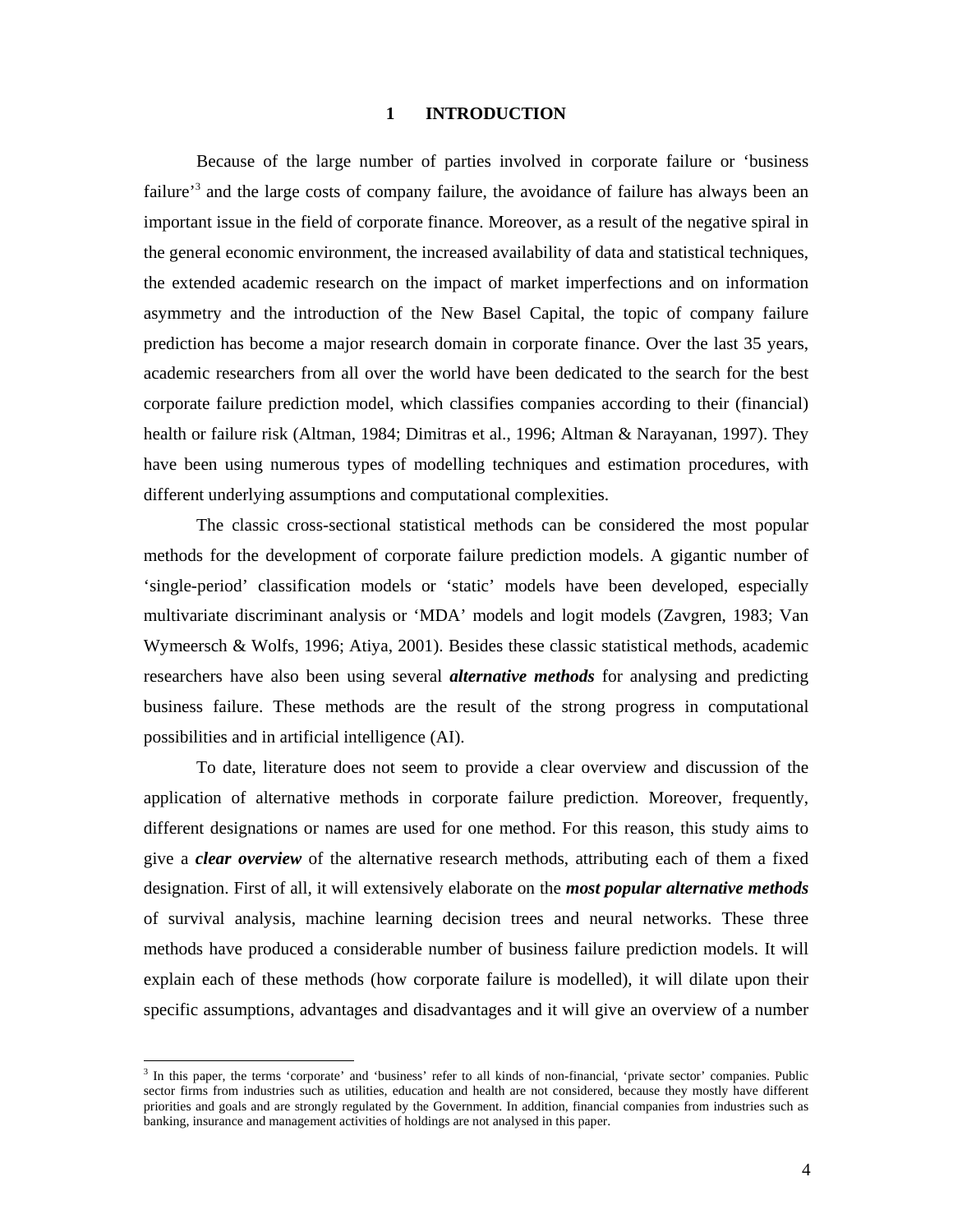of academically developed corporate failure prediction models. Furthermore, this paper will discuss several *other alternative methods*, which we can be considered to have a significant value added in the empirical literature on business failure. The following methods will be discussed: the fuzzy rules-based classification model, the multi-logit model, the CUSUM model, dynamic event history analysis, the catastrophe theory or chaos theory model, multidimensional scaling, linear goal programming, the multi-criteria decision aid approach, rough set analysis, expert systems and self-organizing maps. It will shortly discuss the main features of these methods, highlight their most important drawbacks and problems and state a number of academic studies on corporate failure prediction models. In this paper, several issues viewed in isolation by earlier studies are considered together. Therefore, this paper contributes towards a clear insight into the different popular alternative methods of corporate failure prediction modelling and their corresponding features.

An interesting question to be posed here is whether the alternative modelling methods, which are more complex, produce better performing failure prediction models than the classic cross-sectional statistical methods of MDA, logit, probit and linear probability models. The question of which modelling method produces the best performing failure prediction model(s) has already been raised in several papers. There are lot of empirical studies comparing the classification results and/or the prediction abilities of failure prediction models based on different techniques. Unfortunately, there is no study systematically comparing all possible modelling methods. So as to find an answer on the question being raised, this paper will summarize the conclusions of a large range of comparative studies on different kinds of corporate failure prediction models.

This paper is structured as follows. Section two extensively elaborates on the most popular alternative methods of survival analysis, machine learning decision trees and neural networks. The other popular alternative methods are enlarged upon in section three. Finally, section four tries to find an answer to the question whether the more sophisticated alternative methods are better than the classic cross-sectional statistical methods and gives an overview of the studies comparing different modelling methods.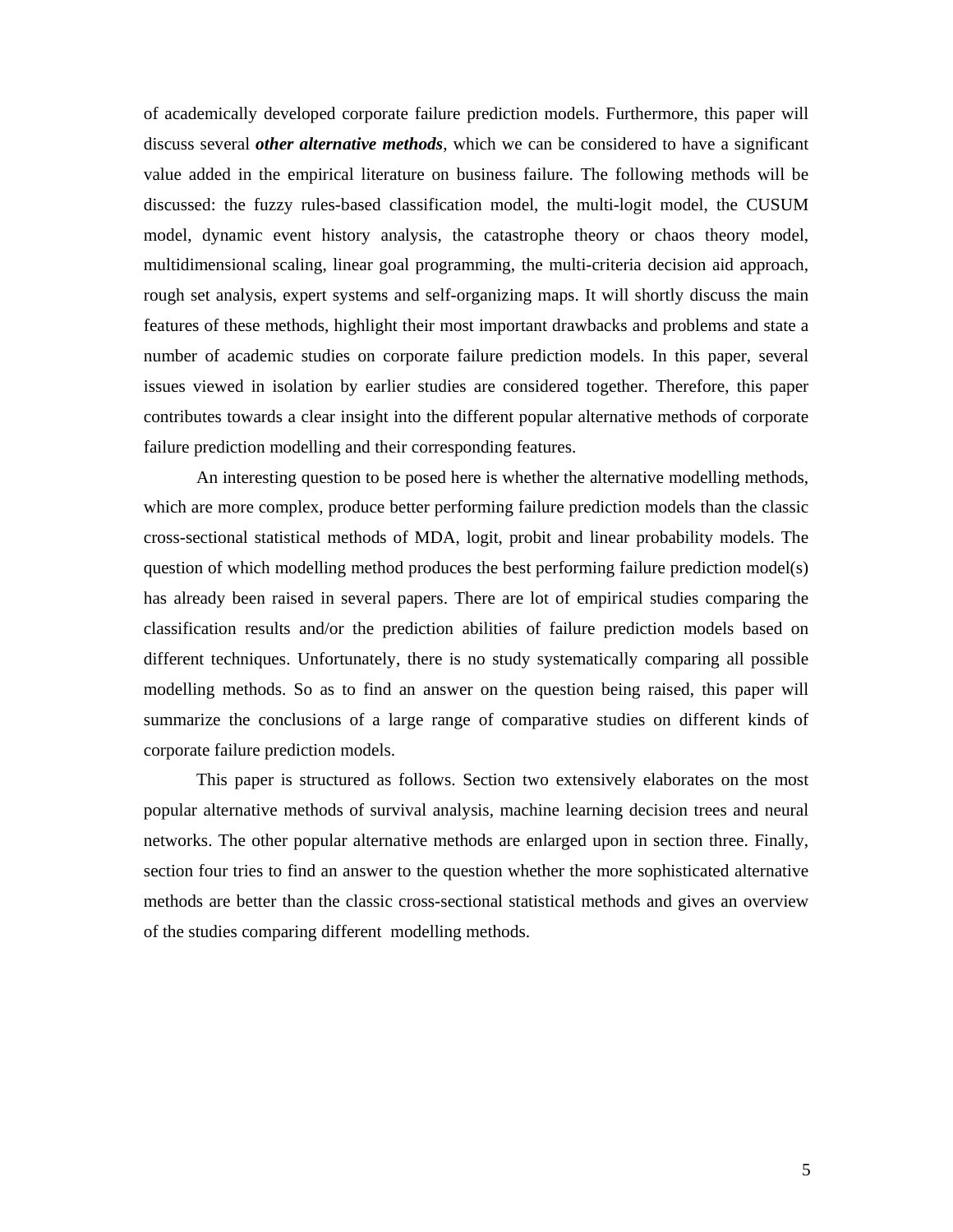### **2 MOST POPULAR ALTERNATIVE METHODS**

This section extensively elaborates on the most popular alternative methods of survival analysis, machine learning decision trees and neural networks, which have produced a considerable number of business failure prediction models. It discusses the features of each of these methods (how corporate failure is modelled) and it dilates upon their specific assumptions, advantages and disadvantages. Finally, a summarizing table gives a clear overview of the characteristics of these methods and reports a number of academically developed corporate failure prediction models.

### **2.1 Survival analysis**

Corporate failure can be modelled by statistical techniques drawn from *'survival analysis'*. This results in a *'hazard model'*. Besides Lane et al. (1986) and Luoma & Laitinen (1991), survival analysis has also been applied by, for example, Kauffman & Wang (2001). Survival analysis is based on the stringent assumption that the failing and non-failing firms belong to the same population of firms, with the non-failing firms being 'right-censored' cases for which the event of failure has not yet occurred<sup>4</sup>. In contrast with the classic statistical models, a survival analysis model does not assume a dichotomous dependent variable (Shumway, 1999). The dependent variable in a hazard model is the time that a firm spends in the group of non-failing companies or the 'survival time'. Just like in most other failure prediction studies, researchers start from a wide range of possible independent variables or 'failure predictors' and select the variables to be included in the hazard model by means of backward and forward elimination (Lane et al., 1986).

The basic concept of the survival analysis method is the *hazard rate* of a company. This is the conditional probability of failure in the next period given the survival of the firm to that period (Lane et al., 1986; Crapp & Stevenson, 1987). In a 'continuous time' hazard model, such as the 'Cox proportional hazards model', the hazard rate is the instantaneous failure risk at time t, given survival up to time t-1. In a 'discrete time' hazard model, such as the 'discrete time proportional odds model of Cox', the hazard rate is the failure risk in year t, given survival up to the previous year.

 4 'Censored' means 'no longer observed'. 'Right censored' refers to the fact that these firms are no longer observed in the future and that their outcome with respect to their survival status is not known. The survival time of these non-failing firms is at least as long as the total time period from the start of the research period to the end. For these right censored firms, only the time to censoring or the 'censoring time' is known (Lane et al., 1986; Shumway, 1999).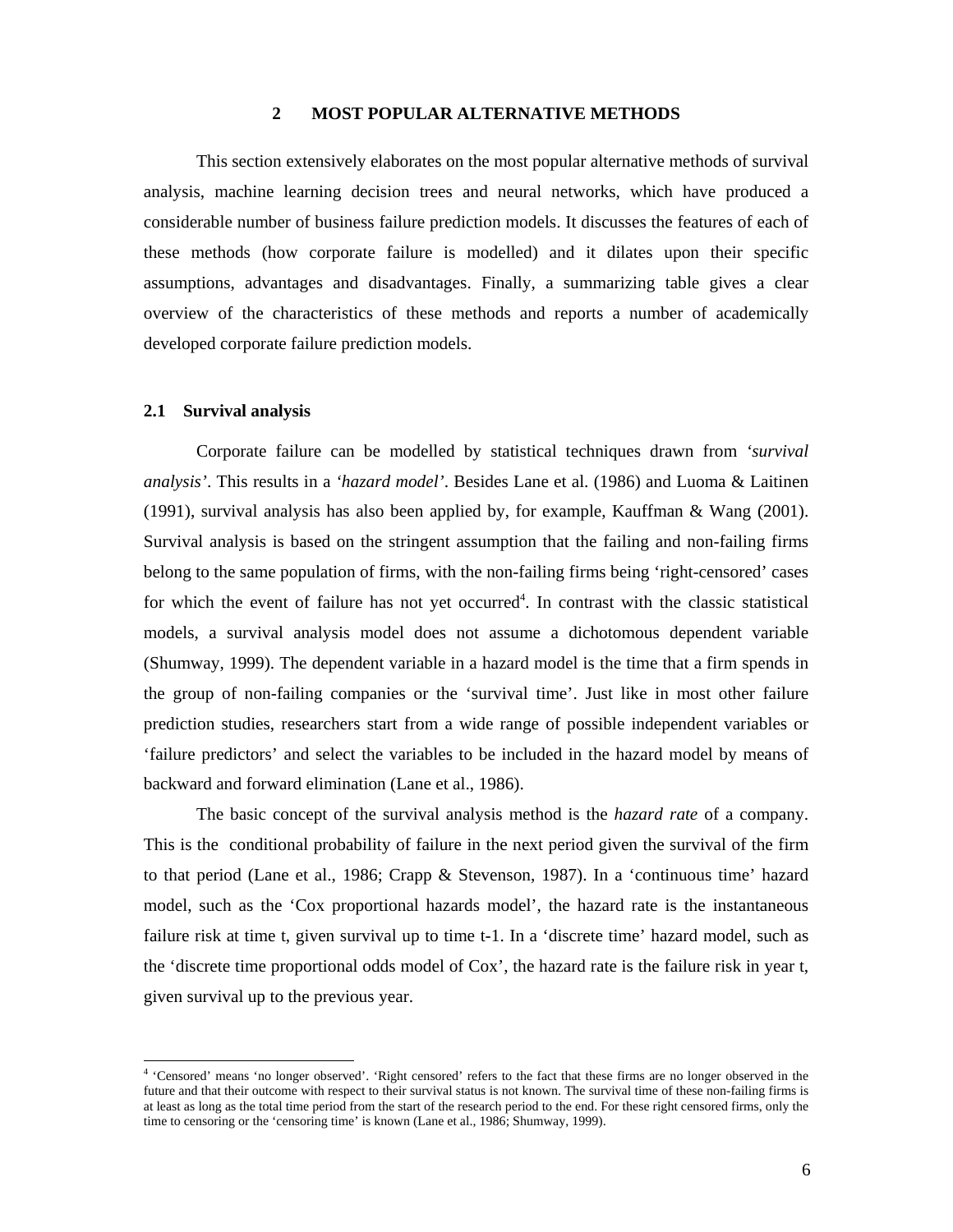Survival analysis estimates the *survival function S(t),* which models the probability that a firm will live longer than t (i.e. the survival time is longer than t). The distribution function  $F(t)$ , which gives the distribution of the time to failure, can be derived by 1-S(t). The *hazard function h(t)* is the most important function in survival analysis, because it models the hazard rate, which is the basic concept of survival analysis. The hazard function models the probability of failure in the next period given that the firm was alive at time t. It is modelled as follows:

$$
h(t) = \lim_{\Delta t \to 0+} [P(t < T < t + \Delta t \mid T < t) / \Delta t ] \tag{1}
$$

A hazard model which is perfectly suited for the analysis of corporate failure is the '*Cox proportional hazards method'* (Luoma & laitinen, 1991; Lane et al., 1986). The 'semiparametric' Cox model assumes that the hazard function is based on an arbitrary baseline hazard function  $h_0(t)$ , for which no distributional assumptions are required (Lane et al., 1986; Luoma & Laitinen, 1991). As in practice, distributional assumptions are often violated, this method results in more efficient and robust models. This method is called a 'proportional' hazard method, because the hazard of each company is assumed to be a proportion of the hazard of another firm. In other words, the hazard functions of firms are assumed to be strictly parallel. A specific feature of the Cox proportional hazards method is that it allows to include time-dependent variables, variables showing the same value for each company on a certain moment, such as macro-economical variables, and lagged variables (Shumway, 1999).

It should be emphasized here that the focus of survival analysis is on determining the effect of the factors – the independent variables – upon the hazard rate and not on determining the actual hazard rate (Yang & Temple, 2000). Also, it should be emphasized that the values of the hazard function can not strictly be interpreted as failure probabilities: they may be greater than one (Laitinen & Kankaanpää, 1999).

Hazard models have several *advantages* over other statistical methods (Lane et al., 1986; Luoma & Laitinen, 1991; Shumway, 1999). Firstly, they resolve the problems of static models by explicitly accounting for the time dimension of company failure. A hazard model does not assume that failure is a steady-sate. It acknowledges that a firm's failure risk changes trough time and a hazard model gives additional information regarding the 'likely time to failure'. Hazard models also control for each firm's period at risk and they allow to incorporate explanatory variables that change with time (i.e. annual observations for each firm) and macro-economic variables that are the same for all firms at a given point in time. As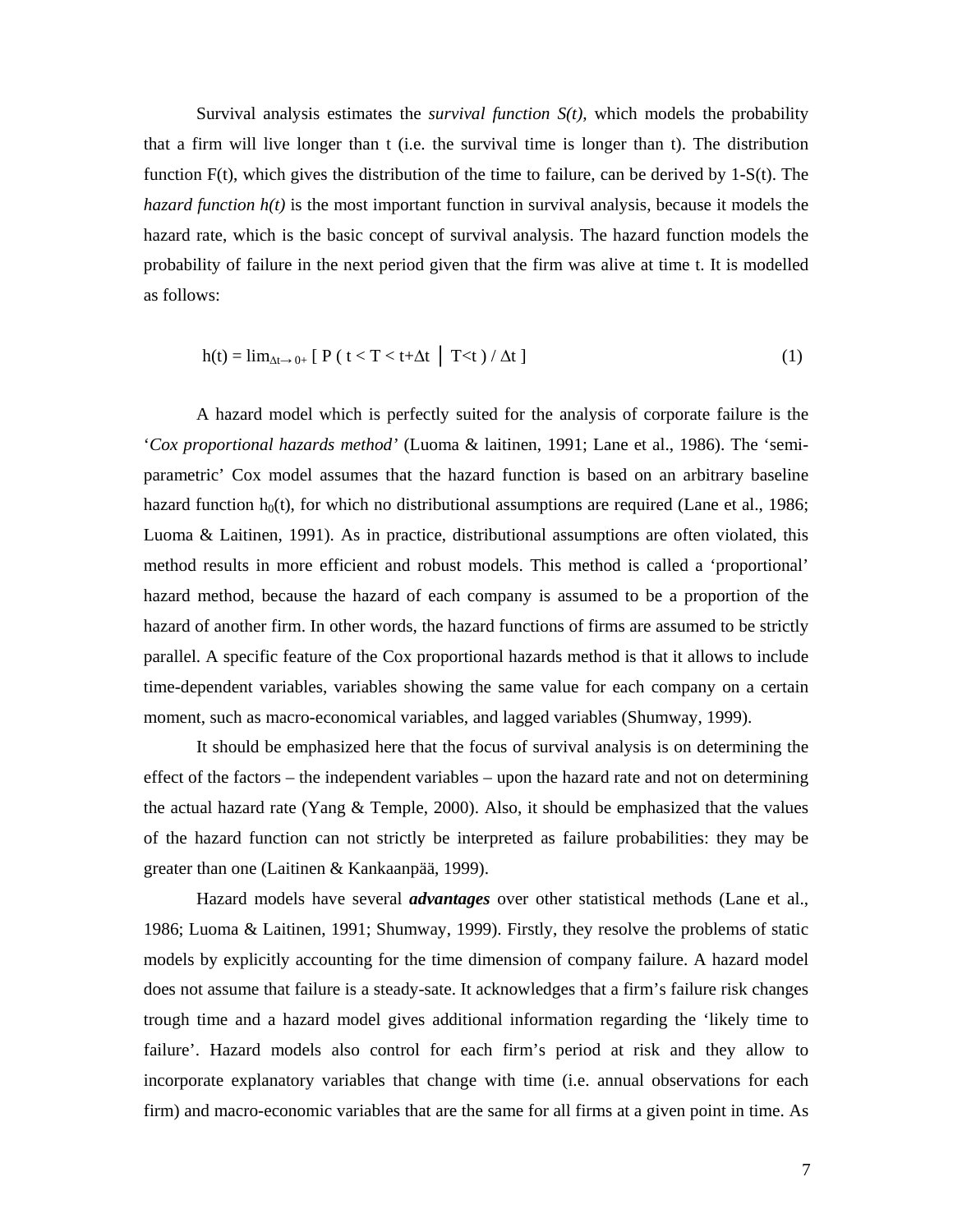survival analysis incorporates the time dimension of failure, it is also possible to simultaneously study firms that are in different phases of the failure process. Secondly, hazard models require no specification of the distributions of the data set and therefore overcome many of the problems concerning sample biases. Thirdly, survival analysis models allow to use more data than the classic statistical failure models. For example, they use the data from 'right-censored' cases for which the event of failure has not yet occurred. As a result, they provide more efficient out-of-sample failure predictions. In addition, they allow to use incomplete or 'random censored' data, in which the time to failure is not known. When a firm leaves the non-failing group for a reason other than failure, the classic statistical failure models wrongly consider this firm as non-failing, while the hazard model considers this firm to be 'censored'<sup>5</sup>. Furthermore, the results of a hazard model can be interpreted easily. A positive coefficient indicates that an increase in the corresponding indicator leads to a decrease in survival probability or an increase in failure risk. Finally, survival analysis allows to analyse a wide variety of variables. For example, Crapp & Stevenson (1987) included an exhaustive set of variables in their hazard model. They did not only use the usual financial ratios, but also variables related to other areas, such as macro-economic conditions, management, firm growth and asset quality. Similarly, Shumway (1999) used a combination of accounting ratios and market-driven variables in his hazard model<sup>6</sup>. Luoma & Laitinen (1991) summarize the advantages of survival analysis as follows: "survival analysis as a failure prediction model is  $[...]$  (1) more natural, (2) more exact and flexible, and (3) uses more information leading, therefore, to better predictions provided that it is correctly modelled and that the number of firms is sufficient (p. 678)"

Besides the numerous advantages, hazard models also have some *disadvantages*. First of all, hazard models are not designed to be used for failure classification or failure prediction. If one aims to use a hazard model for classification, a specific procedure is required. A first example of such a classification procedure is the one applied by Lane et al. (1986).

<sup>&</sup>lt;sup>5</sup> Survival analysis only allows for 'randomly censored' cases when the random censoring is non-informative. This means that the censoring times do not depend on the failure risk. At moment t, randomly censored firms need to be representative for all firms that have survived up to the moment t with similar values for the independent variables. The failure risk of these 'randomly censored' firms are required to be similar to the failure risk of the other, surviving companies.

<sup>&</sup>lt;sup>6</sup> It should be remarked that the hazard model of Shumway (1999) is not really a hazard model in the strict sense. Shumway states that " a multi-period logit model is equivalent to a discrete time hazard model" and he uses a multi-period logistic model in which each firm-year observation is considered as an independent observation. Each year in which the firm survives is included in the multi-period logit model as a firm that did not fail, while each failing firm contributes for only one observation to the model.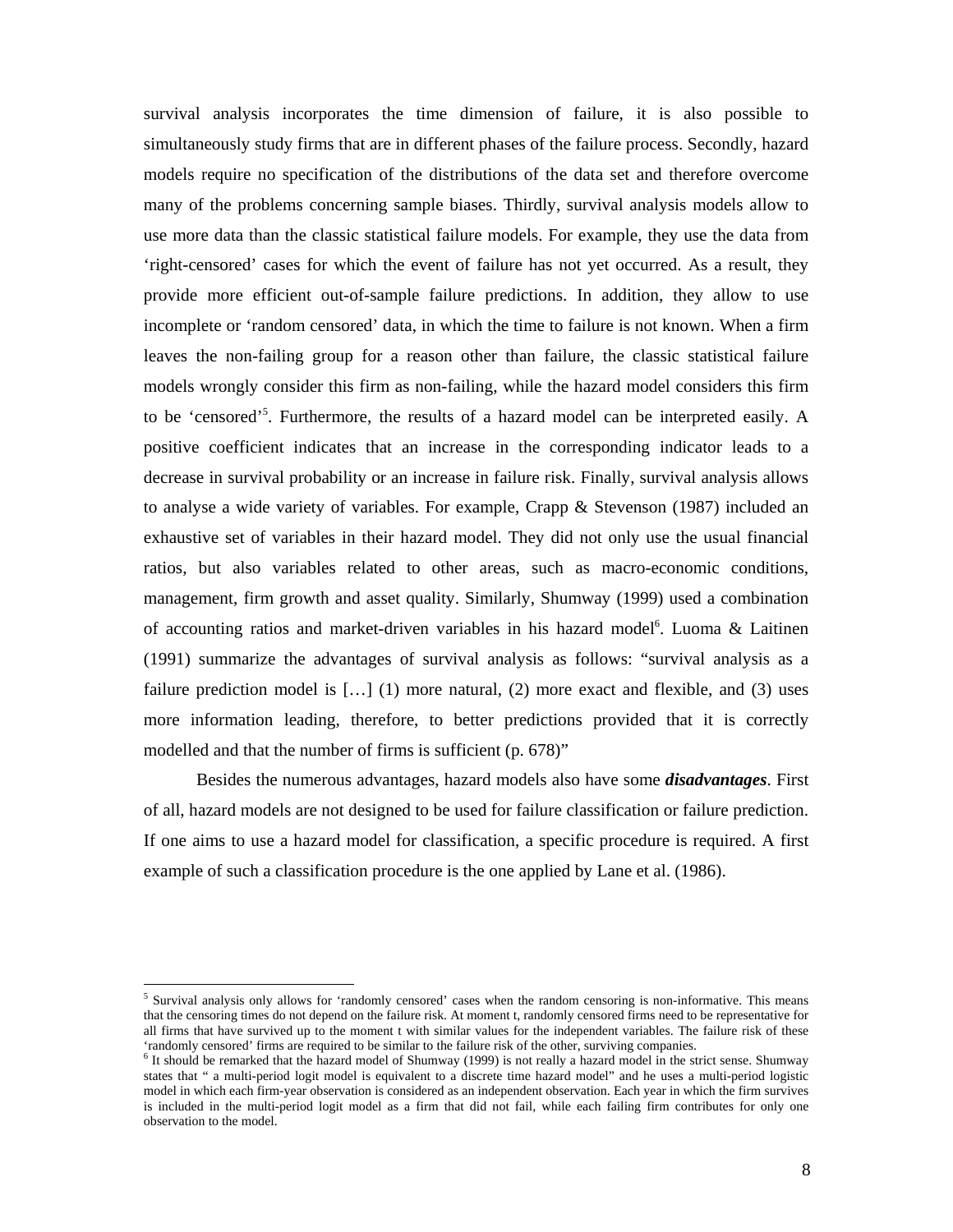With a view to develop a short term failure classification model, he suggests to calculate the probability that a firm will live longer than t time units (for example,  $t = 12$  to determine the survival probability 12 months) and to classify the firm as failing or non-failing on the basis of a comparison of its survival probability with a certain cut-off value. A second example is the classification procedure used by Luoma & Laitinen (1991). This simple method involves the division of the sample of firms into two groups - a failing and a nonfailing group - on the basis of the firms' hazard rates estimated by the model. It is based on the assumption that the two groups of firms consist of an equal number of companies. A second disadvantage of hazard models is that the calculation of survival times is quite arbitrary, because the closing date of the annual account is implicitly considered as the natural starting point of the failure process (Luoma & Laitinen,1991). Thirdly, there is evidence that the number of failing and non-failing companies in the estimation sample may affect the hazard rates and hence may lead to sample-specific results of the survival analysis models (Luoma & Laitinen, 1991)<sup>7</sup>. Fourthly, the efficiency of survival analysis in failure prediction is to a great extent determined by the diversity of the failure processes found in the estimation sample. If, for example, the sample contains a lot of 'acute' failing firms and a small number of 'chronic' failing firms, the model will result in a higher hazard rate for many companies with good financial ratios, while other firms with poor financial ratios will show lower hazard rates. It is clear that survival analysis will have the best results when it is used on samples where the time length of the failure process is homogenous (Luoma & Laitinen, 1991). A final disadvantage of survival analysis is that, the Cox proportional hazards model is subject to the problem of multicollinearity. Strong correlations between the independent variables must be avoided (Lane et al., 1986).

### **2.2 Machine learning decision trees**

In the mid 1980s, *'machine learning'* was introduced in failure modelling research as a non-parametric technique for company classification. Machine learning involves pattern recognition and, based on a 'learning' process, it derives a set of rules. There are several approaches to learning a set of rules: the covering approach, the decision tree approach and the genetic algorithm approach. We will focus on the 'decision trees' approach, as it is most frequently used in corporate failure prediction studies. We would like to refer to Back et al. (1997) for a short explanation of these other approaches.

 7 This problem may, however, be avoided by using a sample of matched pairs of failing and non-failing firms.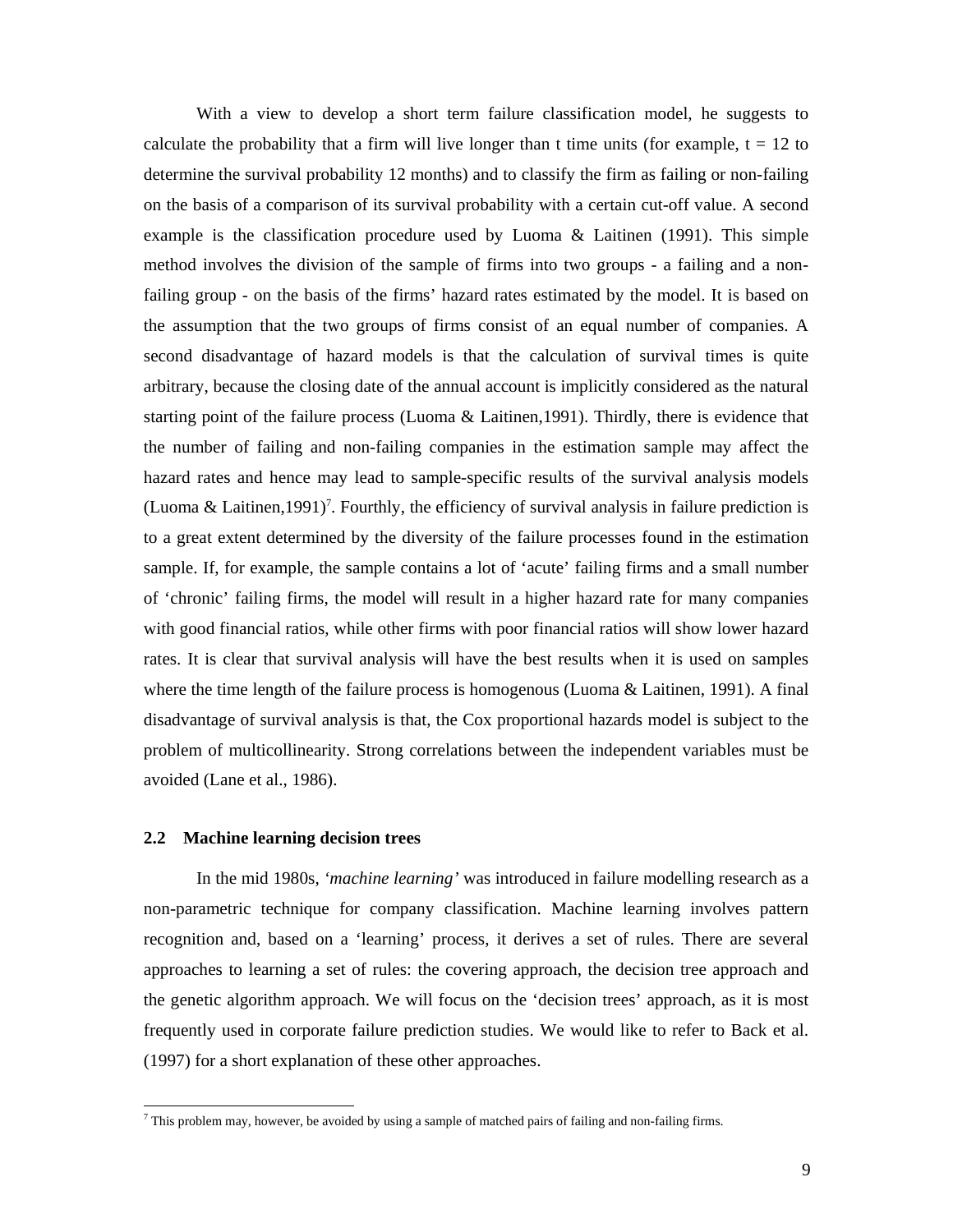Decision trees are the result of a process of 'supervised' learning<sup>8</sup>, based on a certain decision-tree-building algorithm. It is a collection of branches (paths from the root to the leafs), leafs (classes of objects) and nodes (containing decision rules or 'splitting rules'), which classifies some 'objects' according to their attributes (Quinlan, 1986; Joos et al., 1998b). When applied to the topic of corporate failure classification, the decision tree classifies companies, represented by a range of features or variables. On the basis of the decision-tree-building algorithm, a sample of firms  $-$  the 'training set' of objects  $-$  is sequentially divided into several subsets of firms. In a learning or 'induction' process, the decision-tree-building algorithm recursively partitions regions of the attribute space into two sub-regions – failing and non-failing – until both sub-regions are sufficiently defined (Joos et al., 1998b). An attribute can be used numerous times in one decision tree. It is obvious that it is possible to find a complex tree that perfectly matches the data (100% correct classifications). However, as this perfectly matching tree is subject to the problem of overfitting, it needs to be simplified. The decision-tree-building algorithm will offer the suitable approach to reducing the complexity of the tree. It should be emphasized that the method of decision trees does not provide a continuous scoring system, indicating a company's health. It is a discrete scoring system, indicating some kind of region of financial health or categories of failure risk (Frydman et al., 1985; Daubie et al., 2002).

The decision-tree-building algorithm determines the most important aspects of the decision tree: (1) the way to find the attribute that best discriminates between the two classes of firms (failing and non-failing) and (2) the approach to reducing the size of the tree. Consequently, the choice of this algorithm is extremely important. In corporate failure prediction literature, different algorithms have been used. Frydman et al. (1985), for example, used the *recursive partitioning algorithm* and called their decision tree method the '*recursive*  partitioning analysis' or RPA<sup>9</sup>. The classification rules or (univariate) splitting rules in their binary classification three are derived in such a way that expected misclassification or 'resubstitution' risk of the three is minimized. In a first phase, a preliminary classification tree with a very small resubstitution risk is constructed. As this tree usually is very complex and subject to over-fitting, the final classification tree with the correct complexity is selected by minimizing the cross-validation risk and by a trade-off between complexity and resubstitution

<sup>&</sup>lt;sup>8</sup> 'Supervised' learning means that the discretization of continuous-valued variables is done according to some concept: the discretization algorithm is concept-sensitive (Joos et al., 1998). In other words, a certain algorithm is used to 'guide' the process of learning.<br><sup>9</sup> The PPA model of

The RPA model of Frydman et al. (1985) has the characteristics of both the univariate and multivariate methods: it is based on a sequence of 'splitting rules' concerning one single variable (univariate splitting rules). For a comprehensive exposition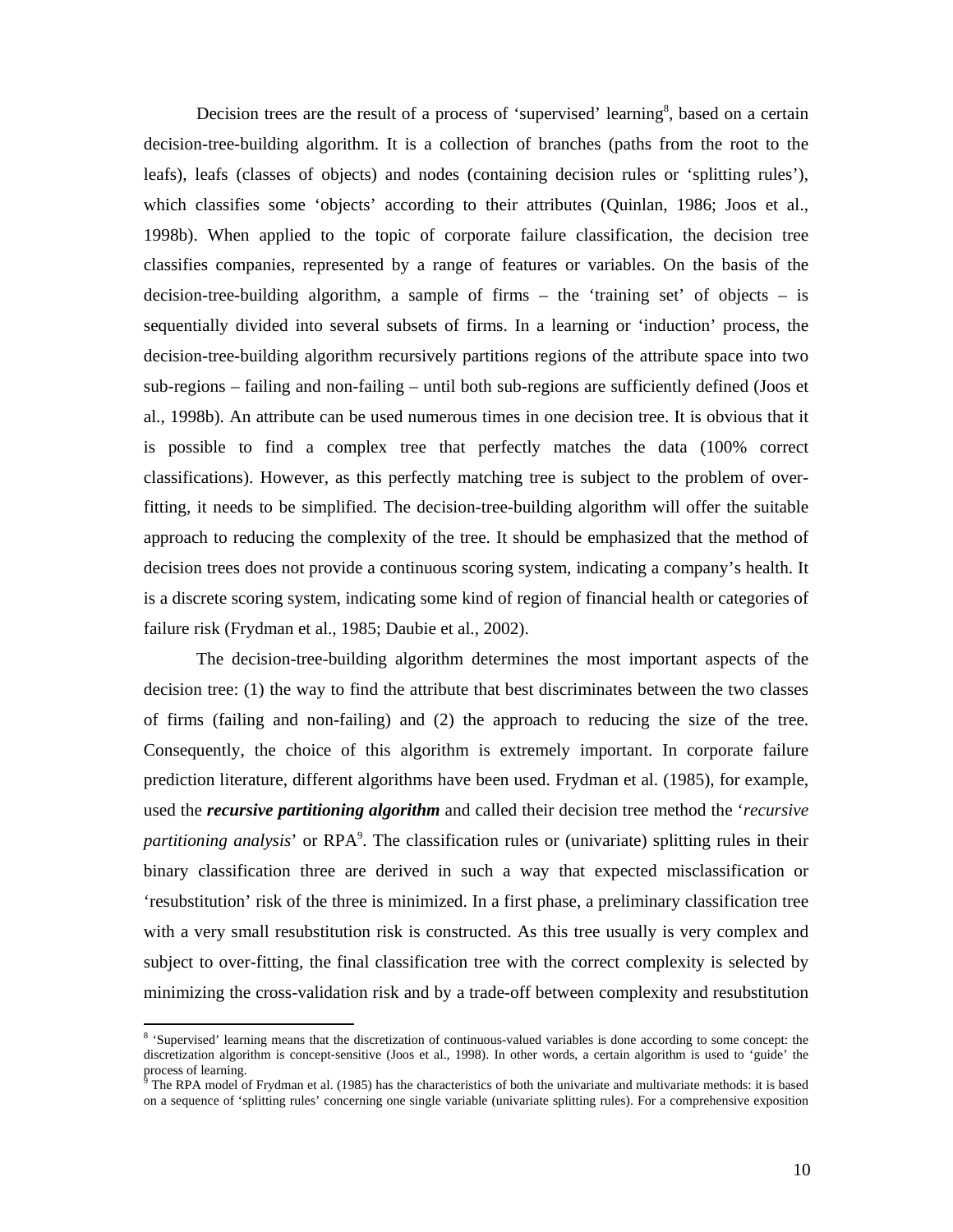risk. In RPA, prior probabilities and misclassification  $costs<sup>10</sup>$  are taken into account. Another possible decision-tree-building algorithm is the *entropy algorithm* used by Joos et al. (1998b). This algorithm is based on the concept of 'information entropy'. Here, the attributes in the decision tree are selected in a way that information gains are maximized and hence entropy is minimized. Examples of entropy algorithms are CART, AQ, ID3, C4.5 and AC2 (Joos et al., 1997).

The decision trees method has a number of considerable *advantages*. Firstly, as machine learning is a non-parametric method, there are no strong statistical requirements concerning the data in the training sample. A second advantage is that decision trees can handle incomplete and qualitative data (Joos et al., 1998b). In addition, according to a study of Quinlan (1986), decision trees can deal with noise or non-systematic errors in the values of attributes or class information $11$ . Thirdly, it is possible that in some nodes of the decision tree, one can choose between different decision rules as different combinations of attributes, if these combinations result in the same splitting of these nodes (Daubie et al., 2002). Decision trees can also be considered as user-friendly (Joos et al., 1998b). There is no need to determine a cut-off point for the classification of firms and there is a clear 'failure/non-failure' output. Furthermore, the method of decision trees is very appealing because of its simplicity. The procedure is quite simple: looking for the best attribute for each subset of examples and building the tree. Finally, the graphical presentation form of the decision tree is appealing and allows for an easy distinction of the most significant attributes: they are in the root of the tree (Daubie et al., 2002).

On the other hand, the method of machine learning decision trees also has some *drawbacks* (Frydman et al., 1985; Dimitras et al., 1996; Joos et al., 1998b). First, just like classic statistical method of MDA, the decision trees require the specification of prior probabilities and misclassification costs. Both of these factors need to be incorporated in the 'induction' or learning process. Moreover, the decision trees method is more sensitive for changes in misclassification costs and prior probabilities than MDA. Secondly, decision trees are based on the assumption that the failing and non-failing groups of firms are discrete, nonoverlapping and identifiable. A third disadvantage of the decision tree method is that the

on the RPA method, Frydman et al. (1985) refer to the book of Breiman et al. (1984) "Classification and regression trees", Belmont, CA: Wadsworth.

<sup>&</sup>lt;sup>10</sup> The 'prior probabilities' are the probabilities of belonging to the failing and the non-failing group in the total population. The 'misclassification costs' are the costs of a type I and a type II error. In practice, defining these misclassification costs seems to be a very subjective decision. The costs of the consequences relied to both types of errors are mainly intangible and immeasurable and depend on the risk behaviour of the decision-maker and his or her attitude towards the proportion of the cost factors.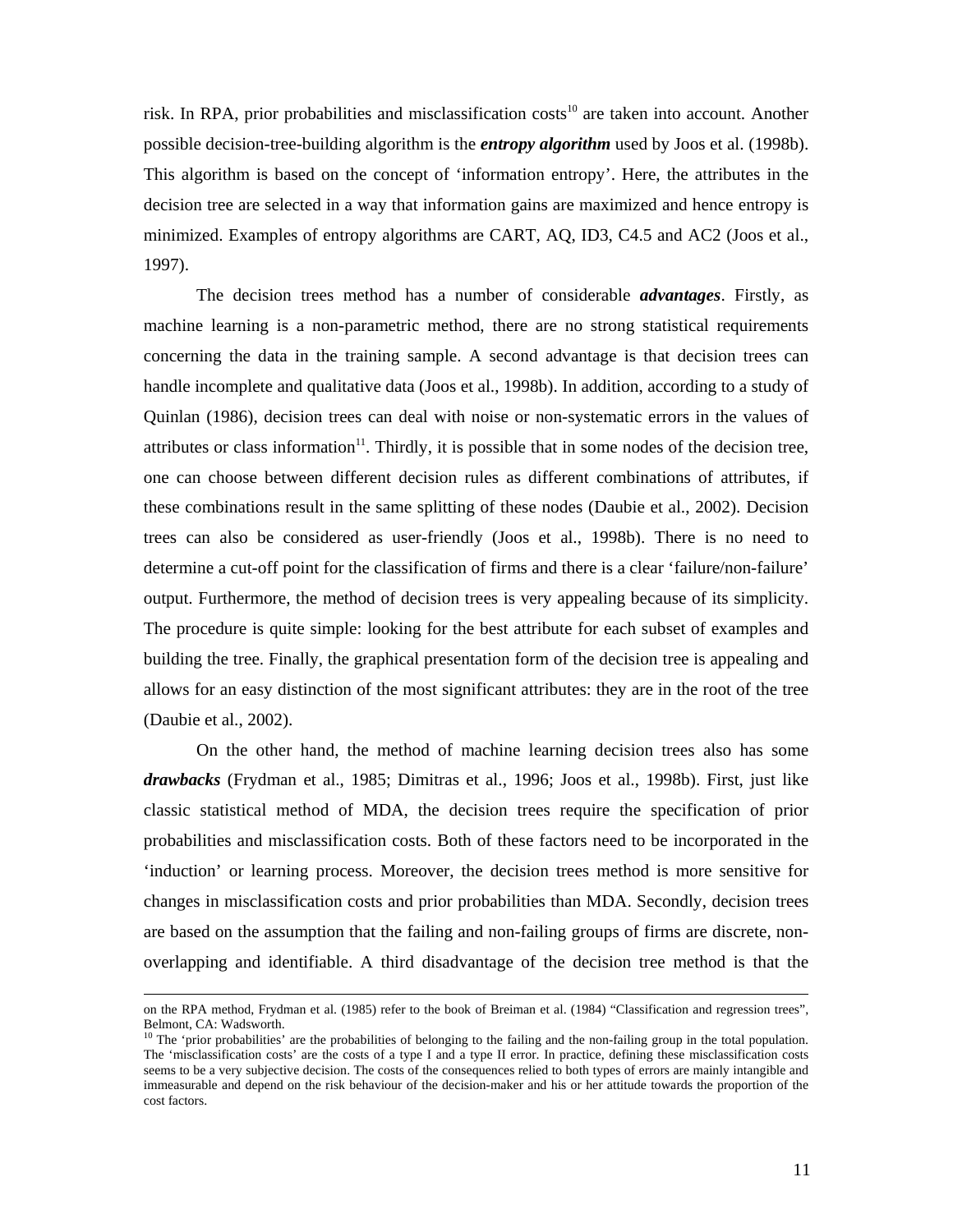relative importance of the variables or attributes in the model can not be easily interpreted. The contributions of the various variables are ambiguous. There is no direct link between the variables and the output of the decision tree. Fourthly, as a decision tree is a discrete scoring systems, which classifies firms into risk categories, it can not be used to compare firms classified within the same 'risk category'. Finally, a decision tree can not be 'applied' to new cases so as to assess the failure risk these firms. In each validation study, the decision tree induction process is repeated from the start, resulting in different trees with different variables. There is no way to determine a certain 'optimal tree' with 'optimal variables'.

### **2.3 Artificial neural networks (NN)**

 $\overline{a}$ 

In 1990, the *artificial neural networks (NN)* technique has entered the field of business failure prediction and, ever since, it has grown to a very popular technique (Charitou et al., 2004). Odom & Sharda (1990) were the first to apply NNs for the prediction of company failure. Other studies using the NN technique are: Cadden (1991), Coats & Fant (1991), Coats & Fant (1993), Fletcher & Goss (1993), Udo (1993), Weymaere & Martens (1993), Wilson & Sharda (1994), Altman et al. (1994), Boritz et al. (1995), Back et al. (1996a), Bardos & Zhu (1997), Yang et al. (1999), Atiya (2001) and Charitou et al. (2004). According to a study of Daubie & Meskens (2002), the NN technique dominates the literature on business failure in the second half of the 1990s. Currently, NNs are still frequently applied in corporate failure prediction.

Neural networks are computer systems that copy human learning processes and human intuition (Hawley et al., 1990). The networks consist of a number of highly interconnected processing elements, called 'neurons'. In NNs, the independent variables offered to the network are called 'inputs', the dependent variables are known as 'training values' and the estimated values are called 'output values' (Shachmurove, 2002). A NN has a certain architecture or structure. An example of a frequently used architecture is the feed-forward<sup>12</sup> layered network, in which the neurons are divided into different subsets, called 'layers'. This kind of layered network contains (1) an input layer of neurons containing the input information, (2) internal or 'hidden' layers of a number of neurons and (3) an output layer of one neuron (Coast & Fant, 1993). As the number of hidden neurons increases, the network becomes more complex.

<sup>&</sup>lt;sup>11</sup> Quinlan (1986) points out that it is counter-productive to eliminate noise in the training sample, if the same attributes will also show noise when the decision tree will be put into practice.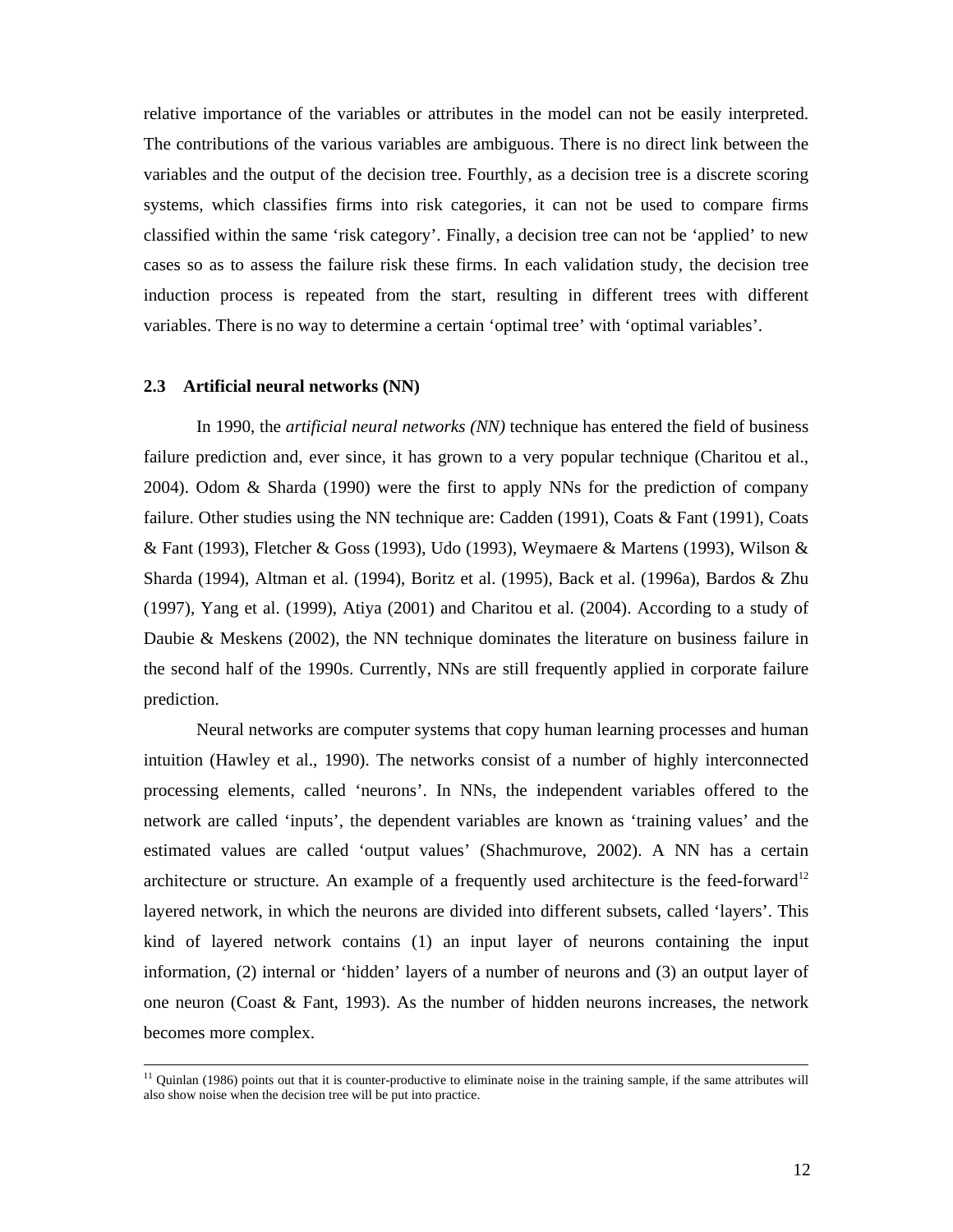When applied to the analysis of company failure, a NN allows to assess the failure risk of companies based on a vector of input information and an output vector. A NN does not use any kind of 'pre-programmed knowledge base' (Hawley et al., 1990). The neurons of the network allow to recognize meaningful patterns in the data. They process and transform the input – a vector of variables – by a vector of weights into one single output signal. The output signal of a neuron, in turn, is sent as an input signal to many other neurons and is possibly sent back to itself. As the signals are passed through the network via weighted interconnections between the neurons, the 'network knowledge' is stored (Hawley et al., 1990; Coats & Fant, 1993). The method of neural networks is based on *'supervised' learning*. The network is 'learned' or 'trained' on a 'training sample' of input-output pairs of data (and possibly a 'validation sample') and the appropriate, best possible sets of weights are determined on the basis of a training algorithm. This process of working towards an appropriate mapping is also called 'convergence' (Coast & Fant, 1993). Once a stable equilibrium configuration or mapping with acceptable error levels has been found, the learning phase (i.e. the weight adaptation mechanism) takes an end and the weightings are locked.

With a view to construct a NN for corporate failure prediction, the researcher needs to select a certain training algorithm, which will be used for pattern recognition. Several training algorithms are possible. The most popular algorithm is the back-propagation algorithm. This algorithm is based on the principle of continuous error feedback<sup>13</sup>. In the learning phase of a back-propagation NN, the training sample is used for fitting parameters, while the validation sample is used to check for over-fitting. In a second phase, the 'recall phase', a 'test sample' of new data is used as input and the NN predicts the output in the form of binary group membership. In this way, the network can be tested for its classification abilities or reliability. (Weymaere & Martens, 1993; Altman et al., 1994 ; Zain, 1994; Back et al., 1996a; Joos et al., 1998a; Yang et al., 1999; Cybinski, 2000). Despite its popularity, the back-propagation algorithm has some clear disadvantages. Yang et al. (1990) point out that (1) it has a high computational intensity, (2) it is unable to explain conclusions, (3) it lacks a formal theory which imposes a need for expertise on the user and  $(4)$  it requires a validation dataset<sup>14</sup>. An

<sup>&</sup>lt;sup>12</sup> 'Feed-forward' means that the information between the layers is flowing only in one direction (Laitinen & Kankaanpää, 1999).

<sup>&</sup>lt;sup>13</sup> The back-propagation algorithm works as follows. The values resulting from each neuron process through the network towards a final output layer and, once the values reach this output layer, the output of the network is compared to the desired output. Any error is then used to adjust the connection weights, working backwards through the network. This process is repeated until the network has learned the relationship between the inputs and the output. Details on this back-propagation algorithm can be found in Hertz et al. (1991) and in (Tucker, 1996).

<sup>&</sup>lt;sup>14</sup> For these reasons, Yang et al. (1990) suggest to use a 'Probabilistic NN', which exhibits feed-forward and fast learning.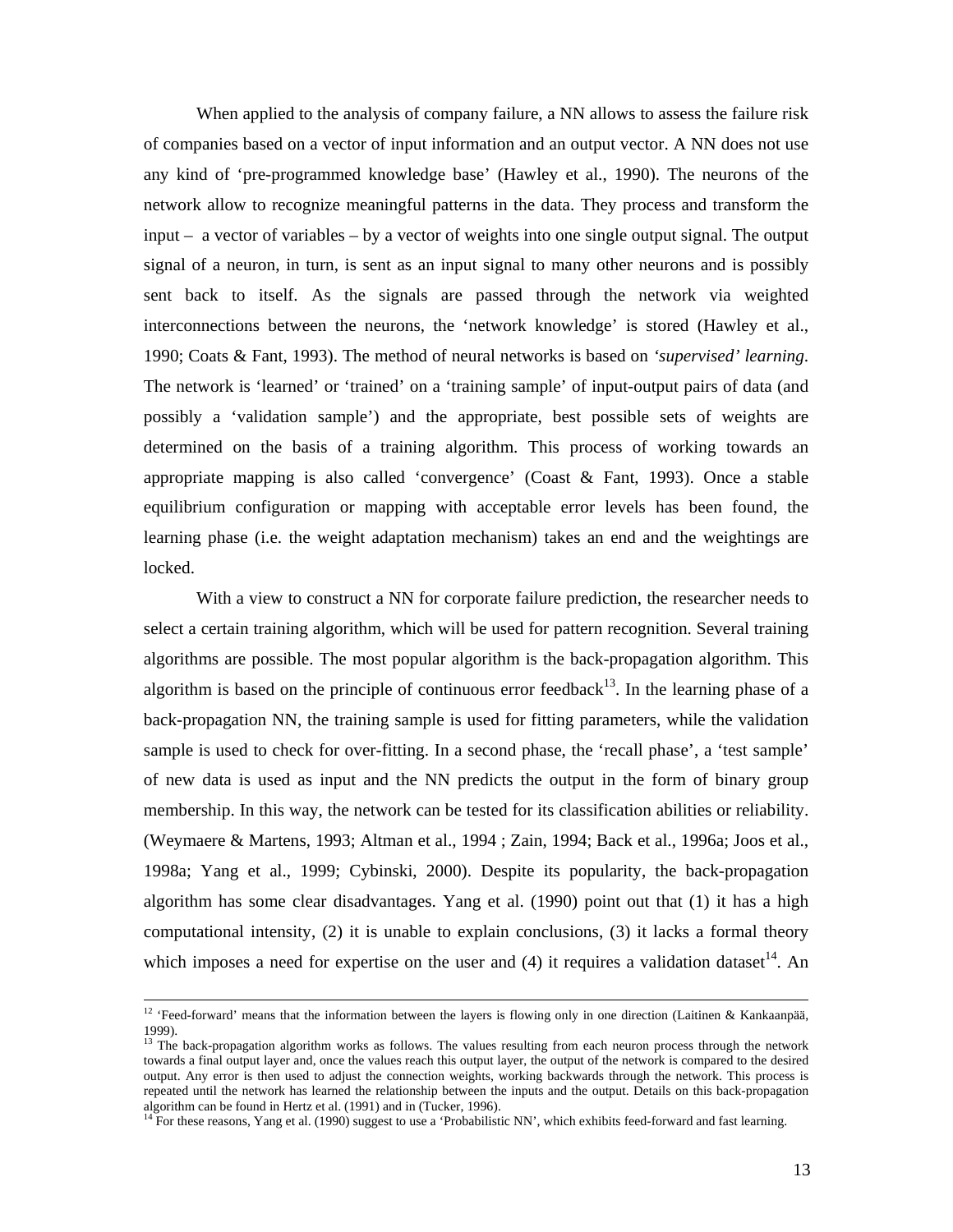other popular training algorithm is cascade-correlation (Joos et al., 1997). The cascadecorrelation learning algorithm has been used by, for example, Coats  $\&$  Fant (1993). They suggest that the cascade-correlation NN has some significant advantages over backpropagation NN: "(1) It learns very quickly, (2) it determines its own size and design, (3) it retains the structure it has built even if the training sample changes and (4) it requires no […] error signals though the connections of the network (p. 144)".

It should be stressed that it is of vital importance that the training sample contains information about some carefully selected and appropriate independent variables. Several procedures can be used for 'pre-processing' the data. For example, a principal component analysis (Weymaere & Martens, 1993) or a procedure based on individual prediction accuracy of the variables, correlation analysis and cross-validation (Atiya, 2001) may be used to find an appropriate set of input variables. A few years ago, the genetic algorithm has been introduced as a very promising method for pre-processing the data and finding the best set of indicators for neural networks (Back et al., 1995; Back et al., 1996b; Back et al., 1997; Hekanaho et al., 1998).

In comparison with other methods, the NN technique has several advantages. First of all, NNs are able to analyse complex patterns quickly and with a high accuracy level (Shachmurove, 2002) and they are able to learn from examples, without any pre-programmed knowledge (Back et al., 1996b). Secondly, they are not subject to the restrictive statistical assumptions of MDA. More in particular, no distributional assumptions are imposed and the input data do not need to conform to linearity (Coats & Fant, 1993; Zain, 1994; Tucker, 1996; Cybinski, 2000; Shachmurove, 2002). As it can be argued that the relationship between failure risk and financial ratios shows saturation effects and that the effects of financial ratios on failure risk are multiplicative, the non-linear approach is an important advantage (Atiya, 2001). Thirdly, non-numeric data can easily be included in a NN, because of the absence of the linearity constraint (Coats & Fant, 1993). A fourth advantage is that a NN is perfectly suited for pattern recognition and classification in unstructured environments with 'noisy data', which are incomplete or inconsistent (Hawley et al., 1990; Tucker, 1996; Shachmurove, 2002). The network tolerates data errors and missing values by making use of the context and 'filling in the gaps'. Consequently, a NN is able to work with annual account data, which are often inconsistent and incomplete. In addition, a NN can overcome the problem of autocorrelation, which frequently arises in time series data (Hawley et al., 1990; Cybinski, 2000, 2001). Fifthly, the NN technique can be considered as user-friendly as it offers a clear 'failure/non-failure' output. Finally, when predicting company failure, neural networks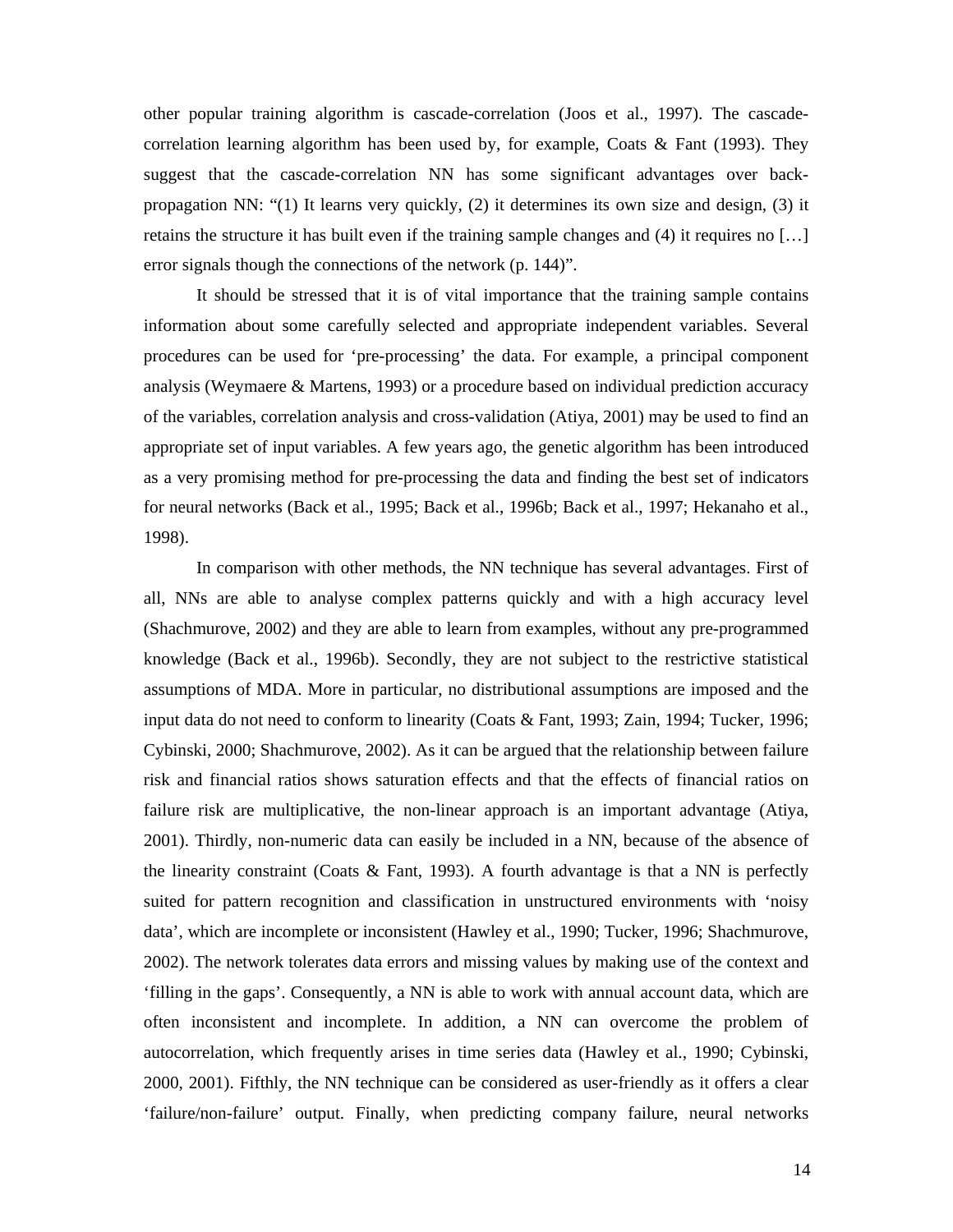generally seem to be more robust – especially when sample sizes are small – and more flexible than other methods (Cybinski, 2000).

Although the technique of NNs (based on back-propagation) mostly seems to deliver excellent performance results in corporate failure prediction studies and appears to have clear advantages over other methods, it also shows some serious drawbacks (Hawley et al., 1990; Coats & Fant, 1993; Fletcher & Goss, 1993; Zain, 1994; Altman et al., 1994; Tucker, 1996; Trigueiros & Taffler, 1996; Joos et al., 1998a; Tan & Dihardjo, 1999; Charitou et al. 2004; Cybinski, 2000, 2001; Shachmurove, 2002; Baesens et al., 2003). The most important problem related to the use of NNs is the 'black box' problem: a NN does not reveal the significance of each of the variables in the final classification and the derived weights can not be interpreted. We have completely no understanding or knowledge concerning how the network classifies companies into the failing and non-failing group. It is impossible to understand how the relations in the layer-structure are estimated and hence, the network can not be 'applied' as such in order to classify new cases. In other words, the black-box problem makes it impossible to use the NN in practice, in a decision context. A second major drawback of NNs is that they are very sensitive to the 'garbage in – garbage out' problem. Consequently, one has to carefully select the variables that are included in the training samples and assure the quality of the data. The appropriate selection of economically significant variables from an extensive set of available variables can be very time consuming. Thirdly, as a NN can be made to fit the data 'like a glove', it runs the risk of overparametrization or over-fitting. This results in a sample-specific model with a low generalizing ability. There are some possible solutions to this over-fitting problem, but there is no uniform guideline. Trigueiros & Taffler (1996), for example, suggest to limit the number of estimated coefficients to maximum 10 percent of the number of cases in the sample so as to reduce the over-fitting problem. A fourth problem is that the physical architecture of the NN has to be defined by the researcher by means of trial and error. For example, in a network with multiple layers, the number of layers and the number of nodes in each layer has to be decided upon (arbitrarily) by the researcher. When defining the architecture of the network, one has to take account of the fact that a higher number of layers leads to a more complex NN with a higher internal validity, but also causes a higher degree of over-fitting and a lower external validity. Fifthly, a NN requires a long processing time before the training phase is finished15 and runs the risk of not finding a stable, optimal configuration. In addition, the training phase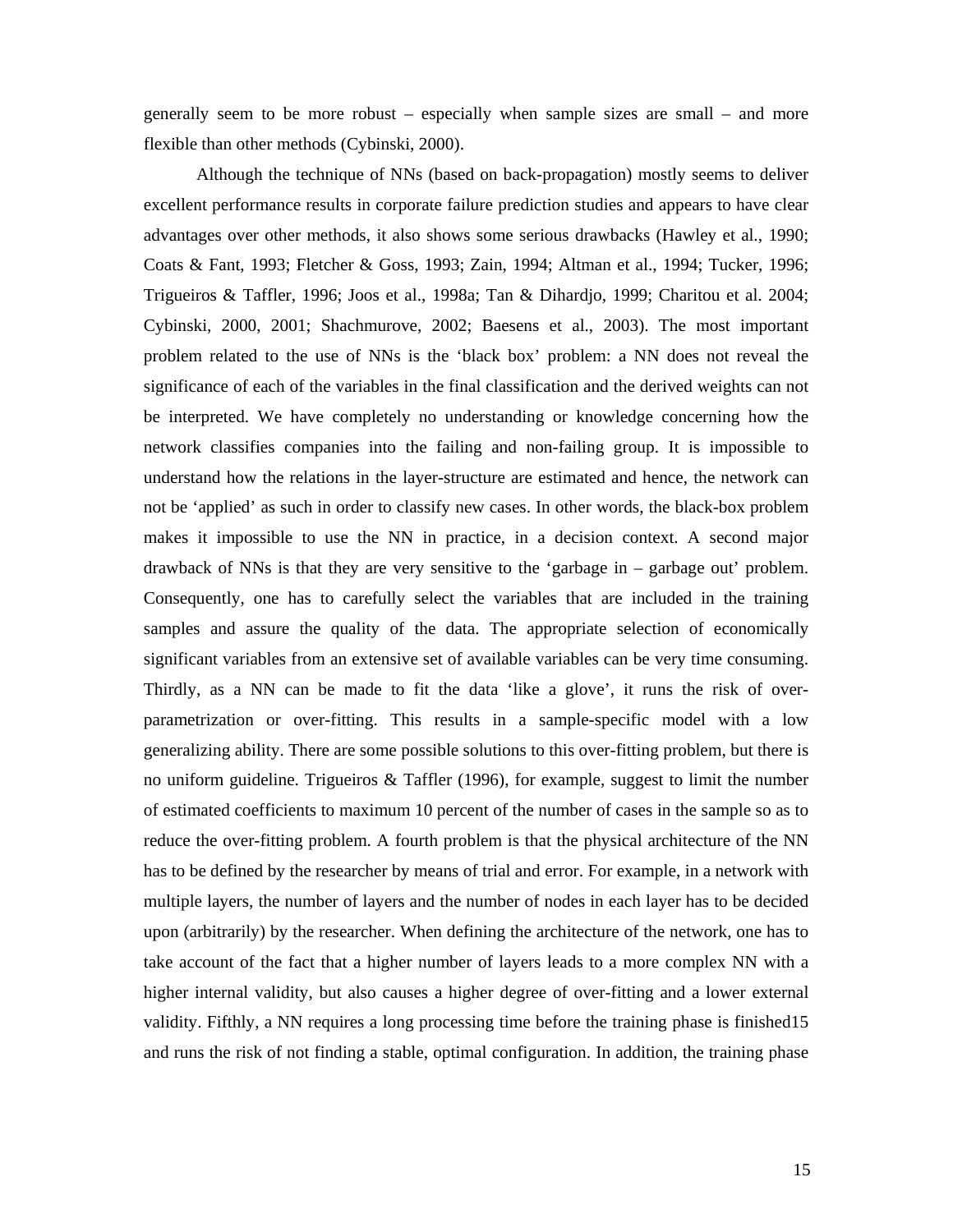may result in illogical weightings of the variables (i.e. illogical network behaviour) due to different variations of the input values. A final drawback of the NN technique is that a NN requires a large training sample of input-output values in order to sufficiently train the network. A small training sample seems to lead to an over-fitted network.

#### **2.4 Overview**

 $\overline{a}$ 

Table 1 gives an overview of the main advantages and drawbacks of the most popular alternative methods and reports a number of academically developed corporate failure prediction models. These alternative methods are clearly more sophisticated and computationally more complex than the classic statistical methods, such as MDA and logit analysis.

Insert Table 1 About Here

### **3. OTHER ALTERNATIVE METHODS**

Besides the popular alternative methods mentioned in the previous section, academic researchers have also been using a number of other alternative methods, which can be considered to have a significant value added in the empirical literature on corporate failure. This section enlarges uopn the fuzzy rules-based classification model, the multi-logit model, the CUSUM model, dynamic event history analysis, the catastrophe theory and chaos theory model, multidimensional scaling, linear goal programming, the multicriteria decision aid approach, rough set analysis, expert systems and self-organizing maps. It shortly discusses the main features of these methods and their most important drawbacks and problems. Finally, it also gives an overview of a number of academic studies on corporate failure prediction models applying these methods.

It should be emphasized that this study does not aim to present an exhaustive overview of all possible alternative methods and models. It focuses on those methods and models that are frequently cited in literature and those we consider to have a significant added value in the

<sup>&</sup>lt;sup>15</sup> In order to speed up the training phase, one could transform the data presented to the network. For example, Weymaere  $\&$ Martens (1993) and Zain (1994) propose to normalize the ratios to variables with zero means and a variance of one before presenting them to the network.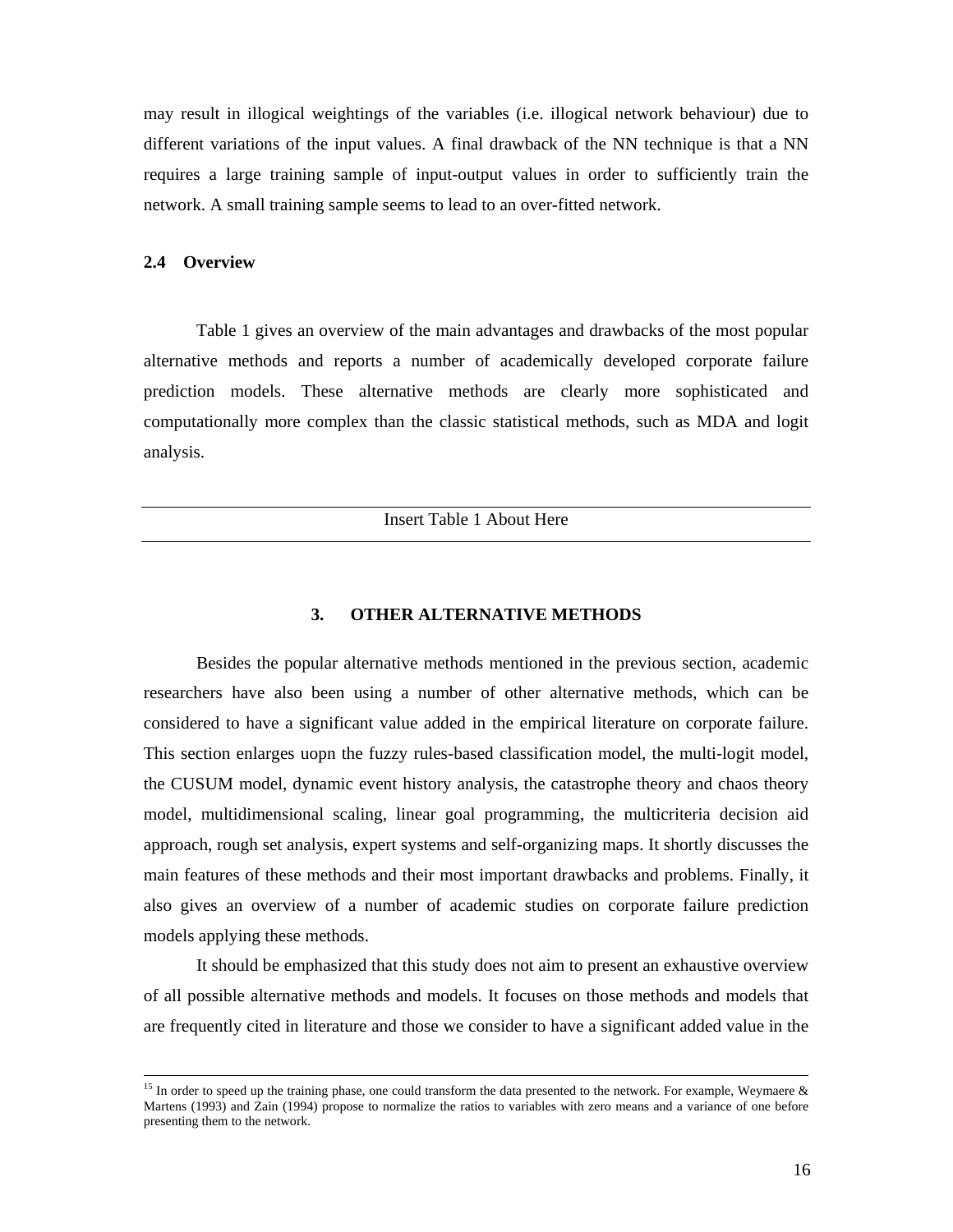empirical literature on corporate failure. For example, the methods of case based forecasting (Jo & Han, 1996), multi-factor analysis and multiplicative hazards models (Daubie & Meskens, 2002) fall outside this study.

For a fuller discussion or for a more extensive overview of all possible failure prediction methods and models, we would like to refer to Jones (1987), Keasey & Watson (1991), Ooghe et al. (1995), Dimitras et al. (1996), Altman & Narayanan (1997) and Altman & Saunders (1998). Jones (1987) and Keasey & Watson (1991) offer a comprehensive literature review. They focus on, respectively, the techniques used for failure prediction and the limitations and usefulness of several methods. Dimitras et al. (1996) is another important review study on failure prediction methods and models. Altman & Narayanan (1997) survey the studies on business failure classification models in 21 different countries, while Altman & Saunders (1998) elaborate on the development of credit risk models of all types, including credit scoring models, over the last 20 years, especially in the USA. Ooghe et al. (1995) give a detailed overview of the literature on failure models in Belgium.

### **3.1 The fuzzy rules-based classification model**

A very special method to measure failure risk is the '*fuzzy knowledge' based decision aiding method*, used by Spanos et al. (1999). This method starts from a number of if-then rules, which are based on already existing, qualitative knowledge on corporate failure and are determined by the decision maker. These if-then rules make a link between a number of conditions concerning pre-defined variables and the failure status. Next, the relevance of each if-then rule is tested on an estimation data set. Each rule is attributed a rating index between zero and one, which denotes the probability of correctness of a rule. In this rating index, a higher rating corresponds to a better rule. Finally, according to the decision maker's preferences, a certain set of fuzzy rules – the 'fuzzy rules set' – is exported to a *fuzzy rulesbased classification model* and, according to this model, firms are classified as failing or nonfailing.

The most important *advantage* of the fuzzy rule model is its intuitive basis. A *negative feature* of the fuzzy rule model is that it strongly depends on the arbitrarily determined if-then rules, based on the knowledge of the decision maker. e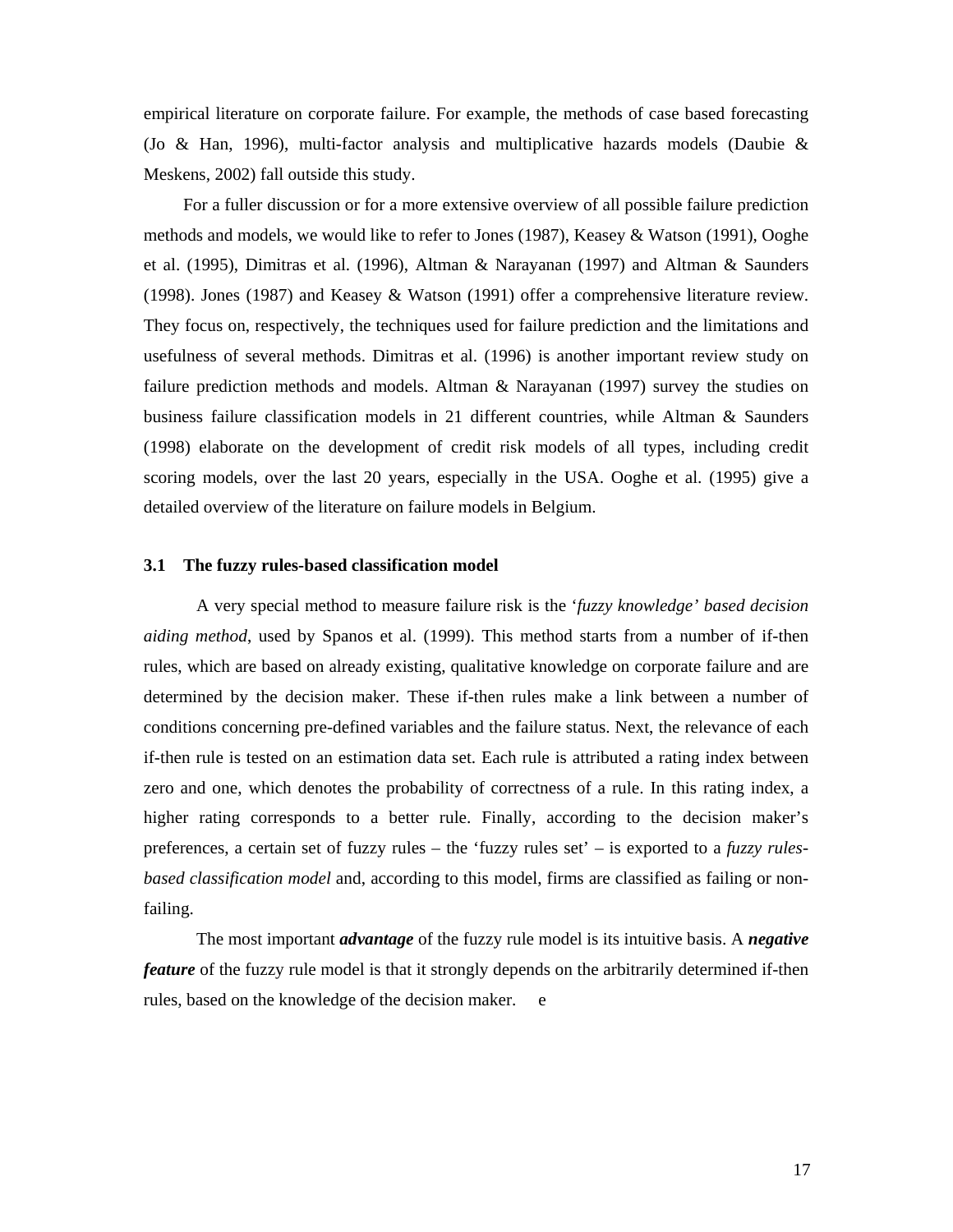#### **3.2 The multi-logit model**

With a view to offer a solution to the fact that classic statistical models of failure prediction only consider data from one specific year, Peel & Peel (1988) introduced the *'multi-logit' methodology*. The multi-logit model allows to simultaneously use data from several years before failure and to simultaneously discriminate between failing and nonfailing firms for several reporting periods prior to failure. The multi-logit method is based on the stringent assumption of 'signal consistency', which implies that for each firm, the data for the consecutive years prior to failure give consistent signals about the status of the firm.

The most important *advantage* of the multi-logit model is that, in contrast to the classic statistical failure models, it predicts corporate failure considering information from several consecutive years. On the other hand, a *disadvantage* of the multi-logit method is that it entirely depends on the assumption of 'signal consistency'. As this assumption is very likely to be violated in practice, the practical usefulness of the multi-logit method may be rather limited.

#### **3.3. The CUSUM model**

Theodossiou (1993) and Kahya & Theodossiou (1996) used the *'CUSUM model'*<sup>16</sup> in order to predict, respectively, business failure and corporate financial distress on the basis of financial variables. The CUSUM model is a dynamic extension of MDA. It analyses timeseries behaviour of financial variable vectors. This method has the ability to distinguish between transitory changes in the financial variables that result from a serial correlation<sup>17</sup> and non-transitory changes that result from permanent shifts in the mean structure due to financial problems. CUSUM is a sequential procedure, that allows to detect the starting point at which a firm's financial variables shift from a 'good performance' joint distribution<sup>18</sup> to a 'bad performance' joint distribution. A shift in the joint distribution of a firm's financial variables is considered as a signal that the firm tends towards failure. In this way, the CUSUM models predicts a firm's tendency towards failure. The sequential procedure is based on the sequential probability ratio test and the theory of 'optimal stopping rules' (Kahya & Theodossiou, 1996). The CUSUM model involves solving an optimization problem concerning the CUSUM

<sup>16</sup> CUSUM stands for 'cumulative sum'.

<sup>&</sup>lt;sup>17</sup> Serial correlation is a situation in which positive deviations from the mean structure of the variables are followed by positive deviations in subsequent periods, while negative deviations follow negative deviations.

<sup>&</sup>lt;sup>18</sup> For a healthy firm, the sequence of attribute vectors exhibit a 'good performance joint distribution'. Evidence shows that for non-failing firms the mean of the vector of attributes is stationary over time. In other words, the means of all variables are stable over time (Theodossiou, 1993).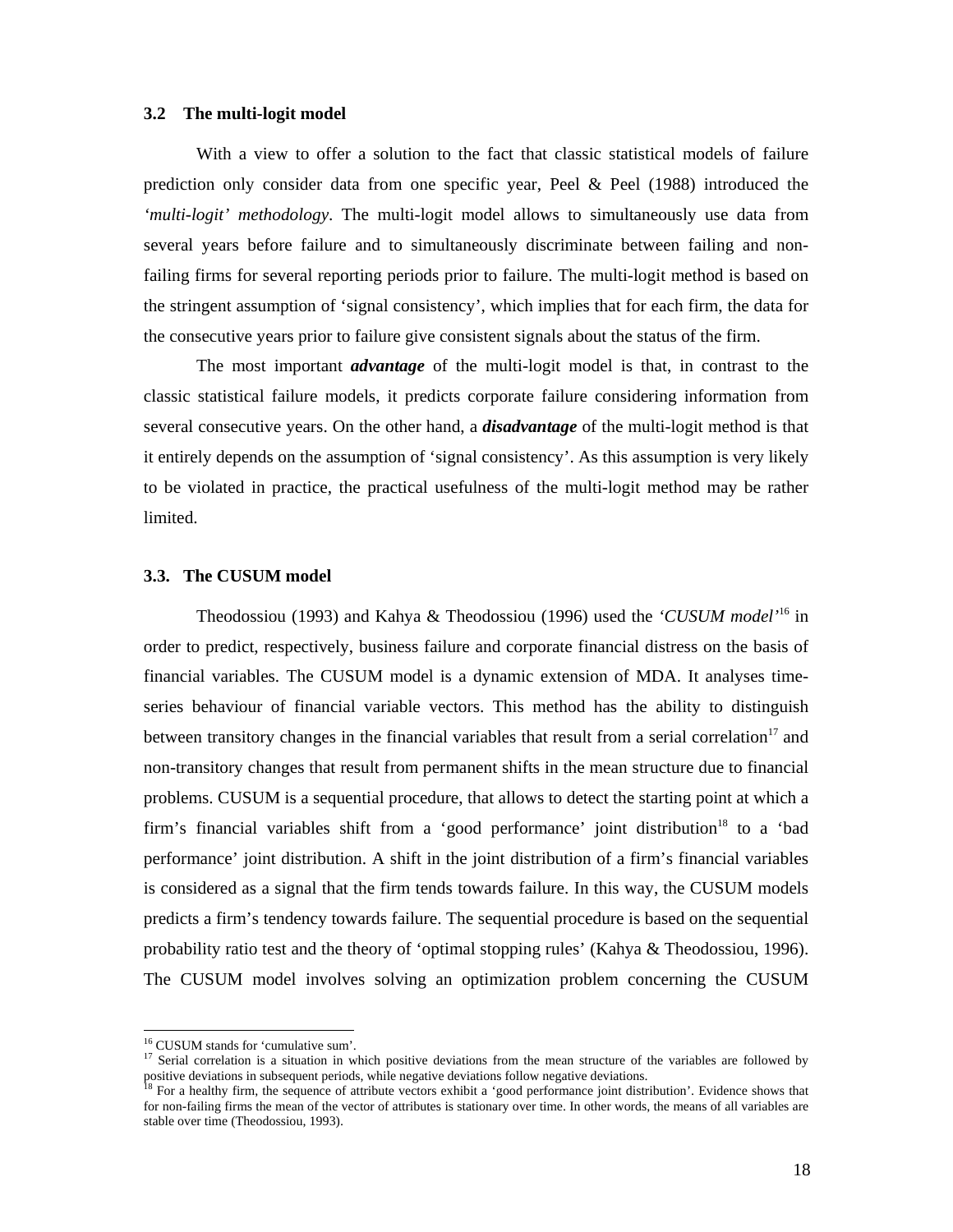parameters, which determine the 'sensitivity' of the model to distributional changes (i.e. the time between the occurrence of change and its detection in the distribution of a firm's financial variables). In the optimization problem, the expected error costs of type I and type II errors are minimized (Theodossiou, 1993).

The CUSUM method has several *advantages* (Theodossiou, 1993). First, it analyses a firm's financial health, based on information about present and past performances of the firm. A second positive feature of the CUSUM model is that it has a very short memory with respect to a firm's good performances over the years, while it has a very long memory regarding bad performances.

#### **3.4 Dynamic event history analysis (DEHA)**

The *'dynamic event history analysis' (DEHA)* method was applied by Hill et al. (1996) in order to distinguish between financially distressed firms that survive and those that eventually become bankrupt. This DEHA method sees company failure as a process. It looks at the transitions to and from stable and financially distressed states and from the latter to the bankrupt state, using longitudinal data. A transition or a change in a firm's financial status (for example, stable, financially distressed or bankrupt) is measured by means of a 'transition rate' or a 'conditional probability'. Event history analysis considers the independent variables over time and their impact on the dependent variable of interest. '*Conditional probability*' is the key feature of DEHA: the likelihood that a firm will become bankrupt or financial distressed in the future (i.e. outside the observation period) is considered to be conditional upon whether a firm is financially distressed or bankrupt at a particular point in time.

DEHA has several *advantages*. A first advantage of this method is that it moves away from the snapshot focus of the classic statistical models. It recognizes that corporate failure is a dynamic process that starts with some initial conditions and involves changes in these conditions over time. Secondly, it allows for time-varying independent variables (which may vary over the observation period) and for censored cases. Furthermore, the 'conditional probability' feature of the DEHA method is very appealing, because it closely corresponds to reality: the failure probability of a firm in the future strongly depends upon the current financial status of the firm.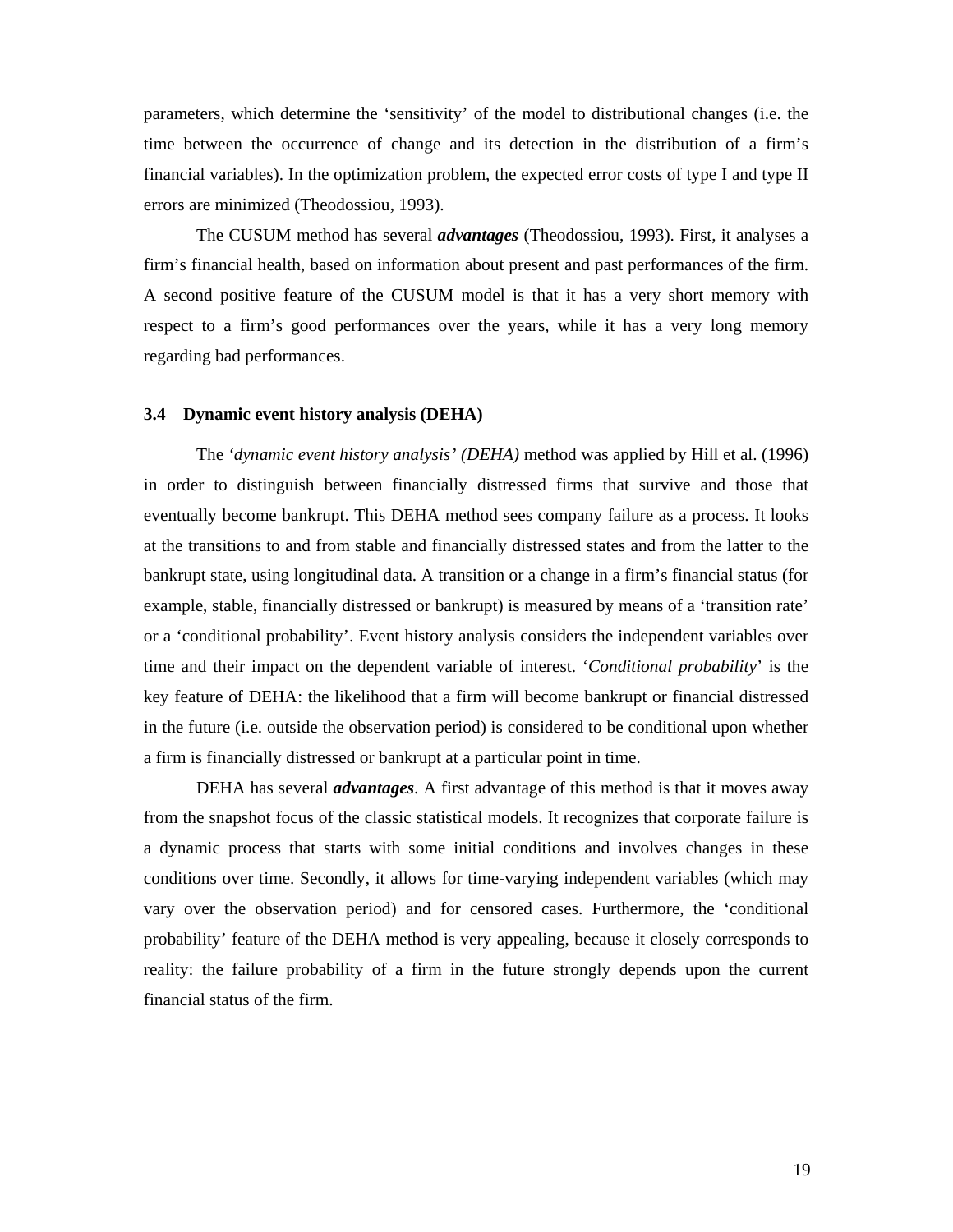## **3.5 The 'catastrophe theory' or 'chaos theory' model**

Scapens et al. (1981) were the first researchers who considered company failure as a catastrophic event<sup>19</sup> and who used *'catastrophe theory'* to explain corporate failure. Similarly, Lindsay & Campbell (1996) used *'chaos theory'* in order to develop a corporate failure prediction model. A chaos theory model regards companies as chaotic systems which show chaotic behaviour. Consequently, it implicitly assumes that firms are deterministic and predictable, but only over short periods of time, due to extreme sensitivity to the initial conditions. A second assumption of the chaos theory model is that healthy or non-failing firms show more chaos than unhealthy or failing firms. This assumption stems from the application of the chaos theory statement that "healthy systems exhibit more chaos than unhealthy systems". In other words, the returns of a firm approaching failure are assumed to be less chaotic than the returns of the same firm in an earlier time period. Lindsay & Campbell (1996) measured the amount of chaos of each firm for different time periods and then classified the firms as failing or non-failing on the basis of a (univariate or multivariate) decision rule, which includes information on the change in the amount of chaos.

It is clear that a chaos theory model requires a suitable measure of chaos. Lindsay & Campbell (1996) measured the amount of chaos of a firm by means of the 'Lyapunov exponent': the larger this exponent, the sooner the company becomes unpredictable.

An important *advantage* of the chaos theory method over other methods is that it involves a dynamic analysis of a firm's financial health. It considers the amount of chaos in different time periods. On the other hand, a clear *drawback* of the chaos theory or catastrophe theory model is that its validity depends on the strong assumption that healthy firms exhibit more chaos than failing firms. In practice, this assumption may be violated and, hence, the chaos model may be applied inappropriately and have no validity.

#### **3.6 Multidimensional scaling (MDS)**

Mar-Molinero & Ezzamel (1991) introduced the technique of *'Multidimensional Scaling' (MDS)* into the domain of corporate failure. They explored the relationship between a sample of financial ratios that can be used to describe the financial health of a firm. Neophytou & Mar-Molinero (2001) applied MDS to the prediction of corporate failure and the examination of which attributes explain failure. MDS offers a totally different way of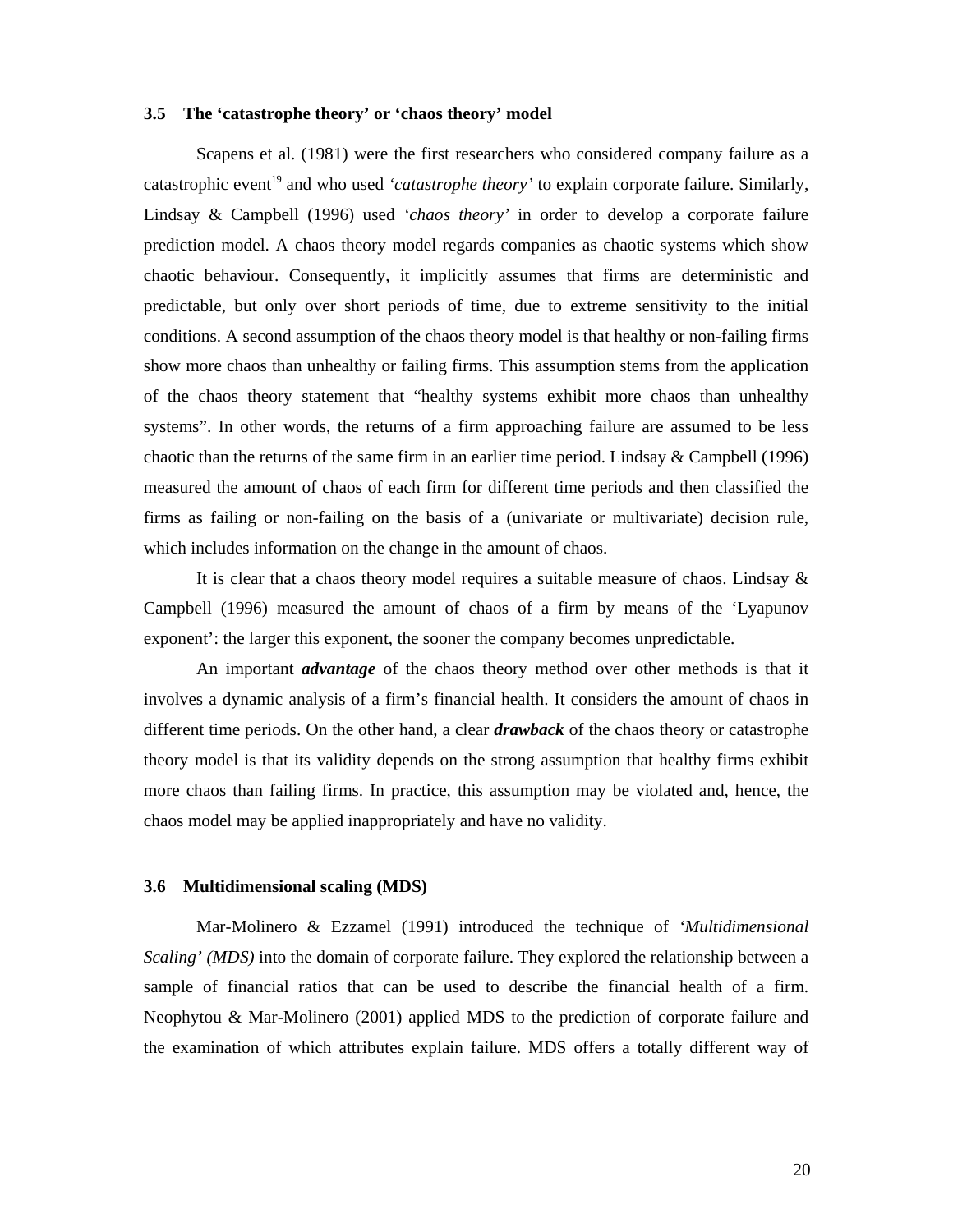looking at the problem of company failure prediction. In contrast with other methods of modelling corporate failure, it is a kind of graphical 'clustering' method.

MDS starts from a dataset of companies and attributes (e.g. financial ratios) and takes the companies as variables and the attributes as cases. Based on a table of distances – the 'distance matrix' or the 'dissimilarity matrix'<sup>20</sup> – it produces a graphical representation of the structure of the dataset in the form of a map (Mar-Molinero & Serrano-Cinca, 2001; Neophytou & Mar-Molinero 2001). First, each company is represented as a point in an Xdimensional space, of which the position is determined by a set of coordinates. The number of dimensions  $(X)$  in which the map is drawn, is decided by the researcher<sup>21</sup>. Next, MDS determines which dimensions provide an adequate representation of the most important features in the data. In view of determining these dimensions (Y), one may conduct a logit analysis using the firm's coordinates in the X-dimensional space as explanatory variables and a dichotomous dependent variable expressing the failure status. The result is an *MDS map* with Y dimensions in which each failing or non-failing company is represented as a point.

Finally, the data are interpreted by means of a 'ProFit analysis'<sup>22</sup>. This is a regressionbased method that attempts to explain how each of the particular attributes (e.g. financial ratios) is associated with the position of a firm in the Y-dimensional space. It consists of a set of regressions – one regression for each of the attributes – in which the value of the attribute is used as the dependent variable and the firm's coordinates in Y-dimensional space as the independent variables. If the  $\mathbb{R}^2$  of a regression falls below a certain cut-off value, the corresponding attribute is considered to be not relevant to the failure classification problem. The presentation of the result of the ProFit analysis in the Y-dimensional map clearly indicates how the various attributes relate to the different dimensions (Mar-Molinero  $\&$ Serrano-Cinca, 2001; Neophytou & Mar-Molinero 2001).

It should be emphasized that, in contrast with the classic statistical modelling techniques, MDS has no particular demands for the data. For example, the information about similarity does not have to be limited to Euclidian distance. The only requirements are (1) that there is 'a message' in the data and (2) that the ratios are standardized, when they are initially

 $19$  In this respect, Cadden (1991) points out that "One can identify a series of mistakes on the part of management rather than a catastrophic error. This means that financial decline is generally gradual, although the actual event of bankruptcy is relatively sudden and abrupt."

 $20$  This matrix is a square matrix that contains information about the proximity or similarity between firms. The number of rows and columns in this matrix is equal to the number of companies in the sample.

<sup>&</sup>lt;sup>21</sup> This is an important decision, as the number of dimensions influences the quality of the map, its interpretability, its ease of use and its stability.

<sup>&</sup>lt;sup>22</sup> ProFit stands for 'property fitting' (Neophytou & Mar-Molinero, 2001).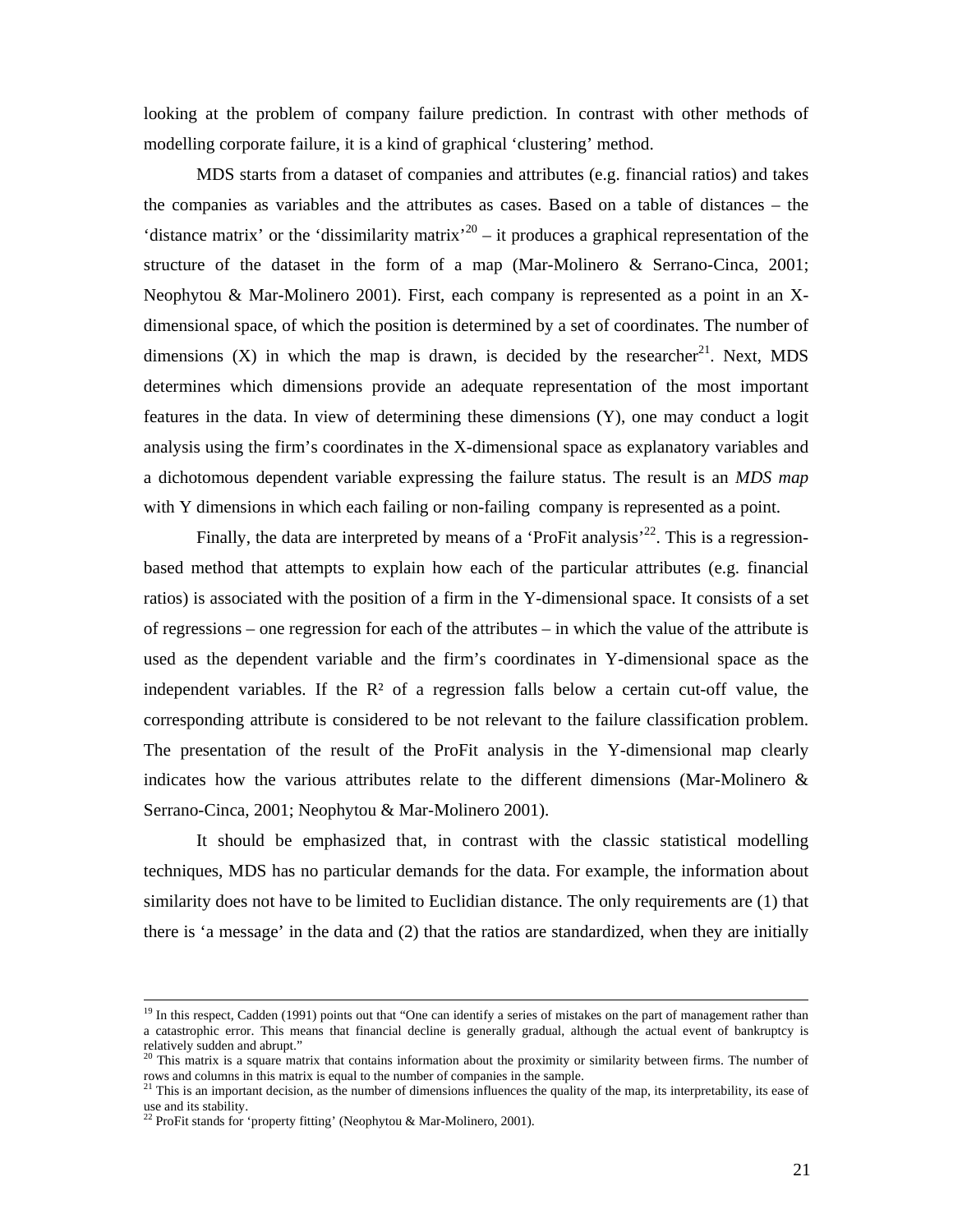measured in different units (Mar-Molinero & Serrano-Cinca, 2001; Neophytou & Mar-Molinero 2001).

The MDS method has several advantages (Mar-Molinero & Serrano-Cinca, 2001; Neophytou & Mar-Molinero 2001). A first advantage is that the end result of MDS is a statistical map, which has a very intuitive interpretation. In contrast with many other statistical methods, the results can be interpreted without a deep understanding of the underlying statistical principles of the method. Consequently, MDS is a flexible and powerful tool. A second advantage of MDS is the robustness in the presence of outliers (discordant observations)23 and the ability to cope with highly correlated data. Thirdly, as already mentioned, MDS does not make any assumptions about the distribution of the data. Fourthly, MDS can cope with redundant information: there is no need to conduct an initial analysis in data reduction. All possible variables or firm attributes can be included into the analysis. Finally, an interesting feature of MDS is that it is able to explain the possible 'causes' of failure.

Nevertheless, MDS also has some *drawbacks*. First, if a MDS failure model is based on annual account information, such as financial ratios, it is limited to the use of only one annual account (e.g. the most recent annual account). However, as mentioned in a paper of Balcaen & Ooghe (2004), several problems and critics arise when company failure is predicted on the basis of only one single annual account. Secondly, as the MDS model is not explicitly meant to be used in a predictive context – for failure prediction of new cases – specific procedures need to be applied (Mar-Molinero & Serrano-Cinca, 2001; Neophytou & Mar-Molinero, 2001). A first option is to repeat the study with the new firm added to the dataset, but this requires technical skills to conduct the study and is subject to the limitations of the computer packages. A second option is to conduct a 'reverse' ProFit analysis: one can derive auxiliary scales from the ProFit analysis in order to approximately locate the new firm in the space.

### **3.7 Linear goal programming (LGP)**

 $\overline{a}$ 

Gupta et al. (1990), for example, applied 'linear goal programming' (LGP) to the bankruptcy classification problem. LGP is one of the various techniques derived from mathematical programming. A LGP model formulates intra-group and inter-group differences

 $^{23}$  In MDS, outliers are considered as possibly influencing the results. Therefore, they are tracked and analysed. Nevertheless, the maps are visually more attractive if extreme observations (outliers) are excluded from the analysis (Neophytou & Mar-Molinero, 2001).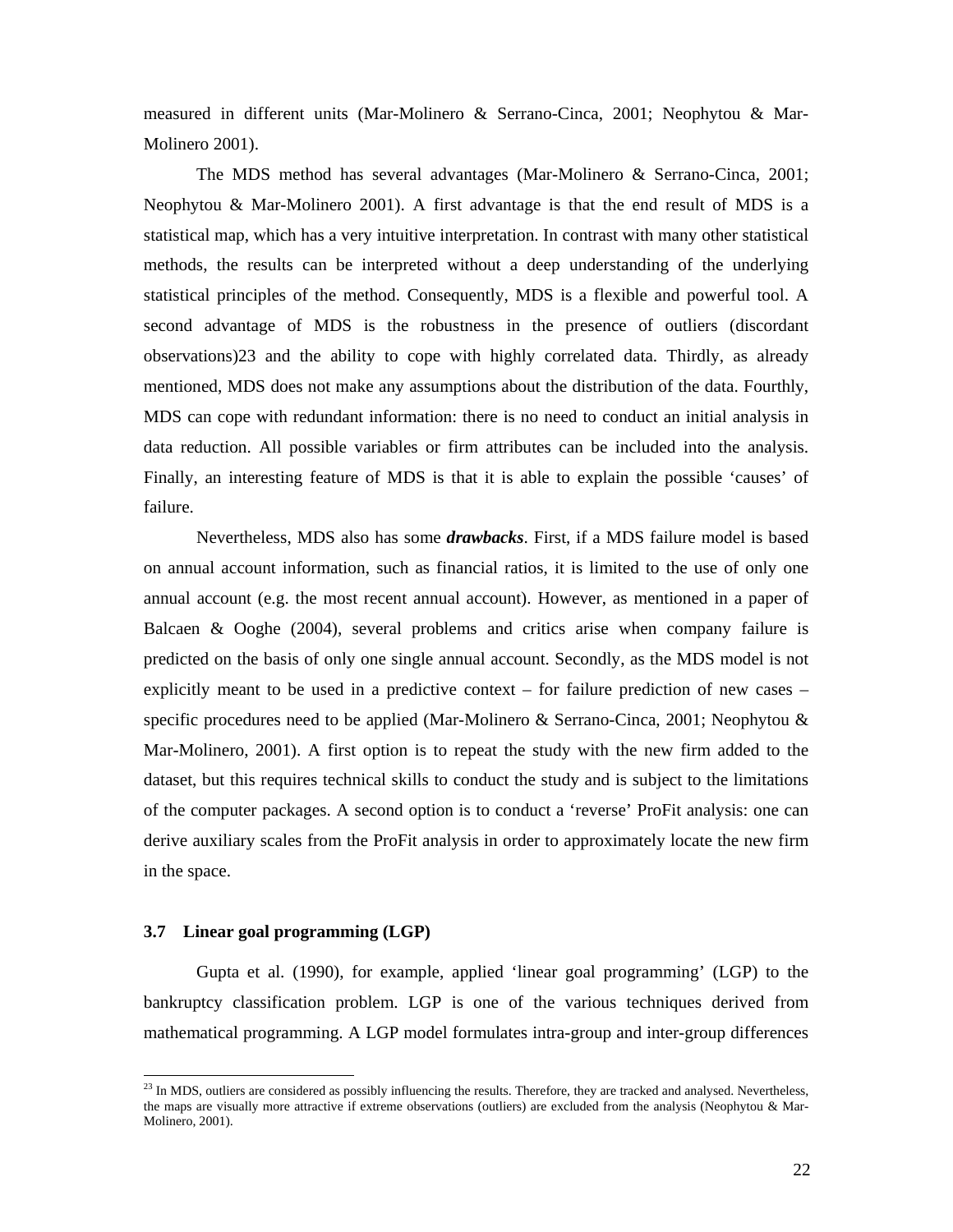between failing and non-failing firms and, on the basis of these differences, it calculates a score for each firm and a boundary (cut-off point) for group discrimination. It generates a hyper-plane, which is used to distinguish between the failing and the non-failing group of firm observations. This hyper-plane is constructed in a way that the observations which lie within the boundary are as far within the boundary as possible, leading to sharpening the differentiation between the two groups. The cut-off point or boundary is determined by (1) maximizing the weighted sum of distances between the observations and the adjusted boundary and (2) minimizing the weighted sum of boundary violations.

The LGP method has several *advantages*. First, it does not require the restrictive statistical assumptions of MDA. Furthermore, it is a flexible tool, which is easy to understand.

## **3.8 The multi-criteria decision aid approach (MCDA)**

Zopoudinis (1987), Zopoudinis & Dimitras (1998) and Doumpos & Zopoudinis (1999) all applied 'multi-criteria decision aid' (MCDA) methods to the prediction of corporate failure. MCDA allows an assessment of the level of firm risk, based on both financial ratios and qualitative information concerning the firm. Zopoudinis (1987), for example, analysed several strategic criteria, such as the quality of management, the research and development level, the market trend and the market/niche position and ranked firms according to their 'risk level'.

The 'multi-group hierarchical discrimination' (MGHDIS) method is a further extension of MCDA (Doumpos & Zopoudinis, 1999), which can be used as a corporate failure classification model. This method derives a set of two additive 'utility functions', one for the failing and one for the healthy firms and these functions are used to classify firms as failing or non-failing. In the classification procedure, it is assumed that the decision maker's preferences concerning the classification of a firm into the failing or the non-failing class are monotonic functions of the attributes. Two different classification procedures are possible. According to the first procedure, a firm is classified as a failing one, if the utility of the firm corresponding with the utility function for the failing group is higher than the utility corresponding nonfailing utility function. A second classification procedure involves determining an optimal classification rule. This is the optimal cut-off value for the difference between the utility corresponding with the non-failing utility function and the utility corresponding with the failing utility function (i.e. the 'utility difference'), leading to the best classification results for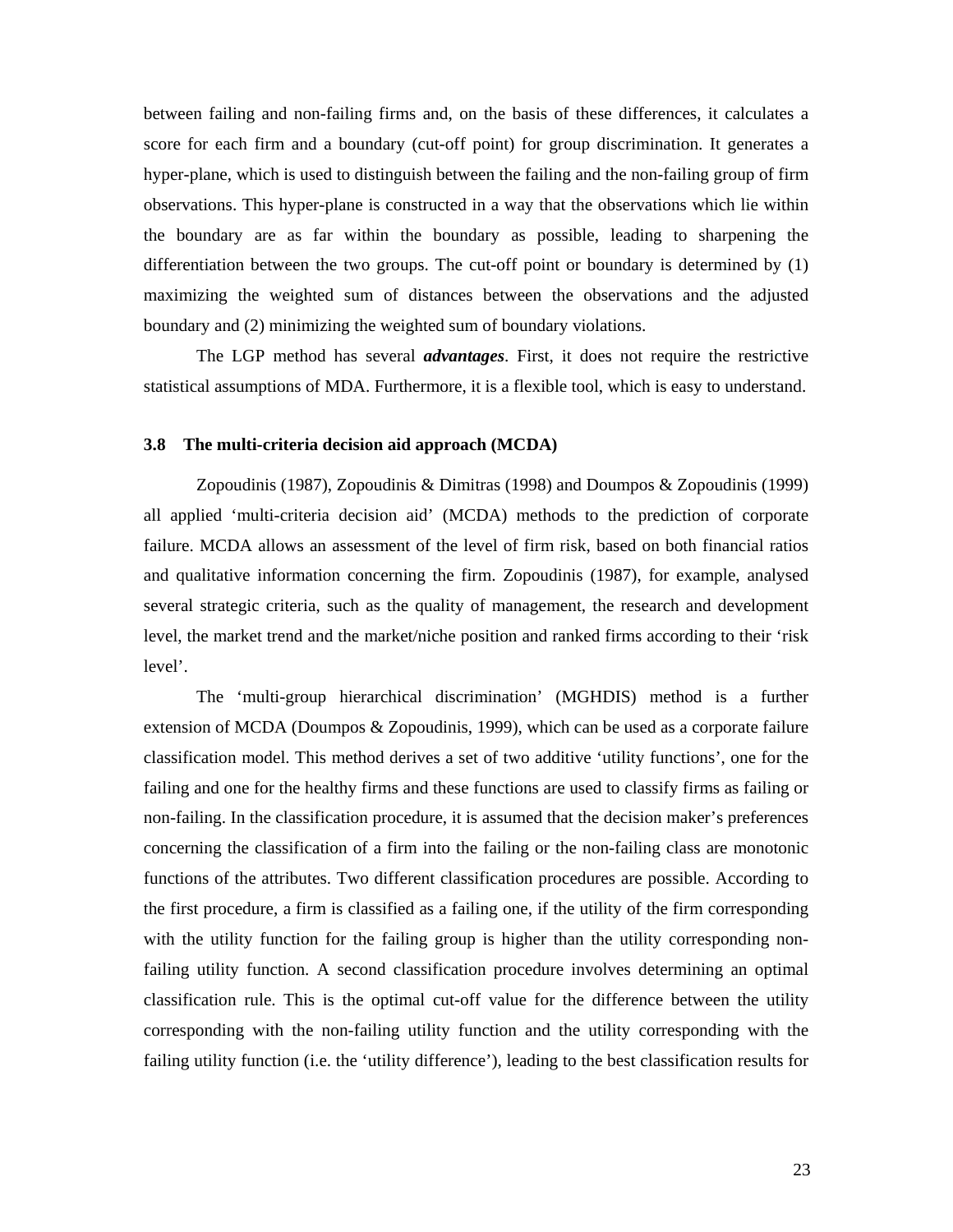the MGHDIS model. According to the optimal classification rule, a firm is classified as failing if its utility difference is lower than the optimal cut-off value.

The most important *advantage* of the MCDA and MGHDIS methods is that it allows to assess corporate failure risk based on quantitative (financial and other) and qualitative information.

### **3.9 Rough set analysis**

Slowinski & Zopoudinis (1995) were the first to apply the methods of 'rough set' analysis in the evaluation of corporate failure risk. This study was followed by other – mainly Greek – studies. The rough set method considers the evaluation of failure risk as a multiattribute sorting problem<sup>24</sup>. It attempts to describe a set of firms by a set of multi-valued attributes, being financial ratios and other variables. The rough set method accepts both quantitative and qualitative variables. From a set of examples – called the 'training sample' – which represents 'knowledge' and comprises a set of firms identified by a set of characteristics or attributes, it derives a number of decision rules (deterministic and nondeterministic sorting rules) or 'if… then rules'. First, a range of 'minimal subsets' of independent attributes is constructed. A subset of attributes is called a minimal subset, if this subset has the same sorting quality as the whole set of attributes. Then, the 'core of attributes' is defined as the intersection of all minimal subsets. Next, a reduced decision table is constructed, in which the redundant attributes are eliminated. Finally, on the basis of this decision table, the set of sorting rules – the 'sorting algorithm' – is derived and firms are classified by matching their description to the set of sorting rules. (Slowinski & Zopoudinis, 1995 ; Daubie et al., 2002).

The rough set approach has many *advantages*. Firstly, a rough set analysis may include qualitative variables and hence company failure can be evaluated in a qualitative way (Slowinski & Zopoudinis, 1995). Secondly, the concept of rough sets is easy and, as it clearly explains the decision process of classification of a firm into the failing or the non-failing group, it can easily be applied to new firms by matching these firms to the sorting rules. Finally, rough set analysis is flexible in the application of the decision rules to new firms, in a sense that it can easily be adapted if a particular attribute seems to be difficult to obtain. As the rough set method proposes a large number of minimal subsets, the minimal subsets

 $^{24}$  A comprehensive explanation of this method can be found in Pawlak (1982).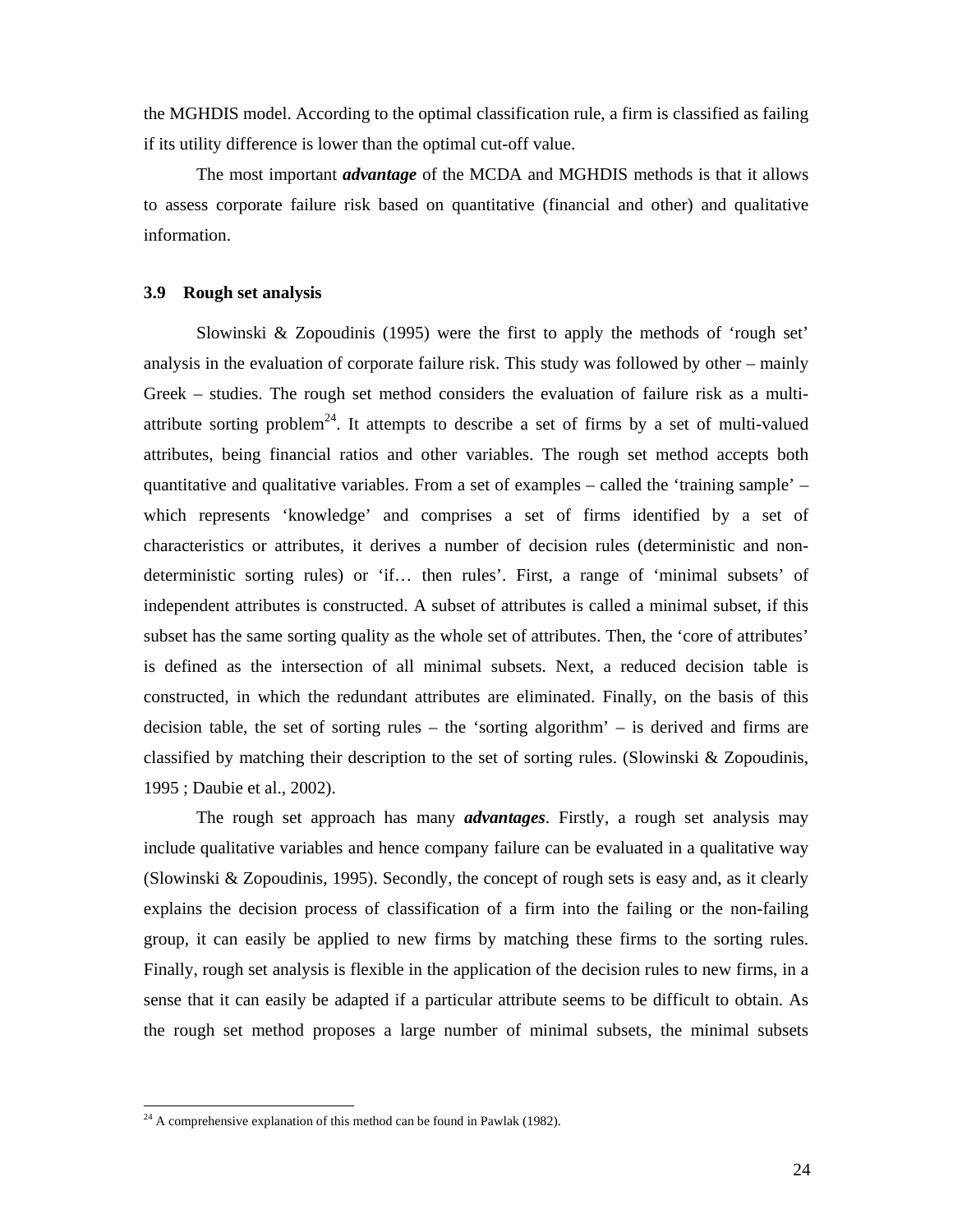including this particular attribute may simply be excluded from the analysis, without reducing the quality of sorting (Daubie et al., 2002).

A disadvantage of the rough set analysis is that quantitative variables first need to be recoded into qualitative terms (discretized) before they can be used (Slowinski  $\&$  Zopoudinis, 1995).

#### **3.10 Expert systems**

*Expert systems* with inductive learning algorithms are the result of the strong evolution of artificial intelligence. Messier  $\&$  Hansen (1988), for example, applied the method of expert systems to the prediction of bankruptcy. An expert system depends on the representation of expert knowledge on company failure as a series of if-then rules - the *'expert base'* – which first need to be programmed into the expert system. In other words, it is based on a 'predefined knowledge base' (Messier & Hansen, 1988; Hawley et al., 1990). Also a search heuristic needs to be specified. When the expert base and the heuristics are specified, the ifthen rules are tested on a number of representative examples of failing and non-failing firms (Messier & Hansen, 1988), which may be called the 'training sample'. Finally, the expert system provides a number of if-then rules and firms can be classified as failing or non-failing.

A first *advantage* of using an expert system for the analysis of corporate failure is that it allows for different kinds of variables (including qualitative variables). Secondly, expert systems have no specific demands concerning the statistical distribution of the data. Finally, as expert systems result in a number of if-then rules, they can easily be applied in practice to new cases by using the if-then rules in a classification decision. In this way, expert systems are regarded as user-friendly.

There are also a number of *disadvantages* related to the use of expert systems in corporate failure prediction (Messier & Hansen, 1988; Hawley et al., 1990). First, it is often difficult to program the intuition or 'knowledge base' of the expert and to determine which heuristics must be used. Second, the process of extracting the knowledge into rules is very time consuming and expensive and, consequently, expert systems are not beneficial for ontime decision problems. A third drawback is that expert systems are not considered to be flexible, because they are unable to use inductive learning to adapt the if-then rules to changing situations (i.e. changes in the knowledge base). Finally, expert systems are not capable to work with incomplete, noisy data or input information with errors.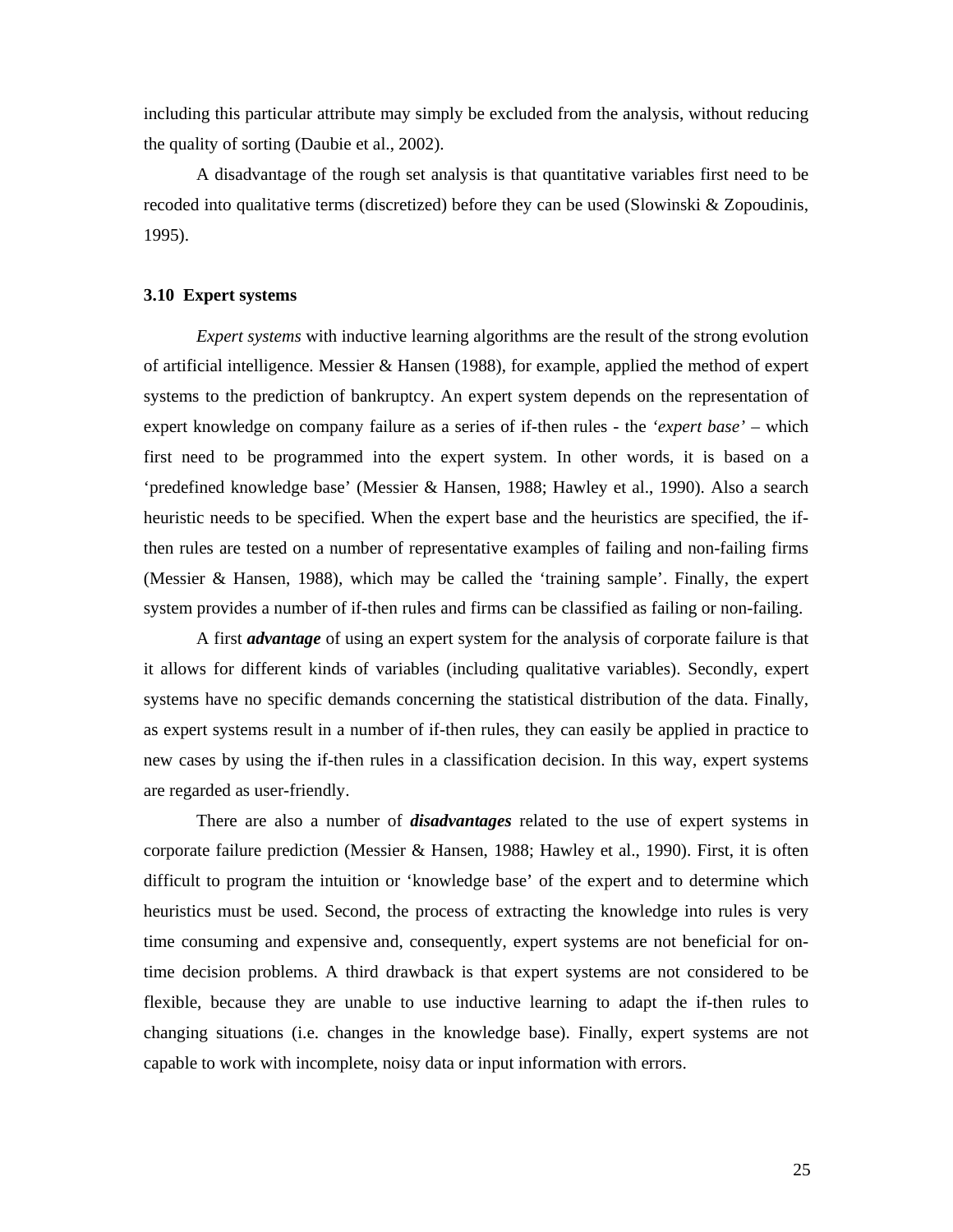#### **3.11 Self organizing maps (SOM)**

Besides using neural network technique in a supervised way – with a supervised learning algorithm, an input vector and a desired output or target vector – the neural network method can also be used in an 'unsupervised' way. In this case, NNs are used as a clustering method, which involves an unsupervised learning phase without any target vector concerning the failure status. Here, only an input vector concerning the independent variables is offered to the network. In the unsupervised learning phase, the network self-organises the input information, discovers the basic features of the data and associates these basic features with a certain outcome. In other words, the data are first mapped and then, they are analysed by using a type of visualization method. Because of its self-organizing capabilities, this method is called the 'self organizing map' (SOM). It was first used in 1993 by Martin-del-Brio and Serrano-Cinca (Daubie & Meskens, 2002) in order to visualize financial annual account data from one single year or two consecutive years. However, when applying the SOM to the topic of company failure prediction, there is a desired output or a target vector concerning the failure status. Consequently, when classifying companies as failing or non-failing, the SOM technique has to be used in a 'semi-supervised' way.

Kiviluoto & Bergius (1998) applied the SOM technique to bankruptcy prediction in a dynamic way. Their 'two-level' SOM allowed to analyse financial data from several consecutive years and resulted in three types of corporate behaviour, which is typical for failing companies. The two-level SOM proceeds in two phases. In a first phase, the singleyear state of a firm is visualized in a first-level SOM: the firm is presented as a point on a map and hence is identified by a position vector. In a second phase, the change in the state of the firm is analysed by a second-level SOM. This second-level SOM is trained with vectors obtained by concatenating the position vectors (on the first SOM) from several consecutive years. So, each point on the second-level SOM corresponds to a trajectory on the first-level SOM, which allows rather simple interpretations.

The technique of self-organizing maps has some considerable *advantages* over other methods. First, it can be used to detect regions of increased failure risk or to view the evolution of the condition of a company over time. Moreover, the two-level SOM offers some possibilities to explore typical 'failure paths' (Kiviluoto & Bergius, 1998).

On the other hand, a clear *drawback* of the SOM method is that the first-level SOM requires the user to pre-select a small set of independent variables.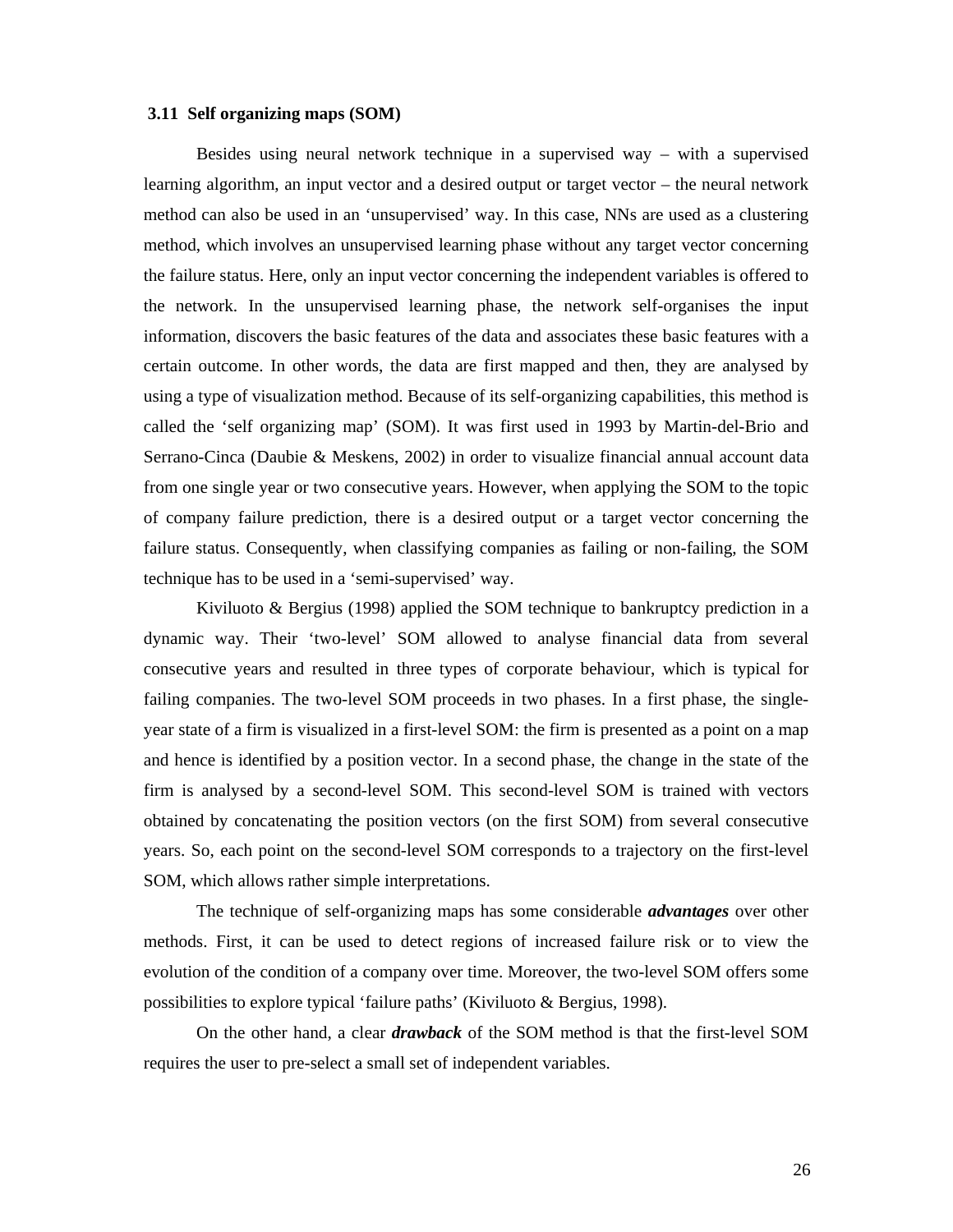## **3.12 Overview**

Table 2 gives an overview of the main advantages and drawbacks of the alternative methods discussed in this section, and it reports a number of academically developed corporate failure prediction models.

Insert Table 2 About Here

## **4 ARE THE ALTERNATIVE METHODS BETTER?**

A closer look at the features of the alternative modelling methods, reveals that the alternative methods are computationally much more complex and advanced that the rather simple classic cross-sectional statistical methods of MDA, logit, probit and linear probability models. An interesting question to be posed here is whether the alternative methods produce better performing failure prediction models than the classic cross-sectional statistical methods.

The question of "which modelling method produces the best performing failure prediction model(s)?" has already been raised in several papers. There are lot of empirical studies comparing the classification results (ex post) and/or the prediction abilities (ex ante)<sup>25</sup> of failure prediction models based on different techniques<sup>26</sup>. Unfortunately, there is no study systematically comparing the performances of all these different methods. So as to find an answer on the question being raised, we discuss the conclusions of a large range of comparative studies on different corporate failure prediction modelling methods. Table 3 gives a summary of these conclusions. For each study, the methods that are compared, are indicated with an X. This symbol X remains, if the corresponding method shows no superior results, when compared to the other methods. An '**X +'** indicates that the corresponding method appears to be slightly better than the other methods, while an ' $X^{+\circ}$ ' means that, only in some situations, the method is slightly better than the other methods. A method that is generally or clearly the best is marked with an '**X\***', while a method that is clearly the best method in certain situations, is indicated with an '**X\*°**'**.** 

 $25$  Most comparative studies limit their analysis to the comparison of classification results.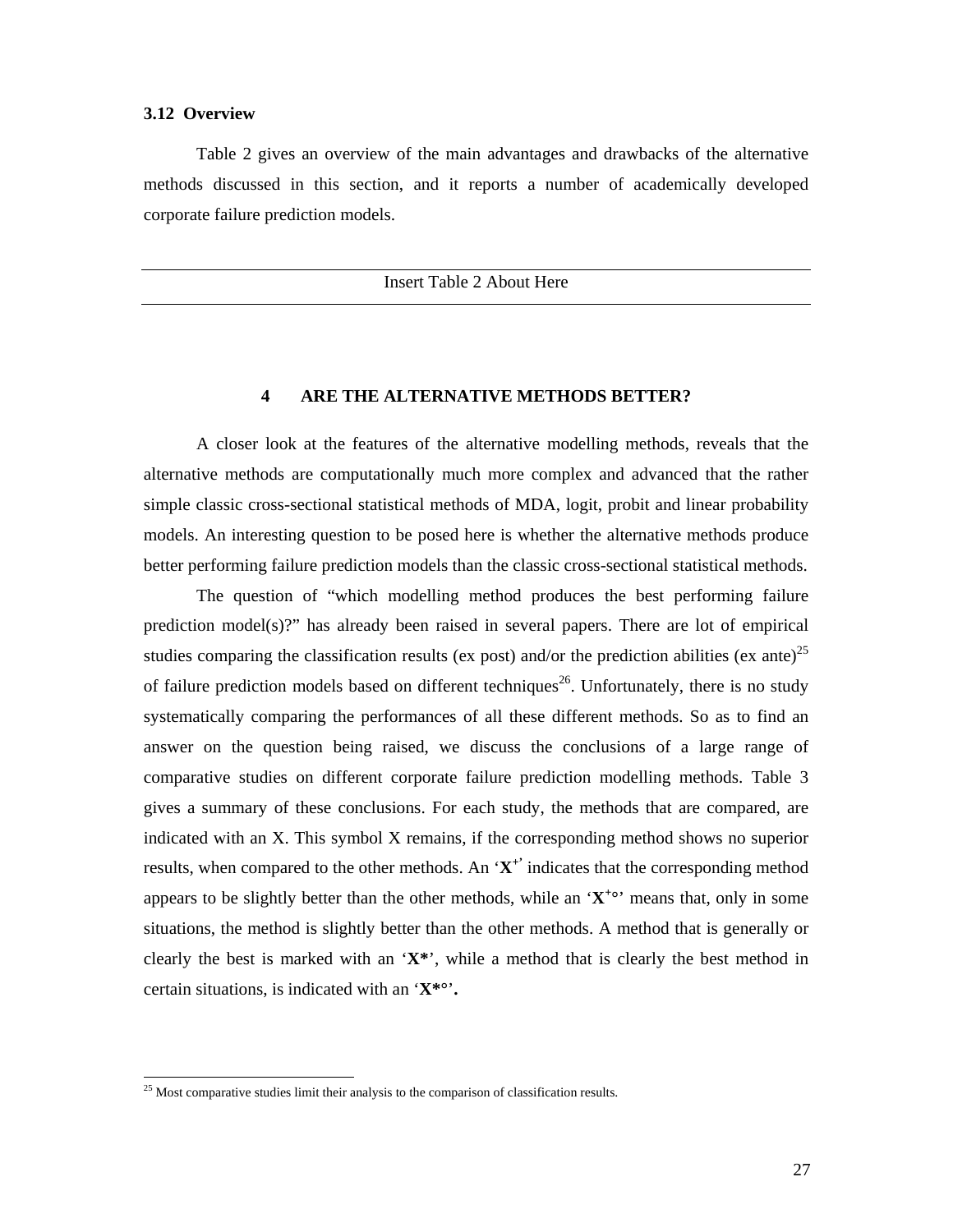Some studies conclude that the different modelling techniques lead to *similar results*. In this context, Platt & Platt (1990) point out that the within-sample classification results of corporate failure models one year prior to failure seem to be fairly invariant with respect to methodology, which can be partly explained by the close mathematical relationships between the various methods (Neophytou & Mar-Molinero, 2001). Laitinen & Kankaanpaa (1999) conduct a very comprehensive comparative study, involving MDA, logit analysis, RPA, survival analysis and NNs and conclude that, generally, there is no superior method of classification. Dependent on whether the ex post classification results or the ex ante prediction results are used, the ranking of the methods differs. Moreover, the differences in prediction accuracy that appear at first sight seem to be not statistically significant. The only difference in predictive performances that is found to be significant, is the difference between the logit model and survival analysis, one year prior to failure. Here, the logit method seems to be better than the survival analysis model. Similarly, Charitou et al. (2004) compare the performances of NNs and logit models and find that NNs and logit models are both reliable alternatives for company failure prediction.

On the other hand, the large majority of comparative studies show varying conclusions, which point in different directions. Doumpos & Zopoudinis (1999) conduct a comparative study on the techniques of linear MDA, logit analysis and multi-group hierarchical discrimination (MGHDIS), using the same variables for the three methods (i.e. an equal comparative basis). They find (1) an inferior performance of the MDA model, when compared to MGHDIS, and (2) an equal performance of the logit model and the MGHDIS model. Theodossiou (1993) provides evidence for the CUSUM model being clearly superior in performance, when compared to an MDA model. In a study of Joos et al. (1998b), logit models seem to have an overall better accuracy than machine learning decision trees. Nevertheless, the decision trees method appears superior for qualitative variables and companies with an abbreviated form of the annual accounts. Shumway (1999) compares two pairs of models. Firstly, the MDA model of Altman (1968) is compared with a hazard model containing the same variables and, secondly, the logit model of Zmijwski (1984) is compared with a similarly constructed hazard model. The survival analysis technique reports equal or

<sup>&</sup>lt;sup>26</sup> It is important to bear in mind that, even if the performances of the compared models are based on one specific data set, an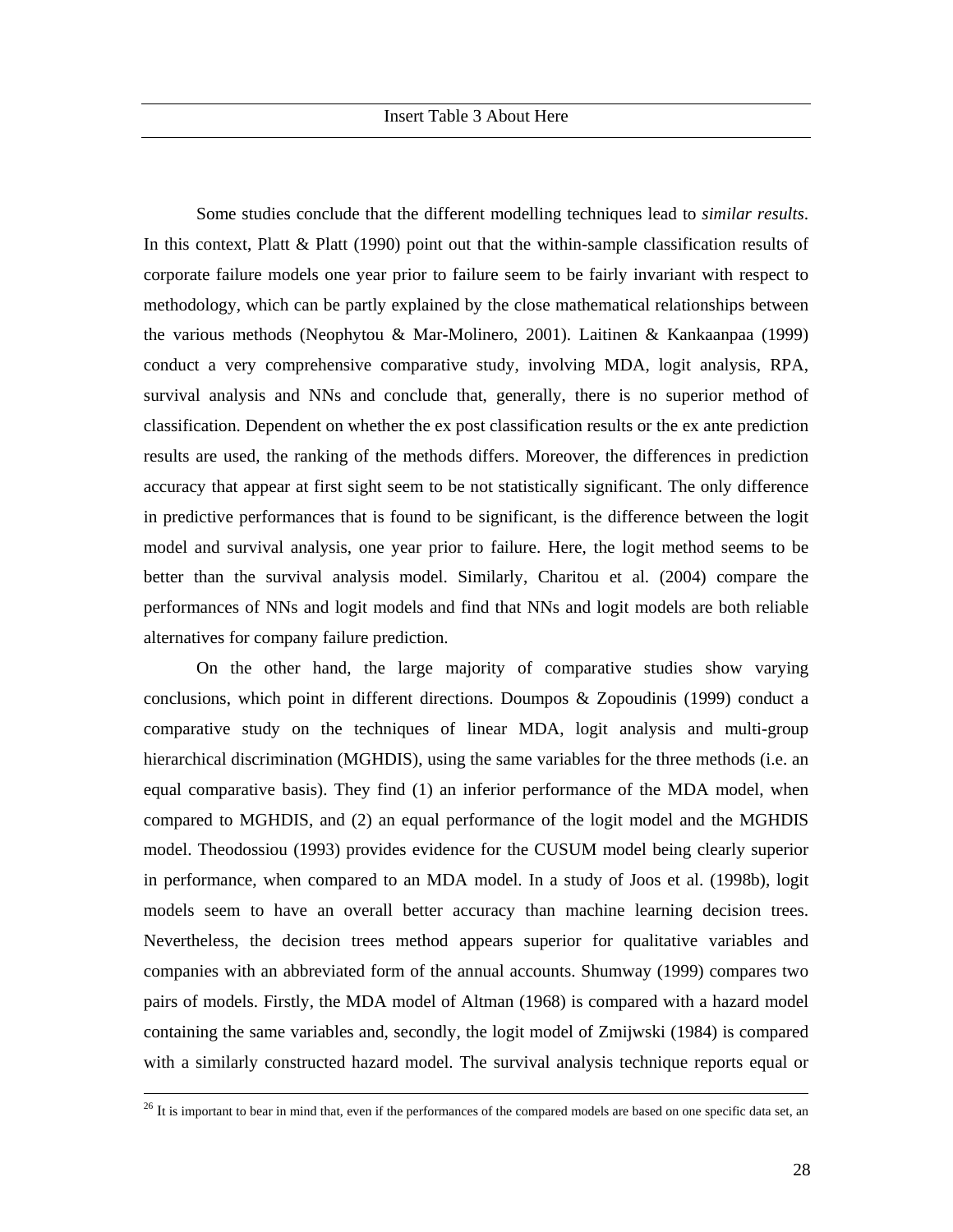better out-of-sample predictions than MDA. Luoma & Laitinen (1991), on the contrary, find that MDA and logit analysis outperform survival analysis. Frydman et al. (1985) compare the technique of RPA to MDA and conclude that, dependent on the choice of misclassification costs, the RPA model does not always outperform the MDA model. Spanos (1999) compares the accuracy of a fuzzy rule-based classification model with the accuracy of MDA, logit analysis and probit analysis and concludes that that the fuzzy rule-based classification model overall provides the best results.

Especially in the studies comparing the NN method to the classic statistical techniques and other methods, the conclusions are widely divergent*.* In most studies, the NNs have proven their superior performance<sup>27</sup>. More in particular, the studies of Odom & Sharda (1990), Cadden (1991), Coats & Fant (1992) and Coats & Fant (1993) suggest that the NN technique is clearly superior to the MDA method. Coats & Fant (1993) find that NNs are particularly more effective for "early detection" of financial distress and hence for minimizing the type I errors. Wilson & Sharda (1994) also compare MDA with NNs and show that NNs, using the back-propagation algorithm, perform slightly better than MDA in predicting failure one year prior to failure. Fletcher & Goss (1993) and Udo (1993) show that NNs are better than logit models in extracting information from attributes for forecasting bankruptcy. Chung & Tam (1993) perform a comparative analysis of a back-propagation NN and two types of decision tree algorithms. They conclude that the NN method is the best, both in a 1 and a 2 year prior to failure predictive context. In a study of Back et al. (1996b) a genetic algorithm-based NN is compared with the techniques of MDA and logit analysis. One and three years prior to failure, the NN seems to perform better than the other methods, while two years prior to failure, MDA shows the best results. Based on a sample of Belgian data, Weymaere & Martens (1993) find that NNs generally perform slightly better than MDA and logit analysis, especially for the medium term (3 years) analysis. Only for short term failure prediction, the logistic regression model seems to perform equally. In addition, when the data are first subjected to a principal component analysis, the NN technique significantly outperforms the traditional models. Bardos & Zhu (1997) compare both logit analysis and NNs with the linear MDA method and conclude that the logit model does not perform better than the MDA model, while a simple NN with eight input variables performs slightly better than MDA, especially for the nonfailing firms. Zain (1994) compares a NN with a logit model and finds that, 3 years prior to failure, the NN has the best classification results, while, one year prior to failure, the logit

accurate comparison of performance results may still be impossible, because the models in scope include different variables.  $^{27}$  I also would like to refer to the overview of studies in the paper of Atiya (2001).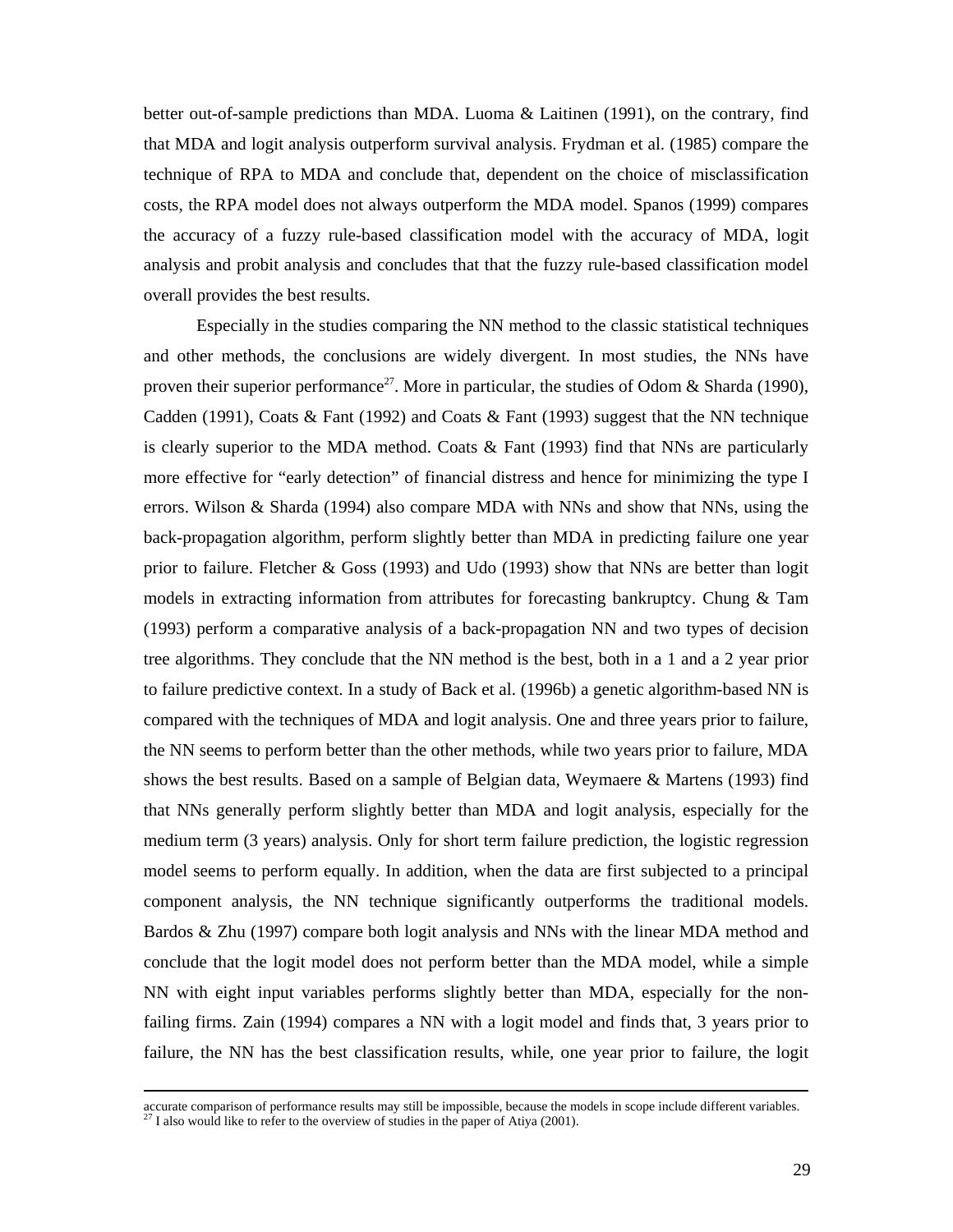model performs best. When comparing the stability of the models, the NN technique appears to be the best method.

In contradiction to the above mentioned studies attributing superior qualities to the NN technique, Trigueiros a Taffler (1996) point out that there is little evidence that the artificial intelligence NN approach dominates the conventional multivariate models, particularly in the case of out-of-sample prediction. They argue that the relative performance of NNs, as compared to traditional statistical models, depends on the sample size used. NNs have an increased prediction accuracy when small samples are used. In this respect, they stress that the superiority of the NNs found in many studies may be the result of the use of a small sample as a basis for comparison. In the case of a small sample, the NNs are likely to show a very high number of fitted coefficients, in some cases even higher than the number of cases in the model fitting, and hence this over-fitting may result in an overstated accuracy for the NN in comparison to the other techniques. In this context, Altman et al. (1994), using a large sample, find little or no differences in classification performance between neural networks and conventional multivariate statistical techniques. They find that complex NNs perform equally or better than the MDA in the original estimation sample, while their performance in a validation context is even poorer than MDA, due to illogical weights and over-fitting. Similarly, in a study of Pompe & Bilderbeek (2000), it is shown that in the case of large samples, NNs and linear MDA models perform equally, while in the case of small estimation and training samples, NNs deliver better results than linear MDA. Finally, when comparing different modelling techniques on a large sample of 570 companies, also Hekanaho (1998) finds that the differences between the various induction methods, especially between rulebased learning and NNs, are quite small and inconsistent. Depending on the sample size, NNs and rule-based learning may perform better than logit analysis. On the contrary, Back et al. (1997) show that NNs (and machine learning models) perform better than MDA and logit models when the sample size is large (400 cases), while there is no best performing method when the sample size is smaller (200 or 100).

Finally, some studies indicate that NNs have poorer performances than other methods. Boritz et al. (1995) find that NN have no superior classification abilities as compared to MDA, logit and probit analysis. Only for particular combinations of proportions of failing and non-failing firms in the training and validation samples and for particular misclassification costs for type I and type II errors, the NN shows superior results. Furthermore, the results of a comparative study of Yang et al. (1999) indicate that logit models perform better than models based on NNs. It should be noted here that the poor performances of NN models may be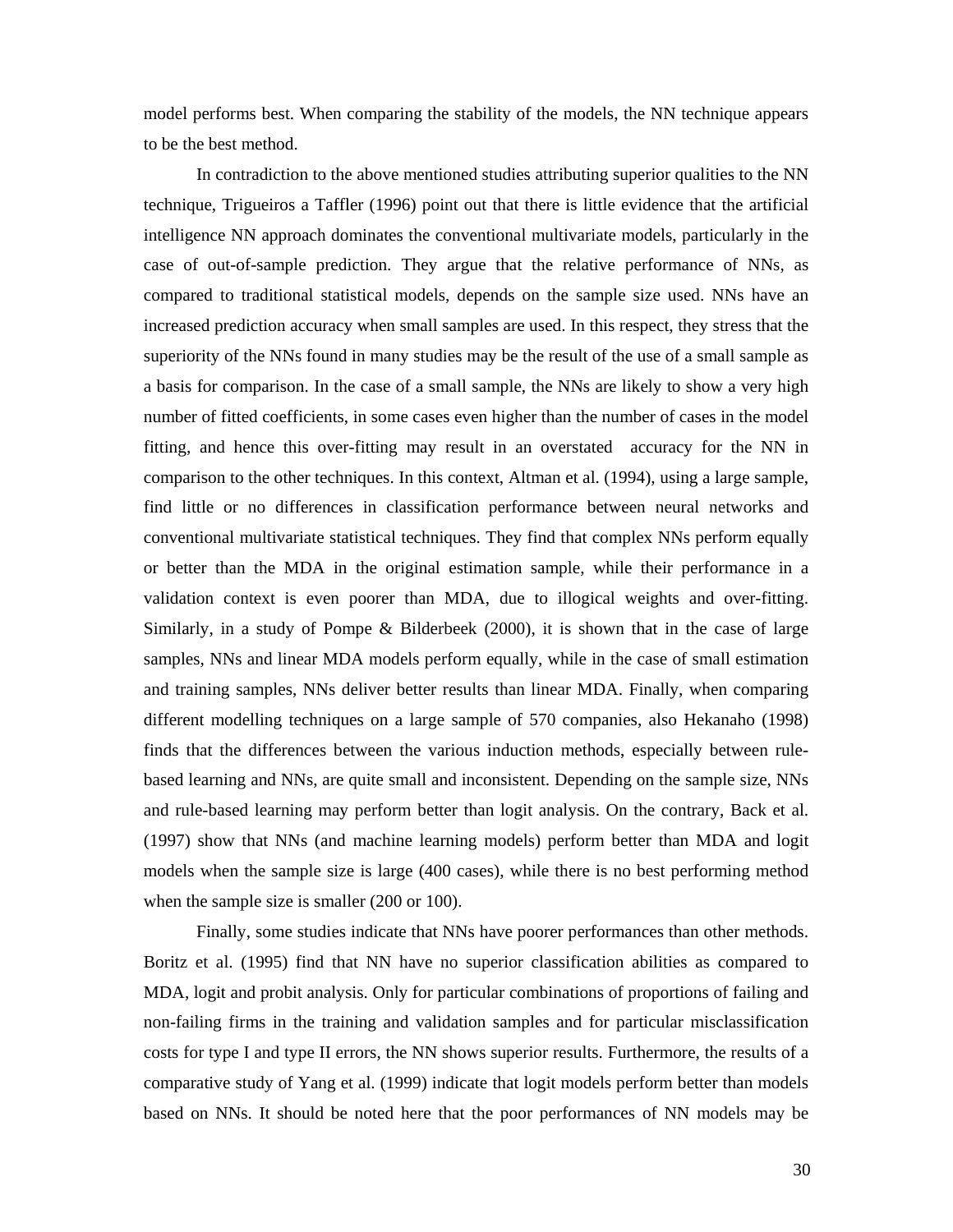explained by the fact that the NN technique is a new technique in the topic of corporate failure prediction and its possibilities have not yet been fully explored. In this respect, Laitinen  $\&$ Kankaanpää (1999) state that "…, neural networks, is in its present form as effective as discriminant analysis was as early as thirty years ago (p. 84)".

The above analysis of the comparative studies on different modelling methods indicates that, although the alternative methods are computationally more complex and sophisticated than the classic cross-sectional statistical methods, it is not clear whether they produce better performing corporate failure prediction models. In other words, we may question the benefits to be gained from using the more sophisticated alternative methods mentioned in this paper.

### **5 CONCLUSIONS**

Over the last 35 years, academic researchers from all over the world have been dedicated to the search for the best corporate failure prediction model, which classifies companies according to their (financial) health or failure risk (Altman, 1984; Dimitras et al., 1996; Altman & Narayanan, 1997). They have been using numerous types of modelling techniques and estimation procedures, with different underlying assumptions and different computational complexities. The classic cross-sectional statistical methods can be considered the most popular methods: a gigantic number of 'single-period' classification models or 'static' models have been developed, especially multivariate discriminant analysis or 'MDA' models and logit models (Zavgren, 1983; Van Wymeersch & Wolfs, 1996; Atiya, 2001). Besides these classic cross-sectional statistical methods, academic researchers have also been using several *alternative methods* for analysing and predicting business failure. These methods are the result of the strong progress in computational possibilities and in artificial intelligence (AI).

This study gives a clear overview and discussion of the alternative research methods, attributing each of them a fixed designation. First of all, it extensively elaborates on the most popular alternative methods of survival analysis, machine learning decision trees and neural networks, which have produced a considerable number of business failure prediction models. It explains each of these methods, it dilates upon their specific assumptions, advantages and disadvantages and it gives an overview of a number of academically developed corporate failure prediction models. Furthermore, this paper discusses several other alternative methods,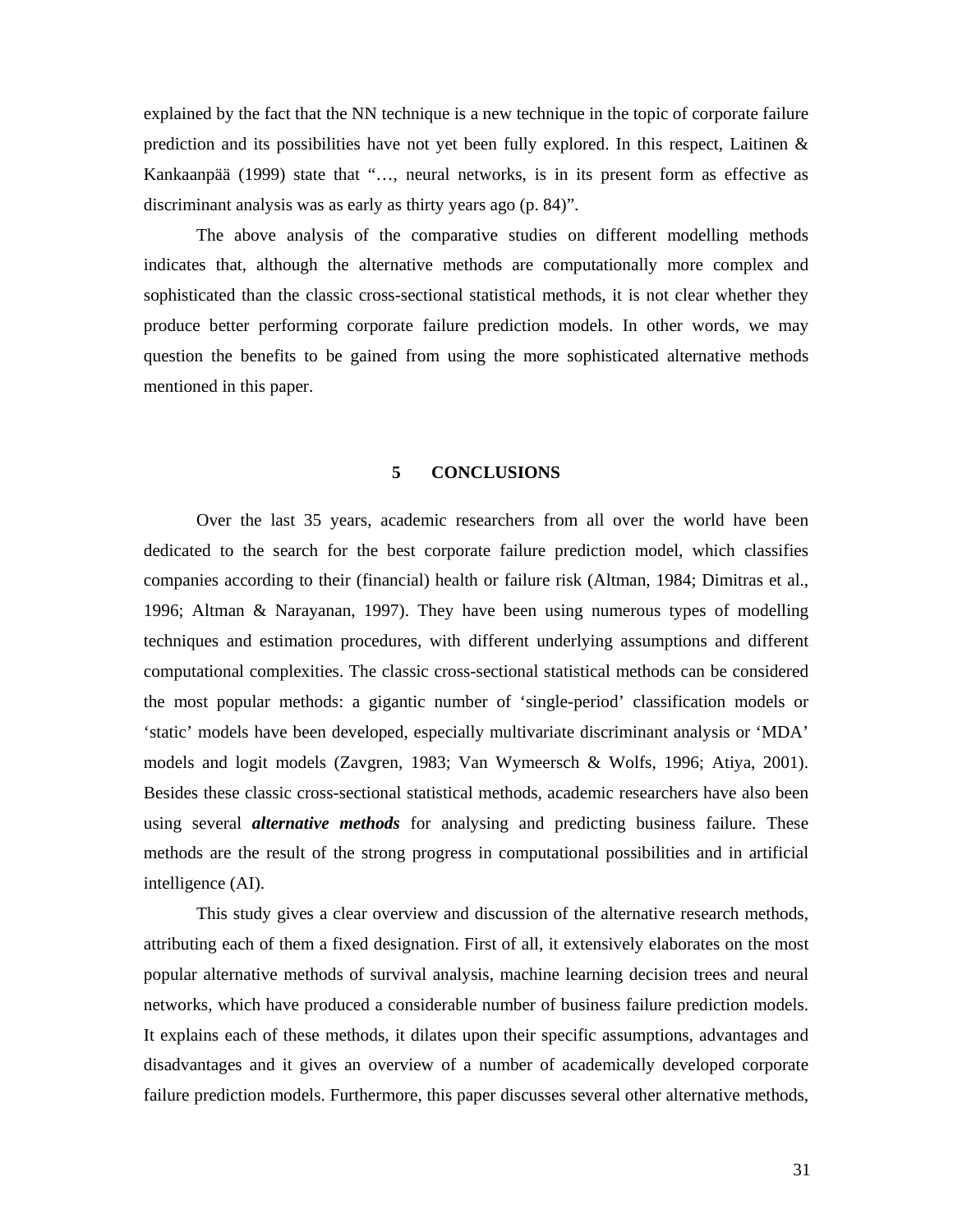which we consider to have a significant value added in the empirical literature on business failure: the fuzzy rules-based classification model, the multi-logit model, the CUSUM model, dynamic event history analysis, the catastrophe theory and chaos theory model, multidimensional scaling, linear goal programming, the multicriteria decision aid approach, rough set analysis, expert systems and self-organizing maps. It shortly discusses the main features of these methods, highlights their most important drawbacks and problems and states a number of academic studies on corporate failure prediction models. Several issues viewed in isolation by earlier studies are considered together and, therefore, this paper contributes towards a clear insight into the different alternative methods of corporate failure prediction modelling and their corresponding features.

Finally, based on an extensive analysis of a large number of empirical studies comparing the classification results and/or the prediction abilities of corporate failure prediction models based on different modelling methods, it is indicated that, although the alternative methods are computationally more complex and more sophisticated than the classic cross-sectional statistical methods, it is not clear whether they produce better performing corporate failure prediction models. In other words, we may question the benefits to be gained from using the more sophisticated alternative methods.

However, finding a complete answer to the question whether the more sophisticated, alternative modelling methods produce better performing failure prediction models than the classic cross-sectional statistical methods, requires further research systematically comparing all possible methods.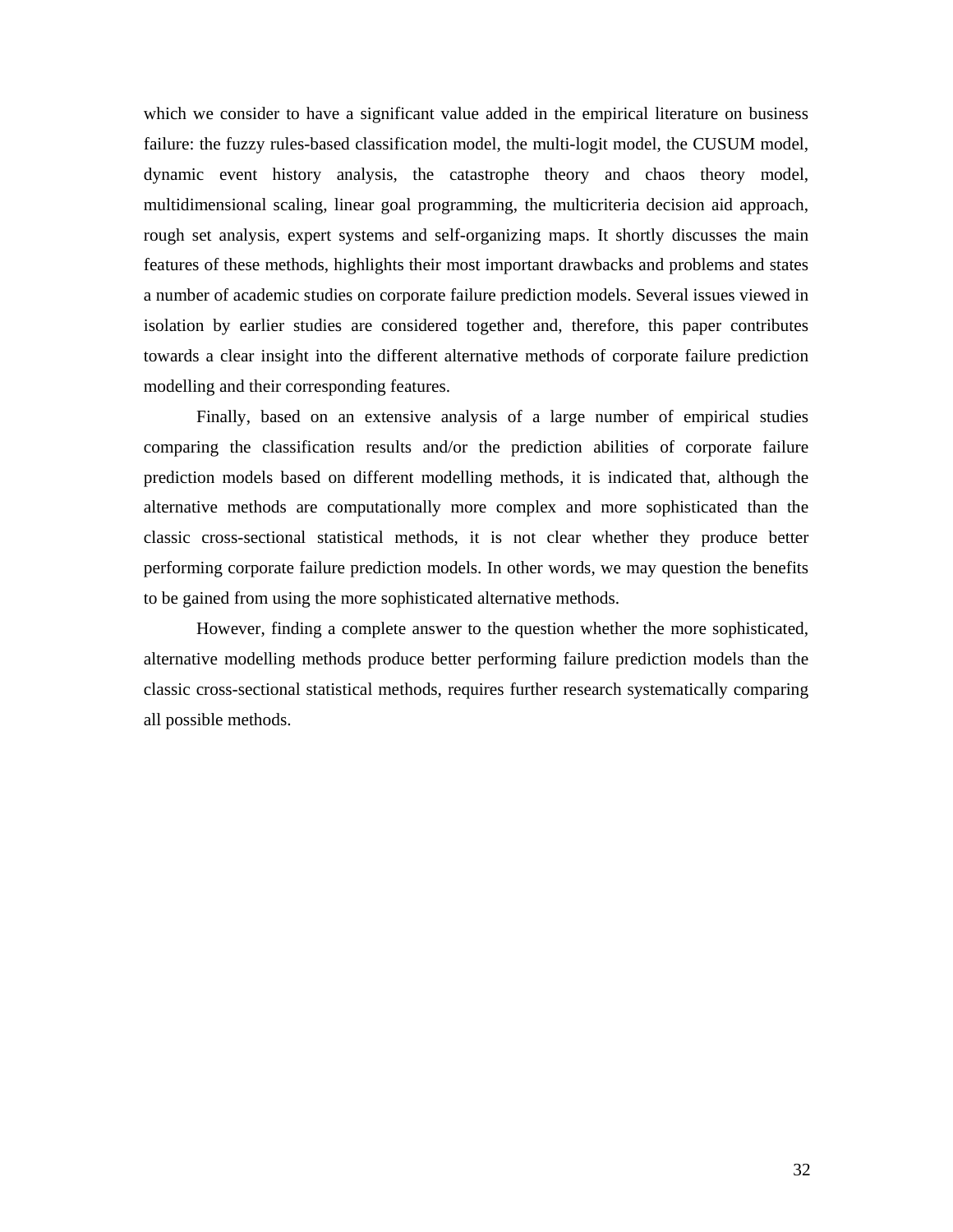#### **REFERENCES**

Altman E.I., 1984, The success of business failure prediction models – An international survey. Journal of Banking and Finance, Vol. 8, p. 171-198.

Altman E.I., Marco G., Varetto F., 1994, Corporate distress diagnosis: Comparisons using linear discriminant analysis and neural networks (the Italian experience). Journal of Banking and Finance, Vol. 18, p. 505-529.

Altman E.I., Narayanan P., 1997, An international survey of business failure classification models. Financial Markets, Institutions and Instruments, Vol. 6, nr. 2, p. 1-57.

Altman E.I., Saunders A., 1998, Credit risk measurement: Developments over the last 20 years. Journal of Banking and Finance, Vol. 21, nr. 11-12, p. 1721-1742.

Atiya A.F., 2001, Bankruptcy prediction for credit risk using neural networks: A survey and new results. IEEE Transactions on Neural Networks, Vol. 12, nr. 4, July 2001, p. 929-935.

Back B., Laitinen T., Sere K., 1996a, Neural networks and bankruptcy prediction: funds flows, accrual ratios and accounting data. Advances in Accounting, Vol. 14, P. 23-37.

Back B., Sere K., Van Wezel M.C., 1995, Choosing the best set of bankruptcy predictors. Proceedings of the First Workshop on Genetic Algorithms, Vaasa, Finland, January 1995, p. 1-20.

Back B., Laitinen T., Sere K., Van Wezel M., 1996b, Choosing bankruptcy predictors using discriminant analysis, logit analysis and genetic algorithms. Turku Centre for Computer Science Technical Report nr.40, September 1996, p. 1-18.

Back B., Laitinen T., Hekanaho J., Sere K., 1997, The effect of sample size on different failure prediction methods. Turku Centre for Computer Science Technical Report nr. 155, December 1997, p. 1- 23.

Baesens B., Setonio R., Mues Ch., Vanthienen J., 2003, Using neural network rule extraction and decision tables for credit-risk evaluation. Management Science, Vol.49, nr. 3, March, p. 312-329.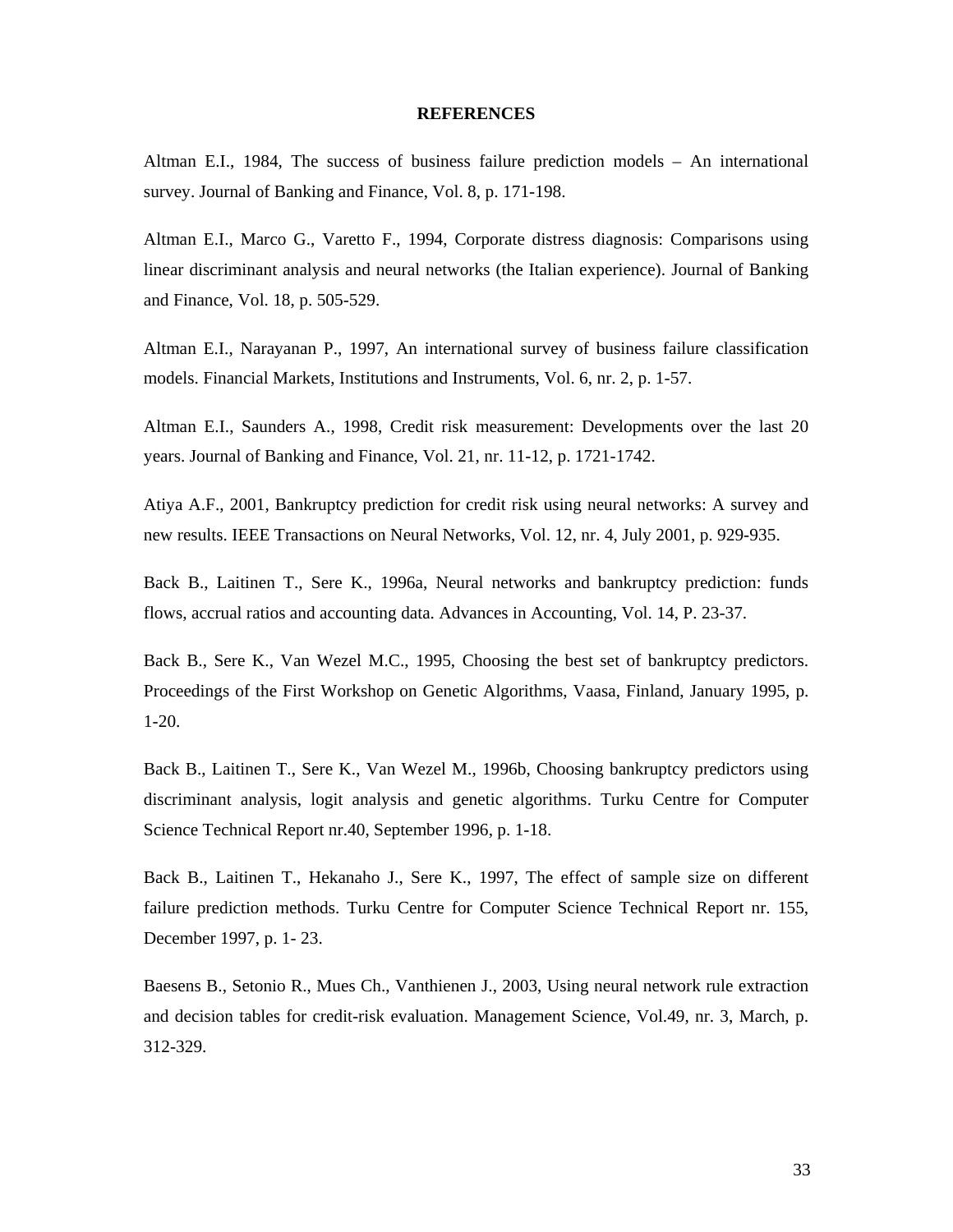Bardos M., Zhu W., 1997, Comparison of discriminant analysis and neural networks: Application for the detection of company failures. In: Biometric approaches in management science, Kluwer Academic Publishers, 25 p.

Boritz J.E., Kennedy D.B., Albuquerque A., 1995, Predicting corporate failure using a neural network approach. Intelligent Systems in Accounting, Finance and Management, Vol. 4, nr. 2, p. 95-111.

Cadden D., 1991, Neural networks and the mathematics of chaos – An investigation of these methodologies as accurate predictions of corporate bankruptcy. Paper presented at the First International Conference on Artificial Intelligence Applications on Wall Street, New York.

Charitou A., Neophytou E., Charalambous C., 2004, Predicting corporate failure: empirical evidence for the UK. European Accounting Review, Vol. 13, nr. 3, September 2004, p. 465- 497.

Chung H.M., Tam K.Y., 1993, A comparative analysis of inductive-learning algorithms. International Journal of Intelligent Systems in Accounting, Finance and Management, Vol. 2, nr. 1, January 1993, p. 3-18.

Coats P.K., Fant L.F., 1991, A neural network approach to forecasting financial distress. The journal of Business Forecasting, Vol. 10, nr. 4, Winter 1991-1992, p. 9-12.

Coats K.P., Fant L.F., 1993, Recognising financial distress patterns using a neural network tool. Financial Management, Vol. 22, nr. 3, p. 142-155.

Crapp H., Stevenson M., 1987, Development of a method to assess the relevant variables and the probability of financial distress. Australian Journal of Management, Vol. 12, nr. 2, p. 221- 236.

Cybinski P., 2000, The path to failure : where are bankruptcy studies at now ? Journal of Business and Management, Vol. 7, nr. 1, p. 11-39.

Cybinski P., 2001, Description. Explanation, Prediction: The Evolution of Bankruptcy Studies? Managerial Finance, Vol. 27, nr. 4, p. 29-44.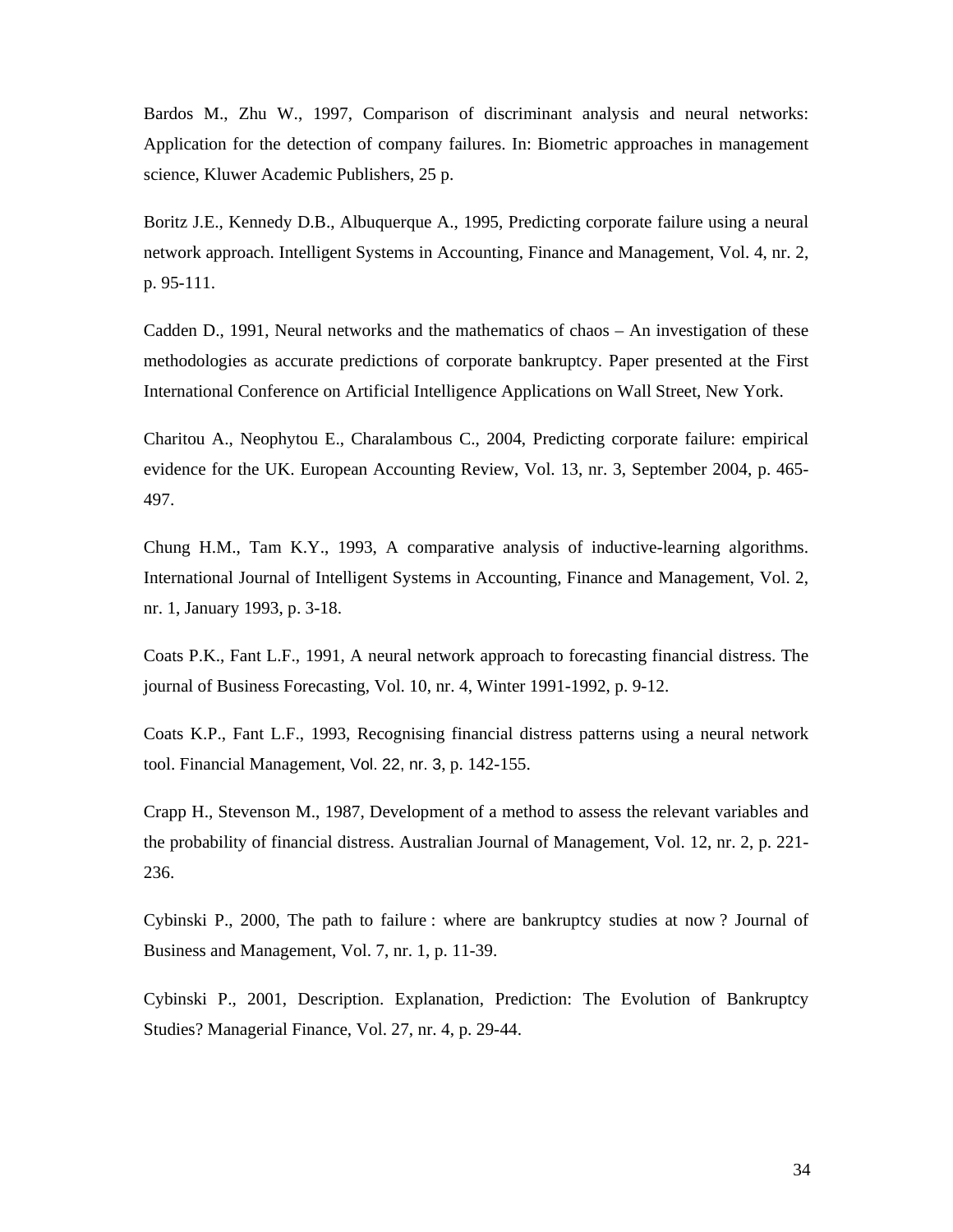Daubie M., Levecq Ph., Meskens N., 2002, A comparison of the rough sets and recursive partitioning induction approach: An application to commercial loans. International Transactions in Operational Research, Vol. 9, p. 681-694.

Daubie M., Meskens N., 2002, Business failure prediction : a review and analysis of the literature. Working Paper, Department of Productions and Operations Management, Catholic University of Mons, Belgium, p. 1-15.

Dimitras A., Zanakis S., Zopudinis C., 1996, A survey of business failures with an emphasis on failure prediction methods and industrial applications. European Journal of Operational Research, Vol. 90, nr. 3, p. 487-513.

Doumpos M., Zopoudinis C., 1999, A multicriteria discrimination method for the prediction of financial distress: the case of Greece. Multinational Finance Journal, Vol. 3, nr. 2, p. 71- 101.

Fletcher D., Goss E., 1993, Forecasting with neural networks: An application using bankruptcy data. Information and Management, Vol. 24, nr. 3, p. 159-167.

Frydman H., Altman E.I., Kao D.L., 1985, Introducing recursive partitioning for financial classification: The case of financial distress. Journal of Finance, Vol. 40, nr. 1, p. 269-291.

Gupta Y., Rao R., Bagchi P., 1990, Linear goal programming as an alternative to multivariate discriminant analysis: A note. Journal of Business Finance and Accounting, Autumn 1990, p. 593-598.

Hawley D.D., Johnson J.D., Raina D., 1990, Artificial neural systems: A new tool for financial decision-making. Financial Analysts Journal, Vol. 46, nr. 6, November-December 1990, p. 63-72.

Hekanaho J., Back B., Sere K., Laitinen T., 1998, Analysing Bankruptcy Data with Multiple Methods, American Association for Artificial Intelligence, p. 1-7.

Hertz J., Krogh A., Palmer R.G., 1991, Introduction to the theory of neural computation. Addison-Wesley.

Jo H., Han I., 1997, Bankruptcy prediction using case-based reasoning, neural networks, and discriminant analysis. Expert Systems With Applications, Vol. 13, nr. 2, p. 97-108.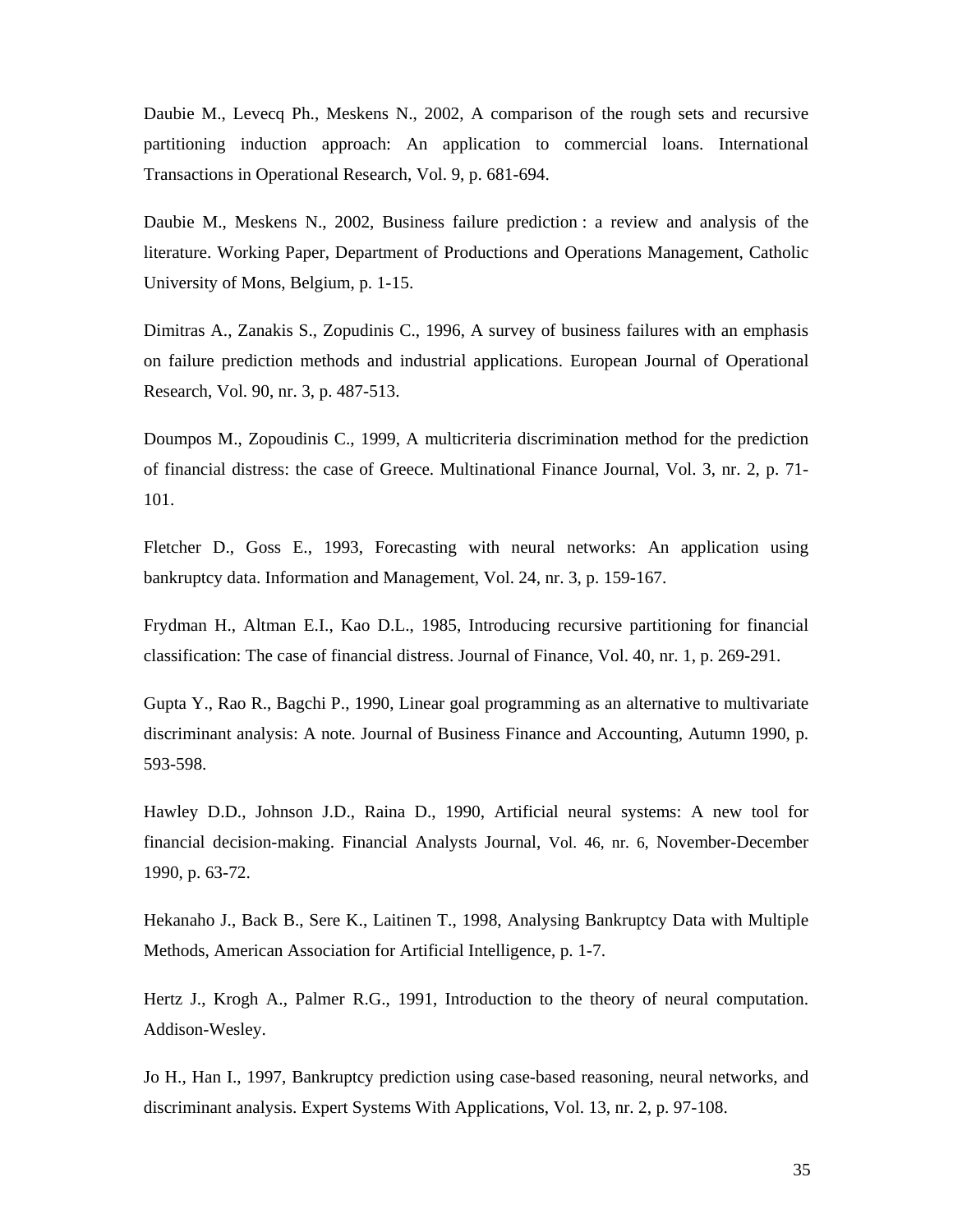Jones F.L., 1987, Current techniques in bankruptcy prediction. Journal of Accounting Literature, Vol. 6, p. 131-164.

Joos Ph., Ooghe H., Sierens N., 1998a, Methodologie bij het opstellen en beoordelen van kredietclassificatiemodellen. Tijdschrift voor Economie en Management, Vol. 18, nr. 1, p. 1- 48.

Joos Ph., Ooghe H., Sierens N., 1997, Methodologie bij het opstellen en beoordelen van kredietclassificatiemodellen. Working Paper, March 1997, Department of Corporate Finance, Ghent University, p. 1-41.

Joos P., Vanhoof K., Ooghe H., Sierens N., 1998b, Credit classification: A comparison of logit models and decision trees. Proceedings Notes of the Workshop on Application of Machine Learning and Data Mining in Finance, 10th European Conference on Machine Learning, April 24, Chemnitz (Germany), p. 59-72.

Kahya E., Theodossiou P., 1996, Predicting corporate financial distress: A time-series CUSUM methodology. Paper presented at the Third Annual Conference of the Multinational Finance Association, June 1996, p. 1-38.

Kaiser U., 2001, Moving in and out of financial distress: Evidence for newly founded service sector firms. Paper nr. 01-09, February 2001, Centre for European Economic Research Paper Series, University of Connecticut, p. 1-33.

Kauffman R.J., Wang B., 2001, The success and failure of Dotcoms: A multi-method survival analysis. Working Paper nr. 01-09, Management Information Systems Research Center, Carlson School of Management, University of Minnesota, Minneapolis, p. 1-7

Keasey K., Watson R., 1991, Financial distress models: a review of their usefulness. British journal of Management, Vol. 2, nr. 2, July 1991, p. 89-102.

Kiviluoto K., Bergius P., 1998, Exploring corporate bankruptcy with two-level self-organising map. Paper published in the Proceedings of the Fifth International Conference on Computational Finance, London Business School, Boston, Massachusetts, USA, Kluwer Academic Publishers, pp. 373-380.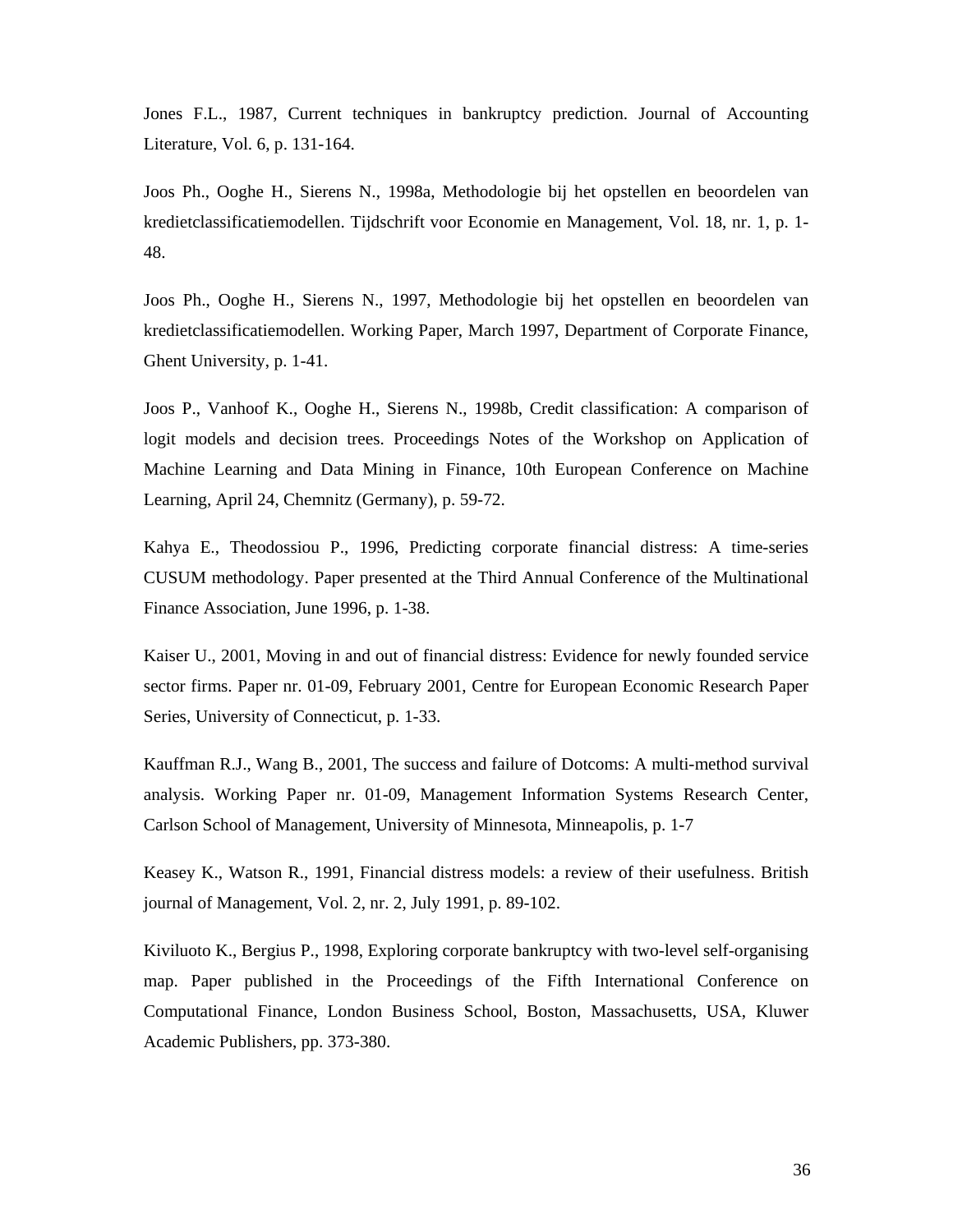Laitinen T., Kankaanpää M., 1999, Comparative analysis of failure prediction methods: the Finnish case. The European Accounting Review, Vol. 8, nr. 1, p. 67-92.

Lane W.R., Looney S.W., Wansley J.W., 1986, An application of the Cox proportional hazards model to bank failure. Journal of Banking and Finance, Vol. 10, p. 511-531.

Lindsay D.H., Campbell A., 1996, A chaos approach to bankruptcy prediction. Journal of Applied Business Research, Vol. 12, nr. 4, p. 1-9.

Luoma M., Laitinen E.K., 1991, Survival analysis as a tool for company failure prediction. Omega International Journal of Management Science, Vol. 19, nr. 6, p. 673-678.

Mar-Molinero C.M., Ezzamel M., 1991, Multidimensional scaling applied to corporate failure. OMEGA International Journal of Management Science, Vol. 19, nr. 4, p. 259-274.

Mar-Molinero C., Serrano-Cinca C., 2001, Bank failure: a multidimensional scaling approach. The European Journal of Finance, Vol. 7, p. 165-183.

Messier W.F., Hansen J.V., 1988, Including rules for expert system development: An example using default and bankruptcy data. Management Science, Vol. 34, nr. 2, December 1988, p. 1403-1415.

Neophytou E, Mar-Molinero C., 2001, Predicting corporate failure in the UK: a multidimensional scaling approach. Working Paper, School of Management, University of Southampton, February 2001, p. 1-23.

Odom M., Sharda R., 1990, A neural network model for bankruptcy prediction. Proceedings of the Second IEEE International Joint Conference on Neural Networks, San Diego, USA, Vol. II, p. 163-168. New York: IEEE, p. 63-68.

Ooghe H., Joos P., De Bourdeaudhuij C., 1995, Financial distress models in Belgium: The results of a decade of empirical research. International Journal of Accounting, Vol. 30, p. 245- 274.

Pawlak Z., 1982, Rough sets. International Journal of Information and Computer Science, Vol. 11, nr. 5, p. 341-356.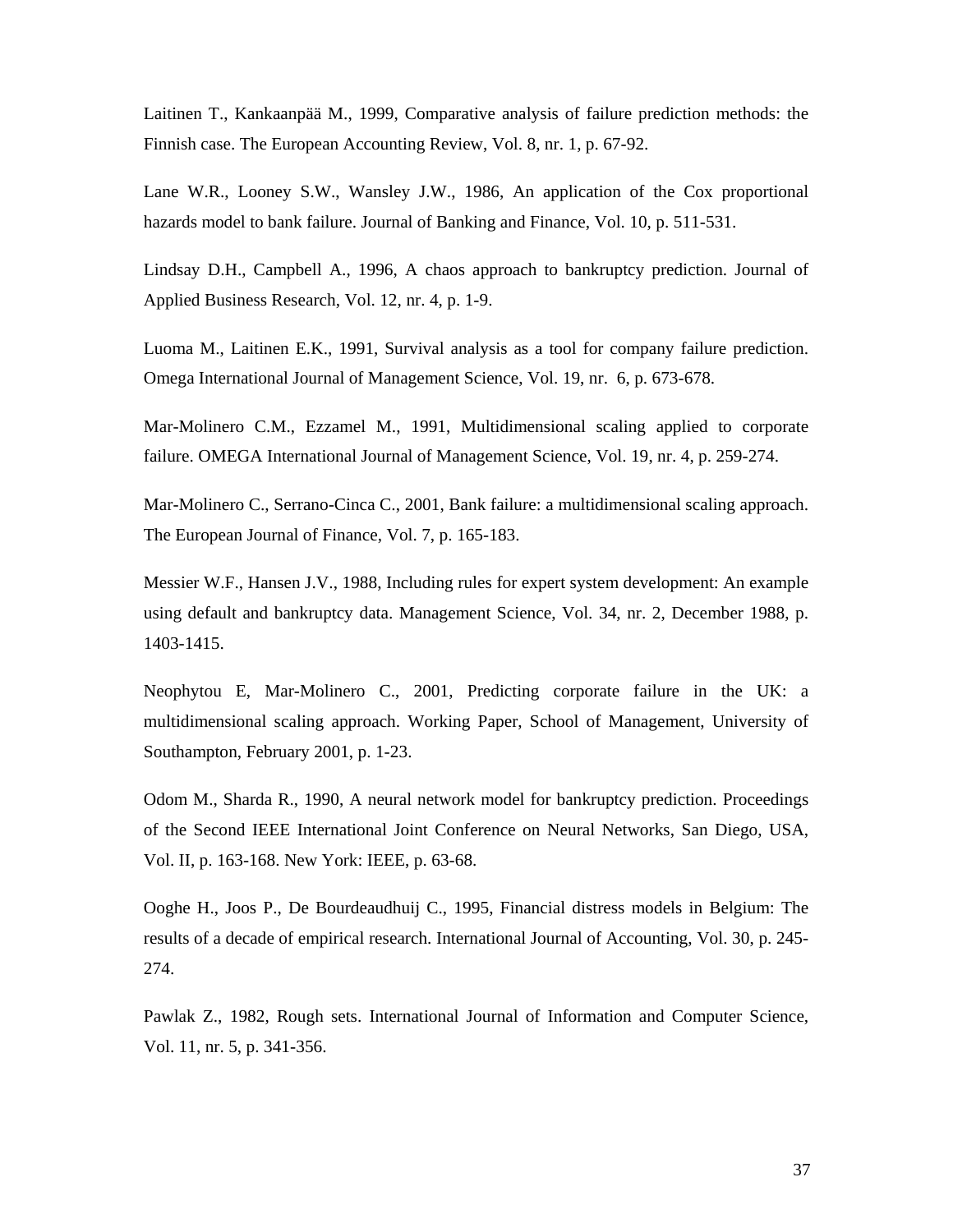Peel M.J., Peel D.A., 1988, A multilogit approach to predicting corporate failure: Some evidence for the UK corporate sector. Omega International Journal of Management Science, Vol. 16, nr.4, p. 309-218.

Quinlan J.R., 1986, Induction of decision trees. Machine Learning, Vol. 1, p. 81-106.

Scapens R.W., Ryan R.J., Flecher L., 1981, Explaining corporate failure: A catastrophe theory approach. Journal of Business Finance and Accounting, Vol. 8, nr. 1, p. 1-26.

Shachmurove Y., 2002, Applying artificial neural networks to business, economics and finance. Working Paper nr. 02-08, Center for Analytic Research in Economics and the Social Sciences (CARESS), University of Pennsylvania, USA, p. 1-47.

Shumway T., 1999, Forecasting bankruptcy more accurately: a simple hazard model. Working Paper, University of Michigan Business School, USA, July 1999, p. 1-31.

Shumway T., 2001, Forecasting bankruptcy more accurately: a simple hazard model. Journal of Business, Vol. 74, nr. 1, p. 101-124.

Slowinski R., Zopudinis C., 1995, Application of the rough set approach to evaluation of bankruptcy risk. Intelligent Systems in Accounting, Finance and Management, Vol. 4, p. 27- 41.

Spanos M., Dounias G., Matsatsinis N., Zopoudinis C., 1999, A fuzzy knowledge-based decision aiding method for the assessment of financial risk: the case of corporate bankruptcy prediction. European Symposium on Intelligent Techniques (ESIT), June 1999, Orthodox Academy of Crete, Greece,p. 1-7.

Tan C.N.W., Dihardjo H., 1999, A study on using artificial neural networks to develop an early warning predictor for credit union financial distress with comparison to the probit model. Technical Report nr. 00-07, School of Information Technology, Bond University, Australia , p. 1-19.

Theodossiou P., 1993, Predicting shifts in the mean of a multivariate time series process: an application in predicting business failures. Journal of the American Statistical Association, Vol. 88, nr. 422, June 1993, p. 441-449.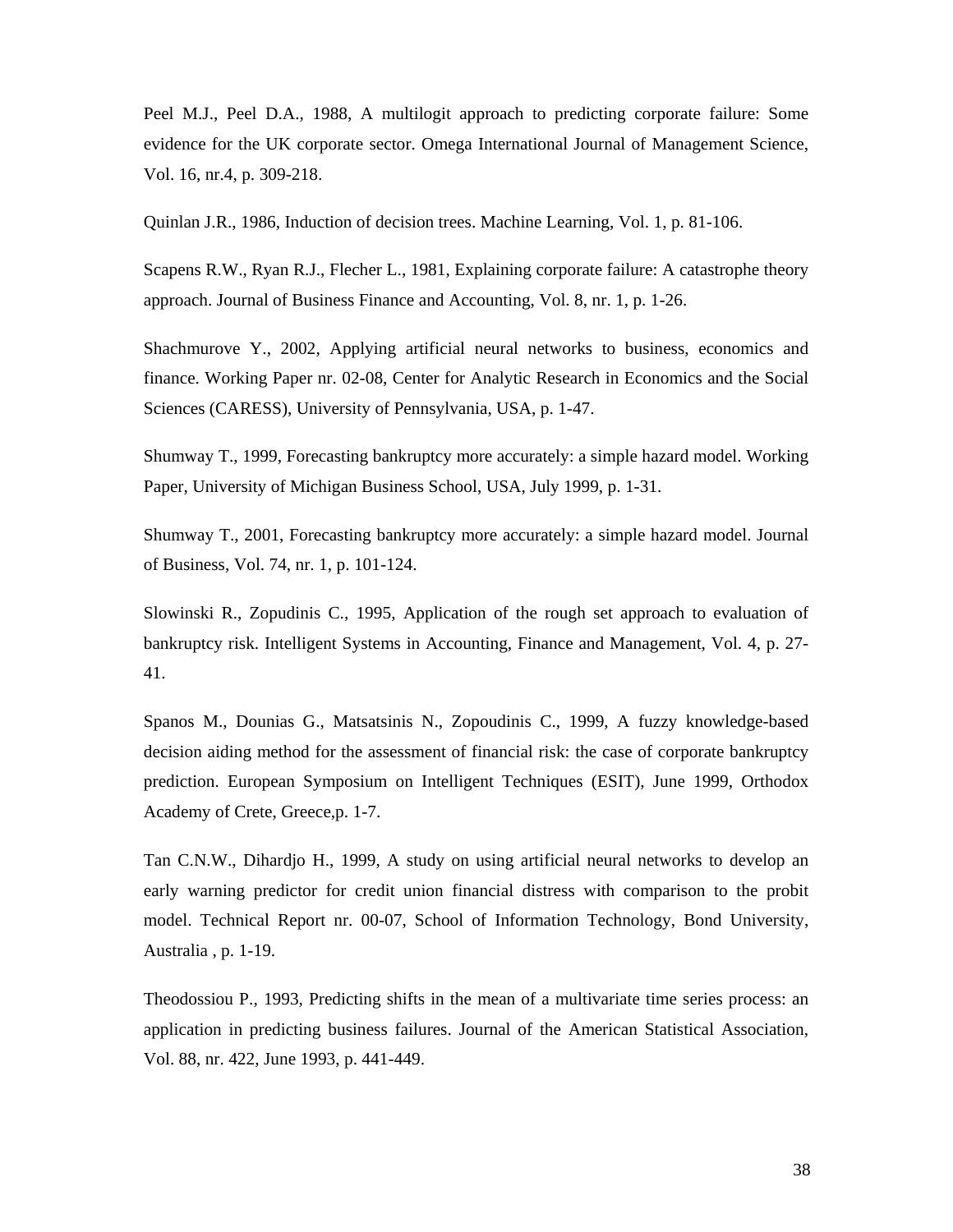Trigueiros D., Taffler R., 1996, Neural networks and empirical research in accounting. Accounting and Business Research, Vol. 26, nr. 4, Autumn 1996, p. 347-355.

Tucker J, 1996, Neural networks versus logistic regression in financial modelling: a methodological comparison. Paper published in Proceedings of the 1996 World First Online Workshop on Soft Computing (WSC1), Nagoya University, Japan, August 19-30, 1996.

Udo G., 1993, Neural network performance on the bankruptcy classification problem. Computers and Industrial Engineering, Vol. 25, September 1993, p. 377-380.

Weymaere N., Martens J.-P., 1993, Financial distress analysis with neural networks. Internal paper, Electronics Laboratory, Ghent University, p. 1-12.

Wilson R.L., Sharda R., 1994, Bankruptcy prediction using neural networks. Decision Support Systems, Vol. 11, nr. 5, p. 545-557.

Yang Q.G., Temple P., 2000, The hazard of Chinese enterprises under restructuring. Paper presented at CEPR/ESRC Transition Economics and Chinese Economy Conference, Centre for Economic Reform and Transformation (CERT), 24/25 August 2000, Heriot-Watt University, Edinburgh, p. 1-37.

Yang Z.R., Platt M.B., Platt H.D., 1999, Probabilistic neural networks in bankruptcy prediction. Journal of Business Research, Vol. 44, nr. 2, p. 67-74.

Zain S., 1994, Failure prediction: an Artificial Intelligence Approach. PhD Thesis, Department of Corporate Finance, Faculty of Economics and Business Administration, Ghent University, p. 1-121.

Zavgren C, 1983, The prediction of corporate failure: the state of the art. Journal of Accounting Literature, Vol. 2, p. 1-37.

Zopoudinis C., Dimitras A.I., 1998, Multicriteria Decision Aid Methods for the Prediction of Business Failure, Dordrecht: Kluwer Academic Publishers.

Zopoudinis C., 1987, A multicriteria decision-making methodology for the evaluation of the risk of failure and an application. Foundations of Control Engineering, Vol. 12, nr. 1, p. 45- 67.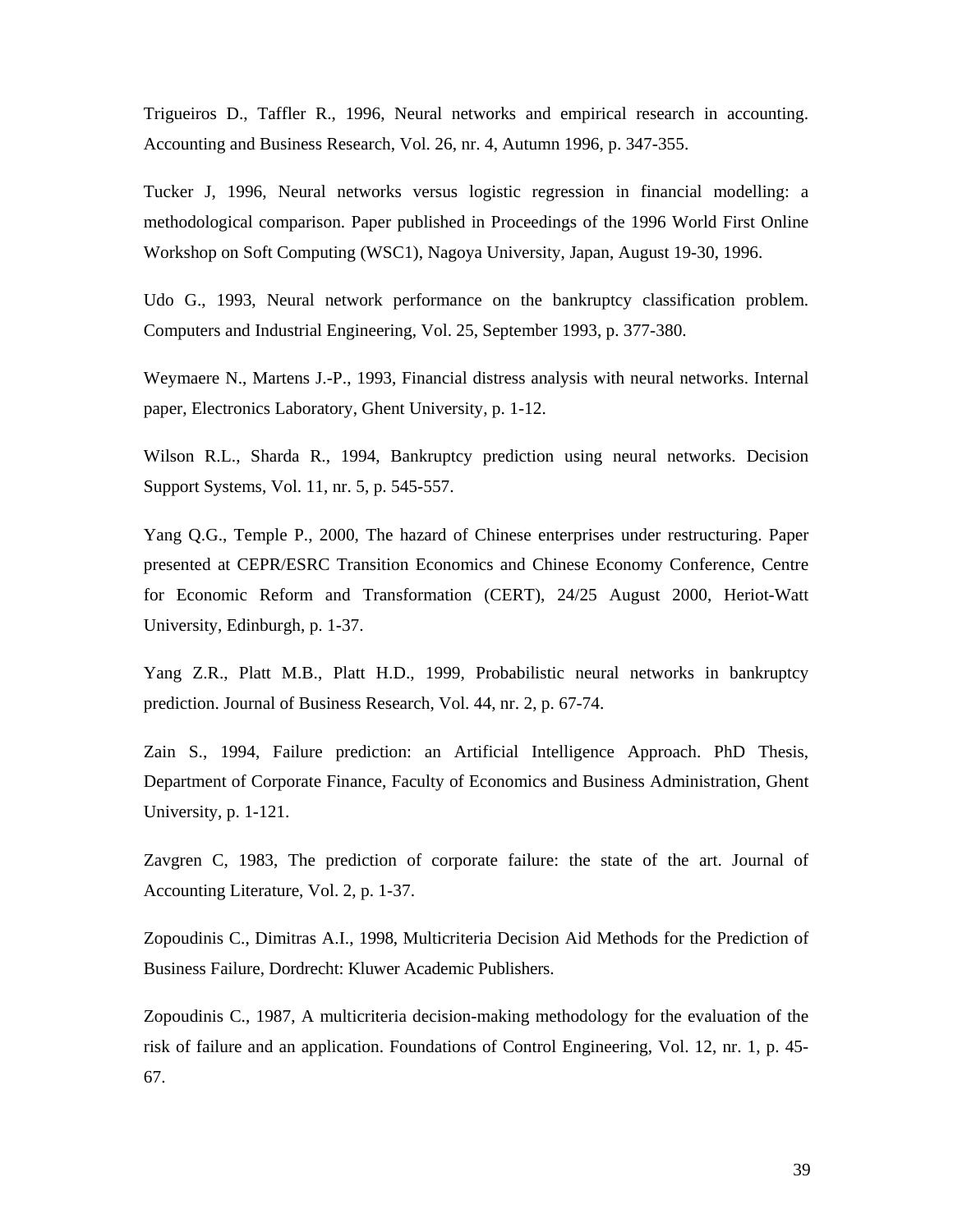## **TABLE 1**

## **Overview of the most popular alternative methods applied in corporate failure**

## **prediction**

| <b>Method</b>     | <b>Main advantages</b>          | <b>Main drawbacks</b>          | <b>Failure prediction models</b> |  |  |  |
|-------------------|---------------------------------|--------------------------------|----------------------------------|--|--|--|
| Survival analysis | * accounts for time dimension   | * not designed for             | Lane et al. (1986)               |  |  |  |
|                   | of failure!                     | classification                 | Luoma & Laitinen (1991)          |  |  |  |
|                   | * gives likely time to failure  | * assumption: failing and      | Kauffman & Wang (2001)           |  |  |  |
|                   | * allows for time-varying       | non-failing firms belong to    |                                  |  |  |  |
|                   | independent variables           | the same population            |                                  |  |  |  |
|                   | * no assumption of dichotomous  | * sample construction may      |                                  |  |  |  |
|                   | dependent variable              | affect hazard rates            |                                  |  |  |  |
|                   | * no distributional assumptions | * requires homogenous          |                                  |  |  |  |
|                   | * uses more data                | lengths of failure processes   |                                  |  |  |  |
|                   | * allows for random censoring   | in sample                      |                                  |  |  |  |
|                   | * easy interpretation           | * subject to multicollinearity |                                  |  |  |  |
| Decision trees    | * no strong statistical data    | * specification of prior       | Joos et al. (1998b)              |  |  |  |
|                   | requirements                    | probabilities and              | Frydman et al. (1985)            |  |  |  |
|                   | * allows for qualitative data   | misclassification costs        |                                  |  |  |  |
|                   | * can handle noisy and          | * assumption: dichotomous      |                                  |  |  |  |
|                   | incomplete data                 | dependent variable             |                                  |  |  |  |
|                   | * user friendly: clear output   | * relative importance of       |                                  |  |  |  |
|                   | * simple procedure              | variables unknown              |                                  |  |  |  |
|                   |                                 | * discrete scoring system      |                                  |  |  |  |
|                   |                                 | * can not be 'applied'         |                                  |  |  |  |
| Neural networks   | * does not use pre-programmed   | * black box problem            | Odom & Sharda (1990)             |  |  |  |
|                   | knowledge base                  | * can not be 'applied'         | Cadden (1991)                    |  |  |  |
|                   | * suited to analyse complex     | * requires high quality data   | Coats & Fant (1991)              |  |  |  |
|                   | patterns                        | * variables must be carefully  | Coats & Fant (1993)              |  |  |  |
|                   | * no restrictive assumptions    | selected a priori              | Fletcher & Goss (1993)           |  |  |  |
|                   | * allows for qualitative data   | * risk of over-fitting         | Udo (1993)                       |  |  |  |
|                   | * can handle noisy data         | * requires definition of       | Wilson & Sharda (1994)           |  |  |  |
|                   | * can overcome autocorrelation  | architecture                   | Altman et al. (1994)             |  |  |  |
|                   | * user-friendly: clear output   | * long processing time         | Boritz et al. (1995)             |  |  |  |
|                   | * robust and flexible           | * possibility of illogical     | Back et al. (1996a)              |  |  |  |
|                   |                                 | network behaviour              | Bardos & Zhu (1997)              |  |  |  |
|                   |                                 | * large training sample        | Yang et al. (1999)               |  |  |  |
|                   |                                 | required                       | Atiya (2001)                     |  |  |  |
|                   |                                 |                                | Charitou et al. (2004)           |  |  |  |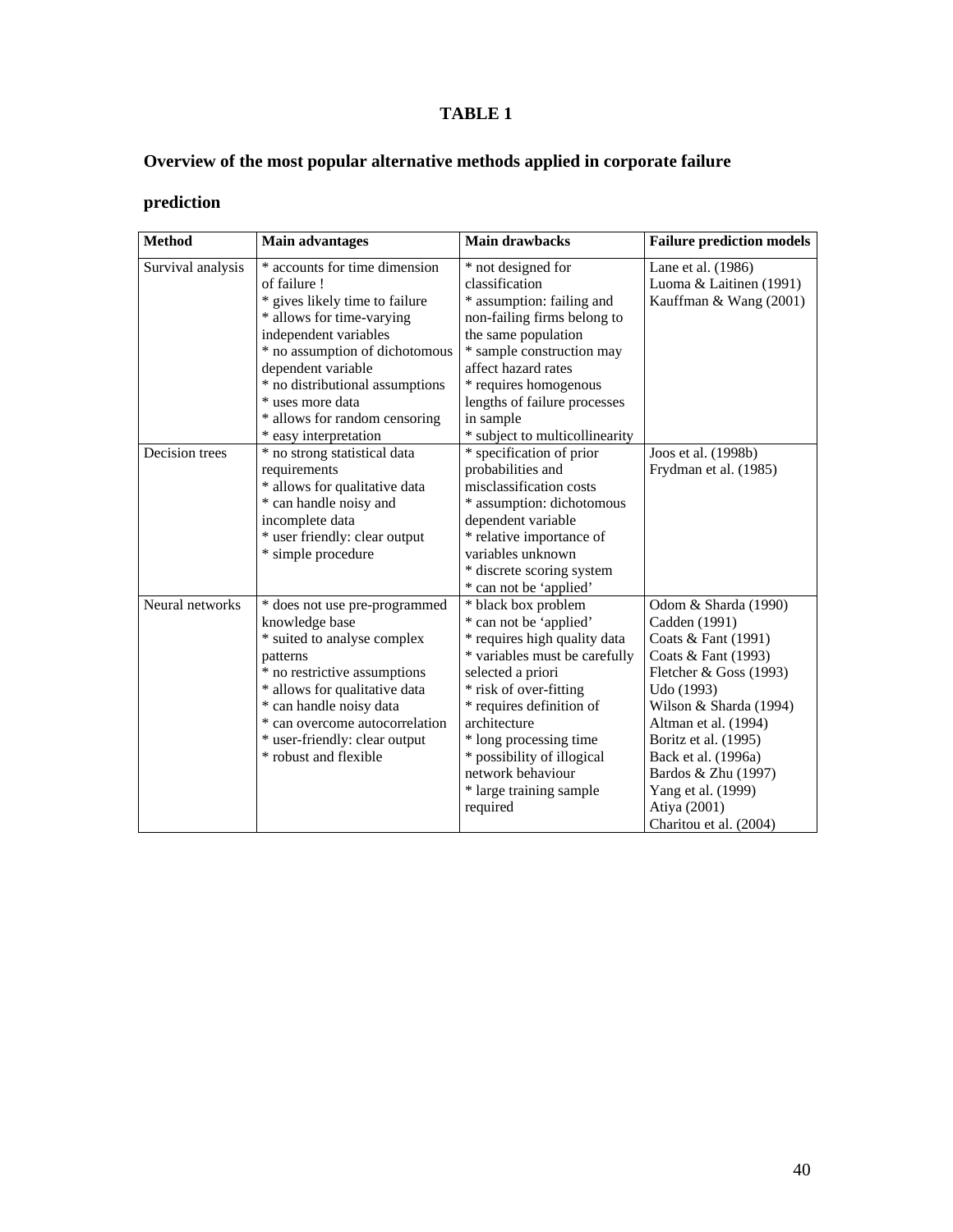## **TABLE 2**

| <b>Method</b>                                | <b>Main advantages</b>                                                                                                                                                                         | <b>Main drawbacks</b>                                                                                                                                                                  | <b>Failure prediction models</b>                                                       |  |  |  |  |
|----------------------------------------------|------------------------------------------------------------------------------------------------------------------------------------------------------------------------------------------------|----------------------------------------------------------------------------------------------------------------------------------------------------------------------------------------|----------------------------------------------------------------------------------------|--|--|--|--|
| Fuzzy rules based<br>classification<br>model | * intuitive basis                                                                                                                                                                              | * dependence on arbitrarily if-<br>then rules                                                                                                                                          | Spanos et al. (1999)                                                                   |  |  |  |  |
| Multi-logit model                            | * considers information<br>from several years                                                                                                                                                  | * assumption of signal<br>consistency                                                                                                                                                  | Peel & Peel (1988)                                                                     |  |  |  |  |
| <b>CUSUM</b> model                           | * takes account of data from<br>present and past<br>* short memory concerning<br>good performances - long<br>memory concerning bad<br>performances                                             |                                                                                                                                                                                        | Theodossiou (1993)<br>Kahya & Theodossiou<br>(1996)                                    |  |  |  |  |
| <b>DEHA</b>                                  | * sees failure as a process<br>* allows for time-varying<br>variables<br>* allows for censored cases<br>* conditional probability'<br>feature                                                  |                                                                                                                                                                                        | Hill et al. (1996)                                                                     |  |  |  |  |
| Chaos theory<br>model                        | * considers information<br>from different times                                                                                                                                                | * strong assumption: healthy<br>firms are more chaotic                                                                                                                                 | Scapens et al. (1981)<br>Lindsay & Campbell (1996)                                     |  |  |  |  |
| <b>MDS</b>                                   | * statistical map with<br>intuitive interpretation<br>* robust, when outliers<br>* deals with highly<br>correlated data<br>* no distributional<br>requirements<br>* no need for data reduction | * not dynamic<br>* not designed for prediction<br>* can not be 'applied'                                                                                                               | Mar-Molinero & Ezzamel<br>(1991)<br>Neophytou & Mar-Molinero<br>(2001)                 |  |  |  |  |
| <b>LGP</b>                                   | * no distributional<br>requirements<br>* flexible                                                                                                                                              | * complex                                                                                                                                                                              | Gupta et al. (1990)                                                                    |  |  |  |  |
| <b>MCDA</b>                                  |                                                                                                                                                                                                |                                                                                                                                                                                        | Zopoudinis (1987)<br>Zopoudinis & Dimitras<br>(1998)<br>Doumpos & Zopoudinis<br>(1999) |  |  |  |  |
| Rough set<br>analysis                        | * allows for qualitative<br>variables<br>* easy method<br>* user-friendly: can easily<br>be applied to new cases<br>* flexible                                                                 | quantitative variables need to<br>be recoded into discrete<br>variables                                                                                                                | Slowinski & Zopoudinis<br>(1995)                                                       |  |  |  |  |
| Expert systems                               | * allows for qualitative<br>variables<br>* no statistical distribution<br>requirements<br>* user-friendly: can easily<br>be applied to new cases                                               | * 'predefined knowledge base'<br>needs to be programmed<br>* heuristics needs to be<br>determined<br>* time consuming, expensive<br>* not flexible<br>* sensitive to incomplete, noisy | Messier & Hansen (1988)                                                                |  |  |  |  |

## **Overview of the other alternative methods applied in corporate failure prediction**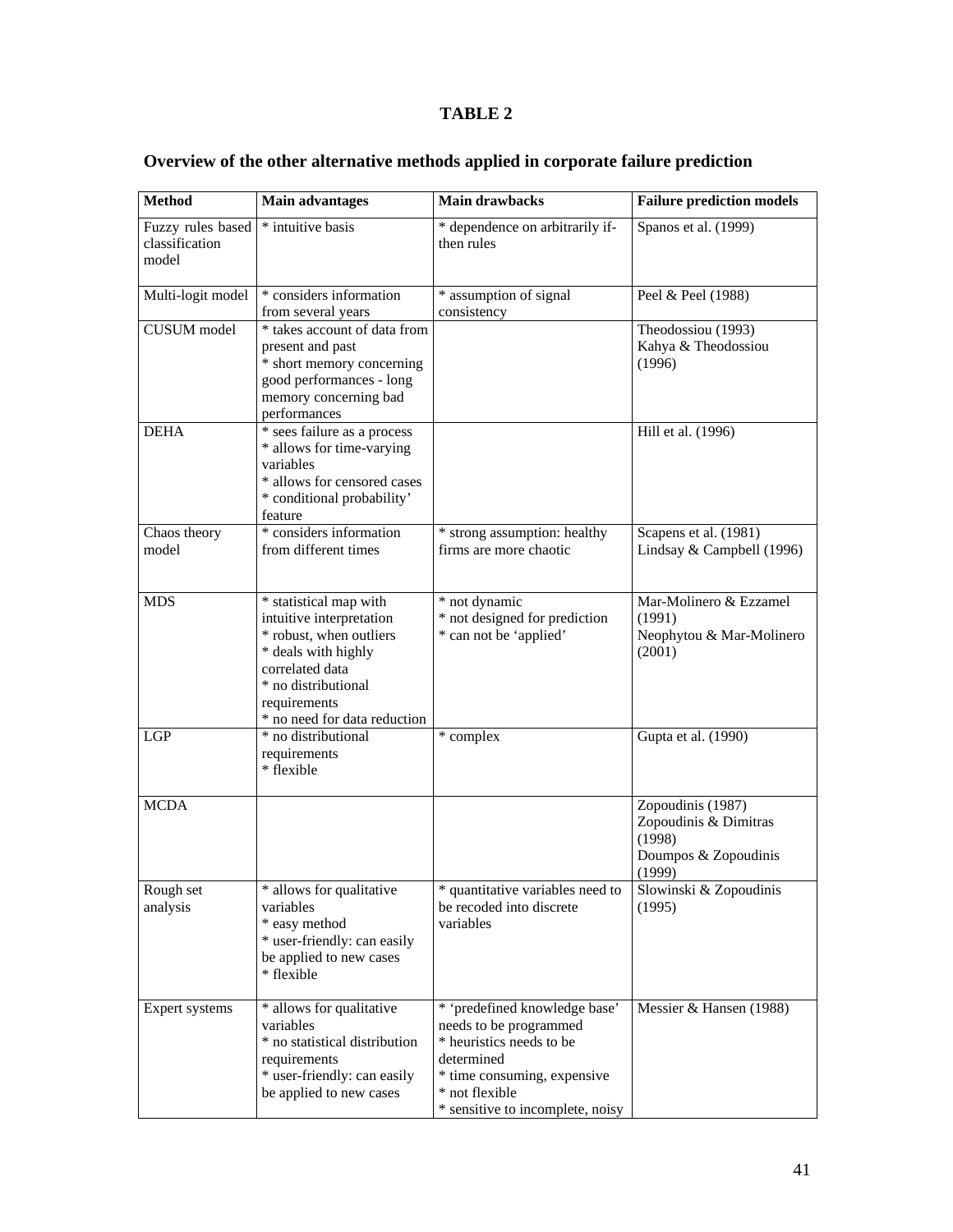|            |                                                                                                                                                                                                                 | data or input information with                                         |                              |
|------------|-----------------------------------------------------------------------------------------------------------------------------------------------------------------------------------------------------------------|------------------------------------------------------------------------|------------------------------|
|            |                                                                                                                                                                                                                 | errors                                                                 |                              |
|            |                                                                                                                                                                                                                 |                                                                        |                              |
| <b>SOM</b> | * allows to detect regions of<br>increased failure risk or to<br>view the evolution of the<br>condition of a company<br>*the two-level SOM offers<br>some possibilities to<br>explore typical 'failure<br>paths | * requires pre-selection of a<br>small set of independent<br>variables | Kiviluoto & Bergius $(1998)$ |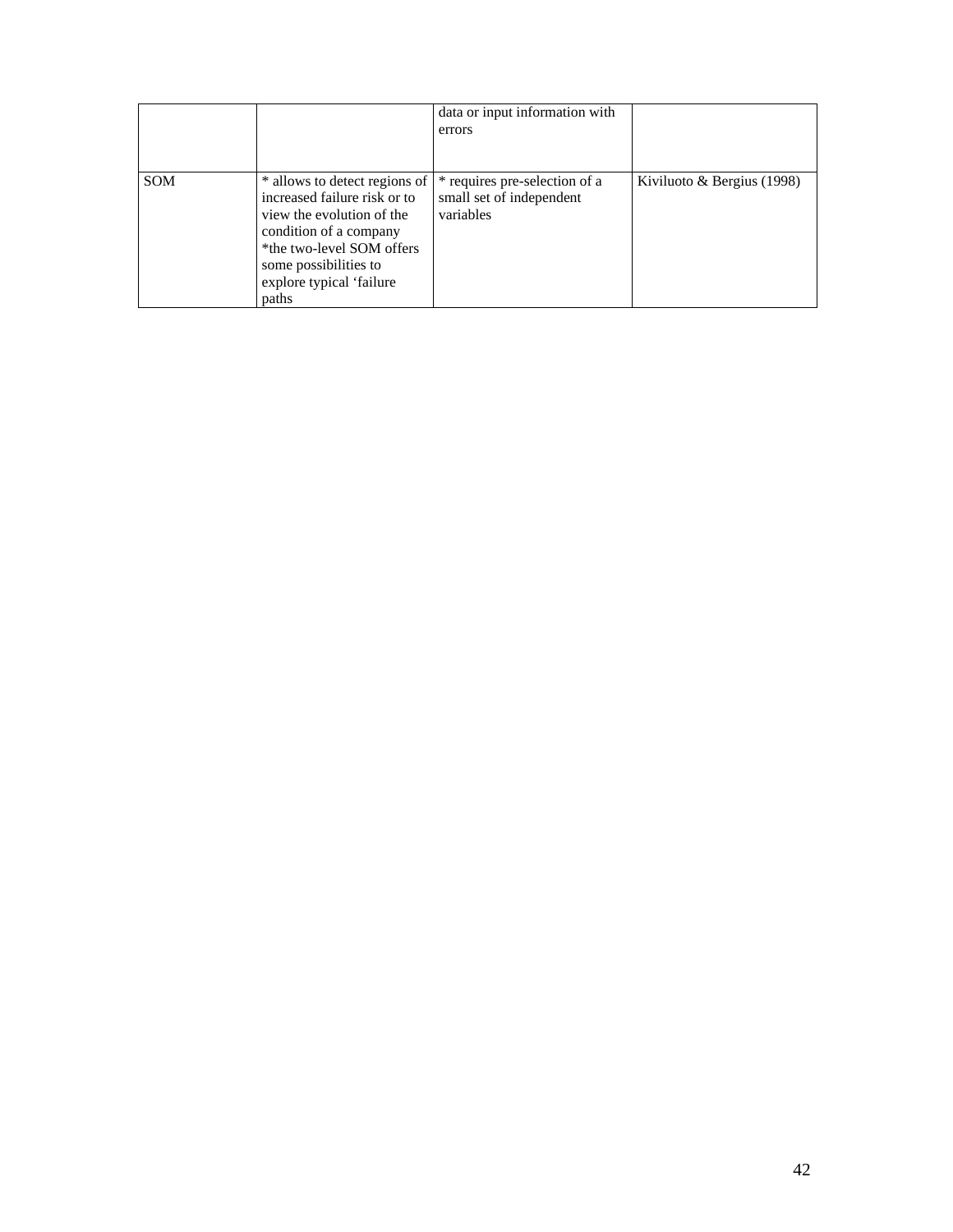## **TABLE 3**

## **Overview of the conclusions of comparative studies on modelling methods for corporate**

| Method            | year   | <b>MDA</b>                          | LA                           | PA          | <b>LPM</b> | MGH        | CUSUM       | Decisio                      | SA          | RP                           | Fuzz        | $\mathop{\rm NN}\nolimits$          |
|-------------------|--------|-------------------------------------|------------------------------|-------------|------------|------------|-------------|------------------------------|-------------|------------------------------|-------------|-------------------------------------|
|                   |        |                                     |                              |             |            | <b>DIS</b> |             | $\mathbf n$                  |             | A                            | $\mathbf y$ |                                     |
| Author            |        |                                     |                              |             |            |            |             | Tree                         |             |                              | rules       |                                     |
| Doumpos $\&$ 1999 |        | $\mathbf X$                         | ${\bf X}^+$                  |             |            | $X^*$      |             |                              |             |                              |             |                                     |
| Zopoudinis        |        |                                     |                              |             |            |            |             |                              |             |                              |             |                                     |
| Theodossiou 1993  |        | $\mathbf X$                         |                              |             |            |            | ${\bf X}^*$ |                              |             |                              |             |                                     |
| Joos et al.       | 1998b  |                                     | ${\bf X}^*$                  |             |            |            |             | $\overline{\mathbf{X}^{*0}}$ |             |                              |             |                                     |
| Shumway           | 1999   | X                                   | $\mathbf X$                  |             |            |            |             |                              | $X^*$       |                              |             |                                     |
| Luoma &           | 1991   | ${\bf X}^*$                         | $\overline{\mathbf{X}^*}$    |             |            |            |             |                              | $\mathbf X$ |                              |             |                                     |
| Laitinen          |        |                                     |                              |             |            |            |             |                              |             |                              |             |                                     |
| Frydman et        | 1985   | $\mathbf X$                         |                              |             |            |            |             |                              |             | $\overline{\mathbf{X}^{*0}}$ |             |                                     |
| al                |        |                                     |                              |             |            |            |             |                              |             |                              |             |                                     |
| Spanos            | 1999   | $\mathbf X$                         | $\mathbf X$                  | $\mathbf X$ |            |            |             |                              |             |                              | $X^*$       |                                     |
| Odom $&$          | 1990   | $\mathbf X$                         |                              |             |            |            |             |                              |             |                              |             | ${\bf X}^*$                         |
| Sharda            |        |                                     |                              |             |            |            |             |                              |             |                              |             |                                     |
| Cadden            | 1991   | $\mathbf X$                         |                              |             |            |            |             |                              |             |                              |             | $X^*$                               |
| Coats &           | 1991   | $\mathbf X$                         |                              |             |            |            |             |                              |             |                              |             | $\overline{\mathbf{X}^*}$           |
| Fant              |        |                                     |                              |             |            |            |             |                              |             |                              |             |                                     |
| Coats &           | 1993   | $\mathbf X$                         |                              |             |            |            |             |                              |             |                              |             | $\overline{\mathbf{X}^*}$           |
| Fant              |        |                                     |                              |             |            |            |             |                              |             |                              |             |                                     |
| Wilson &          | 1994   | $\mathbf X$                         |                              |             |            |            |             |                              |             |                              |             | $\overline{\mathbf{X}^+}$           |
| Sharda            |        |                                     |                              |             |            |            |             |                              |             |                              |             |                                     |
| Charitou et       | 2004   |                                     | $\mathbf X$                  |             |            |            |             |                              |             |                              |             | $\mathbf X$                         |
| al.               |        |                                     |                              |             |            |            |             |                              |             |                              |             |                                     |
| Fletcher $\&$     | 1993   |                                     | $\mathbf X$                  |             |            |            |             |                              |             |                              |             | $X^*$                               |
| Goss              |        |                                     |                              |             |            |            |             |                              |             |                              |             |                                     |
| Udo               | 1993   |                                     | $\mathbf X$                  |             |            |            |             |                              |             |                              |             | $X^*$                               |
| Chung             | & 1993 |                                     |                              |             |            |            |             | $\mathbf X$                  |             |                              |             | $X^*$                               |
| Tam               |        |                                     |                              |             |            |            |             |                              |             |                              |             |                                     |
| Back et al.       | 1996b  | $\overline{\mathbf{X}^{*^{\circ}}}$ | $\mathbf X$                  |             |            |            |             |                              |             |                              |             | $\overline{\mathbf{X}^{*^{\circ}}}$ |
| Weymaere          | 1993   | $\mathbf X$                         | $\overline{\mathbf{X}^{*0}}$ |             |            |            |             |                              |             |                              |             | $\overline{\mathbf{X}^+}$           |

## **failure**